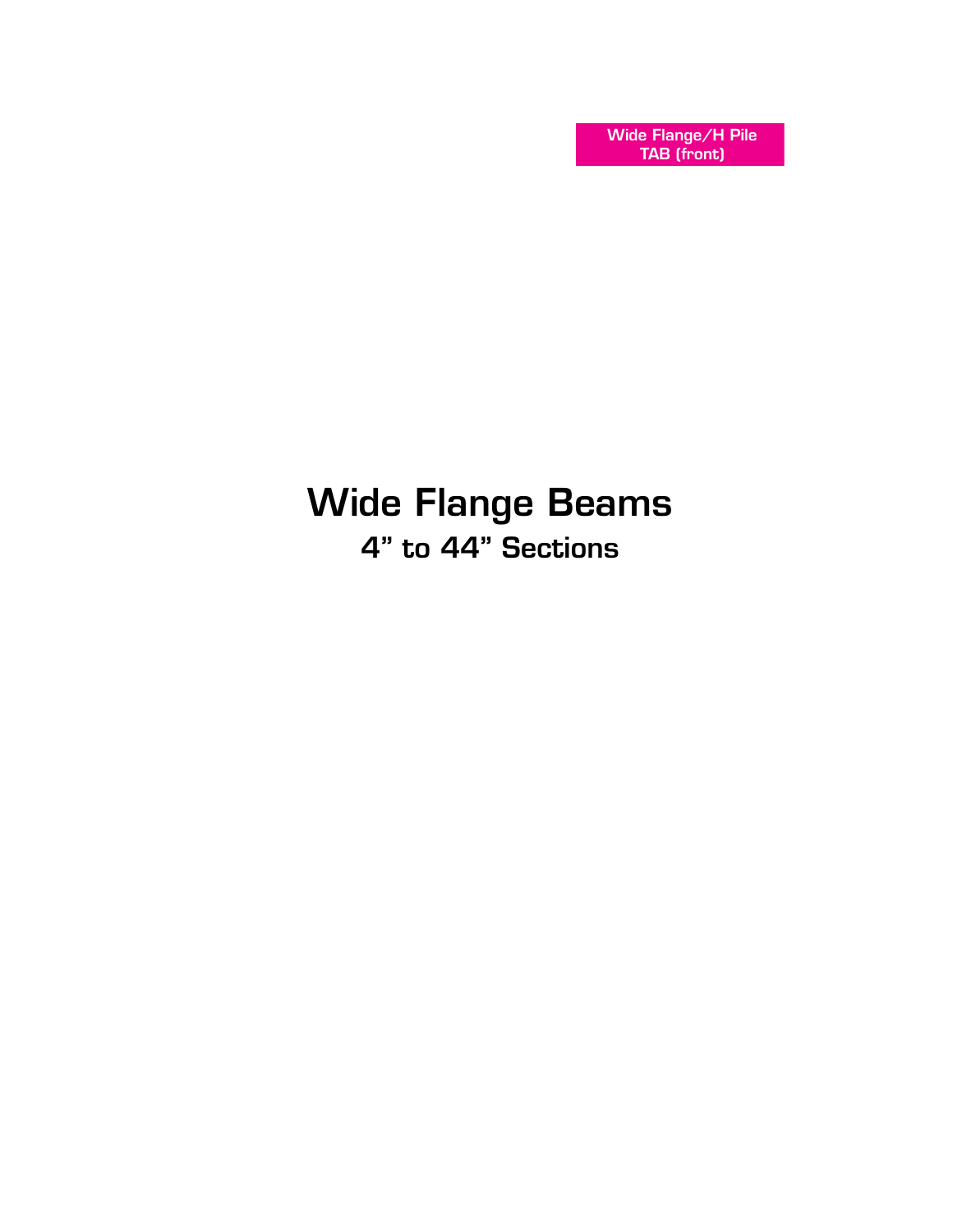

#### **W Shapes** Dimensions

|                                                  |                                              |                                              |                                                                                |                                                    | Web                                                                                                   |                                              |                                                                                            | <b>Flange</b>                                      |                                                                              |                                                                    | <b>Distance</b>                  |                                  |
|--------------------------------------------------|----------------------------------------------|----------------------------------------------|--------------------------------------------------------------------------------|----------------------------------------------------|-------------------------------------------------------------------------------------------------------|----------------------------------------------|--------------------------------------------------------------------------------------------|----------------------------------------------------|------------------------------------------------------------------------------|--------------------------------------------------------------------|----------------------------------|----------------------------------|
| <b>Shapes</b>                                    | Area<br>A                                    |                                              | <b>Depth</b><br>d                                                              |                                                    | <b>Thickness</b><br>$t_w$                                                                             |                                              | <b>Width</b><br>$b_f$                                                                      |                                                    | <b>Thickness</b><br>$t_{\it f}$                                              | $k_1$                                                              | T                                | Work-<br>able<br>Gage            |
|                                                  | in. <sup>2</sup>                             |                                              | in.                                                                            | in.                                                |                                                                                                       |                                              | in.                                                                                        | in.                                                |                                                                              | in.                                                                | in.                              | in.                              |
| W 4 x 13                                         | 3.83                                         | 4.16                                         | $4\frac{1}{8}$                                                                 | 0.280                                              | $\frac{1}{4}$                                                                                         | 4.06                                         | $\overline{\mathbf{4}}$                                                                    | 0.345                                              | $\frac{3}{8}$                                                                | $\frac{1}{2}$                                                      | $2^{5/8}$                        | $2\frac{1}{4}$                   |
| W 5 x 1 6<br>x 19                                | 4.71<br>5.56                                 | 5.01<br>5.15                                 | 5<br>$5\frac{1}{8}$                                                            | 0.240<br>0.270                                     | $\frac{1}{4}$<br>$\frac{1}{4}$                                                                        | 5.00<br>5.03                                 | $\overline{5}$<br>5                                                                        | 0.360<br>0.430                                     | $\frac{3}{8}$<br>$\frac{7}{16}$                                              | $\frac{7}{16}$<br>$\frac{7}{16}$                                   | $3\frac{1}{2}$<br>$3\frac{1}{2}$ | $2\frac{3}{4}$<br>$2\frac{3}{4}$ |
| W6x9<br>x 12<br>x 16                             | 2.68<br>3.55<br>4.74                         | 5.90<br>6.03<br>6.28                         | $5\frac{7}{8}$<br>$\boldsymbol{6}$<br>$6\frac{1}{4}$                           | 0.170<br>0.230<br>0.260                            | $\frac{3}{16}$<br>$\frac{1}{4}$<br>$\frac{1}{4}$                                                      | 3.94<br>4.00<br>4.03                         | 4<br>$\overline{4}$<br>4                                                                   | 0.215<br>0.280<br>0.405                            | $\frac{3}{16}$<br>$\frac{1}{4}$<br>$\frac{3}{8}$                             | $\frac{1}{2}$<br>$\frac{9}{16}$<br>$\frac{9}{16}$                  | $4\frac{1}{2}$<br>╈              | $2\frac{1}{4}$                   |
| W 6 x 15<br>x 20<br>x 25                         | 4.43<br>5.87<br>7.34                         | 5.99<br>6.20<br>6.38                         | $6\phantom{1}$<br>$6\frac{1}{4}$<br>$6\frac{3}{8}$                             | 0.230<br>0.260<br>0.320                            | $\frac{1}{4}$<br>$\frac{1}{4}$<br>$\frac{5}{16}$                                                      | 5.99<br>6.02<br>6.08                         | $6\phantom{1}$<br>$6\phantom{1}$<br>$6\frac{1}{8}$                                         | 0.260<br>0.365<br>0.455                            | $\frac{1}{4}$<br>$\frac{3}{8}$<br>$\frac{7}{16}$                             | $\frac{9}{16}$<br>$\frac{9}{16}$<br>$\frac{9}{16}$                 | $4\frac{1}{2}$<br>╈              | $3\frac{1}{2}$                   |
| W 8 x 10<br>x 13<br>x 15                         | 2.96<br>3.84<br>4.44                         | 7.89<br>7.99<br>8.11                         | $7\frac{7}{8}$<br>8<br>$8\frac{1}{8}$                                          | 0.170<br>0.230<br>0.245                            | $\frac{3}{16}$<br>$\frac{1}{4}$<br>$\frac{1}{4}$                                                      | 3.94<br>4.00<br>4.02                         | 4<br>4<br>4                                                                                | 0.205<br>0.255<br>0.315                            | $\frac{3}{16}$<br>$\frac{1}{4}$<br>$\frac{5}{16}$                            | $\frac{1}{2}$<br>$\frac{9}{16}$<br>$\frac{9}{16}$                  | $6\frac{1}{2}$<br>╈              | $2\frac{1}{4}$<br>↓              |
| W 8 x 18<br>x 21                                 | 5.26<br>6.16                                 | 8.14<br>8.28                                 | $8\frac{1}{8}$<br>$8\frac{1}{4}$                                               | 0.230<br>0.250                                     | $\frac{1}{4}$<br>$\frac{1}{4}$                                                                        | 5.25<br>5.27                                 | $5\frac{1}{4}$<br>$5\frac{1}{4}$                                                           | 0.330<br>0.400                                     | $\frac{5}{16}$<br>$\frac{3}{8}$                                              | $\frac{9}{16}$<br>$\frac{9}{16}$                                   | $6\frac{1}{2}$<br>$6\frac{1}{2}$ | $2\frac{3}{4}$<br>$2\frac{3}{4}$ |
| W 8 x 24<br>x 28                                 | 7.08<br>8.24                                 | 7.93<br>8.06                                 | $7\frac{7}{8}$<br>8                                                            | 0.245<br>0.285                                     | $\frac{1}{4}$<br>$\frac{5}{16}$                                                                       | 6.50<br>6.54                                 | $6\frac{1}{2}$<br>$6\frac{1}{2}$                                                           | 0.400<br>0.465                                     | $\frac{3}{8}$<br>$\frac{7}{16}$                                              | $\frac{9}{16}$<br>$\frac{5}{8}$                                    | $6\frac{1}{8}$<br>$6\frac{1}{8}$ | 4<br>4                           |
| W 8 x 31<br>x 35<br>x 40<br>x 48<br>x 58<br>x 67 | 9.12<br>10.3<br>11.7<br>14.1<br>17.1<br>19.7 | 8.00<br>8.12<br>8.25<br>8.50<br>8.75<br>9.00 | 8<br>$8\frac{1}{8}$<br>$8\frac{1}{4}$<br>$8\frac{1}{2}$<br>$8\frac{3}{4}$<br>9 | 0.285<br>0.310<br>0.360<br>0.400<br>0.510<br>0.570 | $\frac{5}{16}$<br>$\frac{5}{16}$<br>$\frac{3}{8}$<br>$\frac{3}{8}$<br>$\frac{1}{2}$<br>$\frac{9}{16}$ | 8.00<br>8.02<br>8.07<br>8.11<br>8.22<br>8.28 | $\bf 8$<br>$\bf 8$<br>$8\frac{1}{8}$<br>$8\frac{1}{8}$<br>$8\frac{1}{4}$<br>$8\frac{1}{4}$ | 0.435<br>0.495<br>0.560<br>0.685<br>0.810<br>0.935 | $\frac{7}{16}$<br>$\frac{1}{2}$<br>$\frac{9}{16}$<br>11/16<br>13/16<br>15/16 | $\frac{3}{4}$<br>13/16<br>13/16<br>13/16<br>$\frac{7}{8}$<br>15/16 | $5\frac{3}{4}$                   | $5\frac{1}{2}$                   |
|                                                  |                                              |                                              |                                                                                |                                                    |                                                                                                       |                                              |                                                                                            |                                                    |                                                                              |                                                                    |                                  |                                  |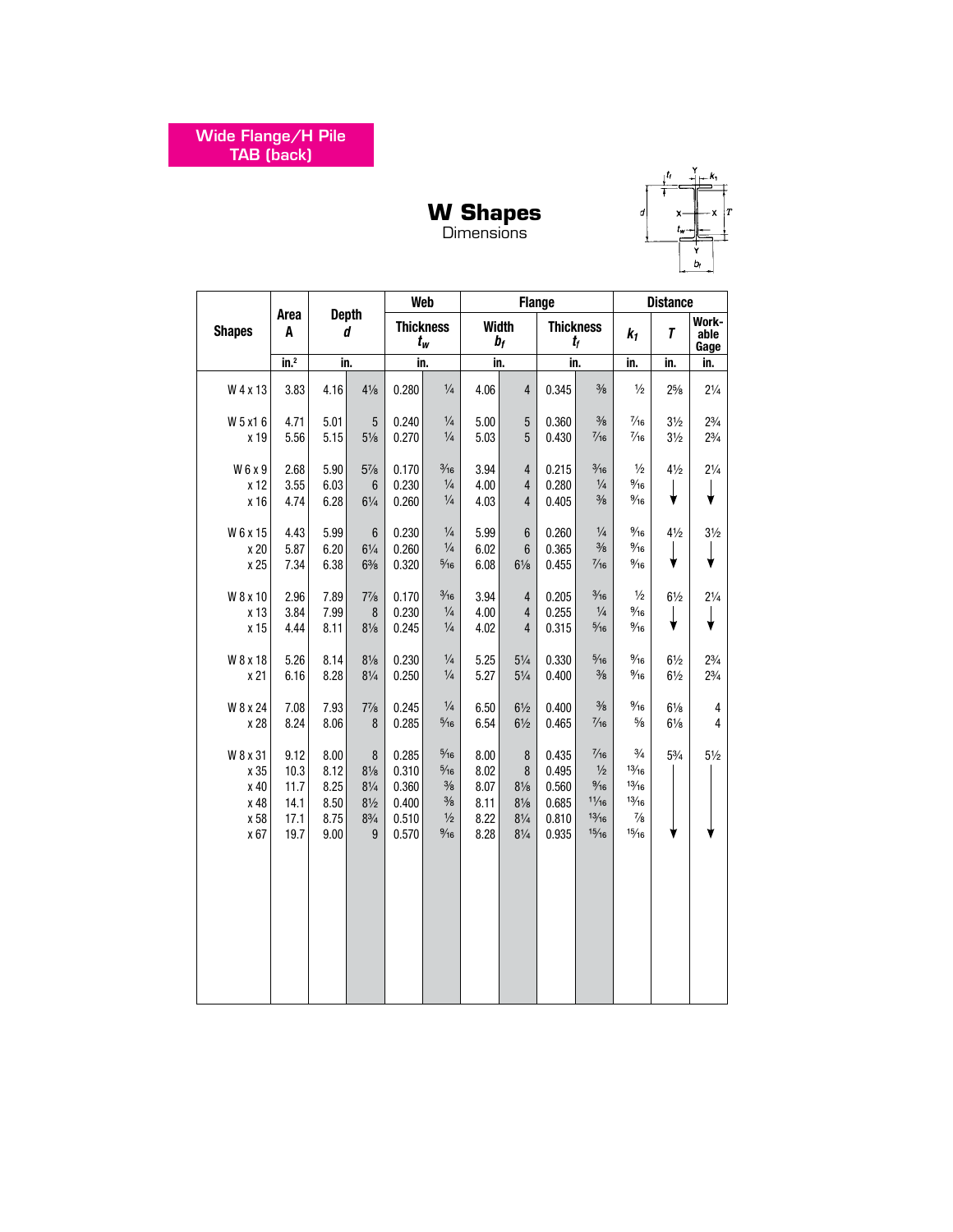

**W Shapes**

Dimensions

|                                                           |                                                      |                                                      |                                                                                           |                                                             | Web                                                                                                           |                                                      | <b>Flange</b>                                                                |                                                            |                                                                                                              |                                                                         | <b>Distance</b>                  |                                  |
|-----------------------------------------------------------|------------------------------------------------------|------------------------------------------------------|-------------------------------------------------------------------------------------------|-------------------------------------------------------------|---------------------------------------------------------------------------------------------------------------|------------------------------------------------------|------------------------------------------------------------------------------|------------------------------------------------------------|--------------------------------------------------------------------------------------------------------------|-------------------------------------------------------------------------|----------------------------------|----------------------------------|
| <b>Shapes</b>                                             | Area<br>A                                            |                                                      | <b>Depth</b><br>d                                                                         |                                                             | <b>Thickness</b><br>$t_w$                                                                                     |                                                      | <b>Width</b><br>bf                                                           |                                                            | <b>Thickness</b><br>$t_{f}$                                                                                  | $k_1$                                                                   | T                                | Work-<br>able<br>Gage            |
|                                                           | $\overline{\text{in.}}^2$                            |                                                      | in.                                                                                       |                                                             | in.                                                                                                           |                                                      | in.                                                                          |                                                            | in.                                                                                                          | in.                                                                     | in.                              | in.                              |
| W 10 x 12<br>x 15                                         | 3.54<br>4.41                                         | 9.87<br>10.0                                         | $9\frac{7}{8}$<br>10                                                                      | 0.190<br>0.230                                              | $\frac{3}{16}$<br>$\frac{1}{4}$                                                                               | 3.96<br>4.00                                         | $\overline{4}$<br>4                                                          | 0.210<br>0.270                                             | $\frac{3}{16}$<br>$\frac{1}{4}$                                                                              | $\frac{9}{16}$<br>$\frac{9}{16}$                                        | $8\frac{3}{8}$                   | $2\frac{1}{4}$                   |
| x 17<br>x 19                                              | 4.99<br>5.62                                         | 10.1<br>10.2                                         | $10\frac{1}{8}$<br>$10\frac{1}{4}$                                                        | 0.240<br>0.250                                              | $\frac{1}{4}$<br>$\frac{1}{4}$                                                                                | 4.01<br>4.02                                         | 4<br>4                                                                       | 0.330<br>0.395                                             | $\frac{5}{16}$<br>$\frac{3}{8}$                                                                              | $\frac{9}{16}$<br>$\frac{5}{8}$                                         |                                  |                                  |
| W 10 x 22                                                 | 6.49                                                 | 10.2                                                 | $10\frac{1}{8}$                                                                           | 0.240                                                       | $\frac{1}{4}$                                                                                                 | 5.75                                                 | $5\frac{3}{4}$                                                               | 0.360                                                      | $\frac{3}{8}$                                                                                                | $\frac{5}{8}$                                                           | $8\frac{1}{4}$                   | $2\frac{3}{4}$                   |
| x 26<br>x 30                                              | 7.61<br>8.84                                         | 10.3<br>10.5                                         | $10\%$<br>10 <sub>1/2</sub>                                                               | 0.260<br>0.300                                              | $\frac{1}{4}$<br>$\frac{5}{16}$                                                                               | 5.77<br>5.81                                         | $5\frac{3}{4}$<br>$5\frac{3}{4}$                                             | 0.440<br>0.510                                             | $\frac{7}{16}$<br>$\frac{1}{2}$                                                                              | 11/16<br>11/16                                                          | ╈                                | v                                |
| W 10 x 33<br>x 39<br>x 45                                 | 9.71<br>11.5<br>13.3                                 | 9.73<br>9.92<br>10.1                                 | $9\frac{3}{4}$<br>$9\frac{7}{8}$<br>$10\frac{1}{8}$                                       | 0.290<br>0.315<br>0.350                                     | $\frac{5}{16}$<br>$\frac{5}{16}$<br>$\frac{3}{8}$                                                             | 7.96<br>7.99<br>8.02                                 | $\bf 8$<br>8<br>8                                                            | 0.435<br>0.530<br>0.620                                    | $\frac{7}{16}$<br>$\frac{1}{2}$<br>$\frac{5}{8}$                                                             | $\frac{3}{4}$<br>13/16<br>13/16                                         | $7\frac{1}{2}$<br>♦              | $5\frac{1}{2}$<br>₩              |
| W 10 x 49<br>x 54<br>x 60<br>x 68<br>x 77<br>x 88<br>x100 | 14.4<br>15.8<br>17.6<br>20.0<br>22.6<br>25.9<br>29.4 | 10.0<br>10.1<br>10.2<br>10.4<br>10.6<br>10.8<br>11.1 | 10<br>$10\frac{1}{8}$<br>$10\frac{1}{4}$<br>$10\%$<br>$10\%$<br>$10\%$<br>$11\frac{1}{8}$ | 0.340<br>0.370<br>0.420<br>0.470<br>0.530<br>0.605<br>0.680 | $\frac{5}{16}$<br>$\frac{3}{8}$<br>$\frac{7}{16}$<br>$\frac{1}{2}$<br>$\frac{1}{2}$<br>$\frac{5}{8}$<br>11/16 | 10.0<br>10.0<br>10.1<br>10.1<br>10.2<br>10.3<br>10.3 | 10<br>10<br>$10\%$<br>$10\%$<br>$10\frac{1}{4}$<br>$10\frac{1}{4}$<br>$10\%$ | 0.560<br>0.615<br>0.680<br>0.770<br>0.870<br>0.990<br>1.12 | $\frac{9}{16}$<br>$\frac{5}{8}$<br>11/16<br>$\frac{3}{4}$<br>$\frac{7}{8}$<br>$\mathbf{1}$<br>$1\frac{1}{8}$ | 13/16<br>13/16<br>13/16<br>$\frac{7}{8}$<br>$\frac{7}{8}$<br>15/16<br>1 | $7\frac{1}{2}$                   | $5\frac{1}{2}$                   |
| x112                                                      | 32.9                                                 | 11.4                                                 | $11\frac{3}{8}$                                                                           | 0.755                                                       | $\frac{3}{4}$                                                                                                 | 10.4                                                 | $10\%$                                                                       | 1.25                                                       | $1\frac{1}{4}$                                                                                               | 1                                                                       |                                  |                                  |
| W 12 x 14<br>x 16<br>x 19<br>x 22                         | 4.16<br>4.71<br>5.57<br>6.48                         | 11.9<br>12.0<br>12.2<br>12.3                         | $11\frac{7}{8}$<br>12<br>$12\frac{1}{8}$<br>$12\frac{1}{4}$                               | 0.200<br>0.220<br>0.235<br>0.260                            | $\frac{3}{16}$<br>$\frac{1}{4}$<br>$\frac{1}{4}$<br>$\frac{1}{4}$                                             | 3.97<br>3.99<br>4.01<br>4.03                         | 4<br>4<br>4<br>4                                                             | 0.225<br>0.265<br>0.350<br>0.425                           | $\frac{1}{4}$<br>$\frac{1}{4}$<br>$\frac{3}{8}$<br>$\frac{7}{16}$                                            | $\frac{9}{16}$<br>$\frac{9}{16}$<br>$\frac{9}{16}$<br>$\frac{5}{8}$     | $10\%$                           | $2\frac{1}{4}$                   |
| W 12 x 26<br>x 30<br>x 35                                 | 7.65<br>8.79<br>10.3                                 | 12.2<br>12.3<br>12.5                                 | $12\frac{1}{4}$<br>$12\frac{3}{8}$<br>$12\frac{1}{2}$                                     | 0.230<br>0.260<br>0.300                                     | $\frac{1}{4}$<br>$\frac{1}{4}$<br>$\frac{5}{16}$                                                              | 6.49<br>6.52<br>6.56                                 | $6\frac{1}{2}$<br>$6\frac{1}{2}$<br>$6\frac{1}{2}$                           | 0.380<br>0.440<br>0.520                                    | $\frac{3}{8}$<br>$\frac{7}{16}$<br>$\frac{1}{2}$                                                             | $\frac{3}{4}$<br>$\frac{3}{4}$<br>$\frac{3}{4}$                         | $10\frac{1}{8}$                  | $3\frac{1}{2}$                   |
| W 12 x 40<br>x 45<br>x 50                                 | 11.7<br>13.1<br>14.6                                 | 11.9<br>12.1<br>12.2                                 | 12<br>12<br>$12\frac{1}{4}$                                                               | 0.295<br>0.335<br>0.370                                     | $\frac{5}{16}$<br>$\frac{5}{16}$<br>$\frac{3}{8}$                                                             | 8.01<br>8.05<br>8.08                                 | 8<br>8<br>$8\frac{1}{8}$                                                     | 0.515<br>0.575<br>0.640                                    | $\frac{1}{2}$<br>$\frac{9}{16}$<br>$\frac{5}{8}$                                                             | $\frac{7}{8}$<br>15/16<br>15/16                                         | $9\frac{1}{4}$<br>╈              | $5\frac{1}{2}$                   |
| W 12 x 53<br>x 58                                         | 15.6<br>17.0                                         | 12.1<br>12.2                                         | 12<br>$12\frac{1}{4}$                                                                     | 0.345<br>0.360                                              | $\frac{3}{8}$<br>$\frac{3}{8}$                                                                                | 10.0<br>10.0                                         | 10<br>10                                                                     | 0.575<br>0.640                                             | $\frac{9}{16}$<br>$\frac{5}{8}$                                                                              | 15/16<br>15/16                                                          | $9\frac{1}{4}$<br>$9\frac{1}{4}$ | $5\frac{1}{2}$<br>$5\frac{1}{2}$ |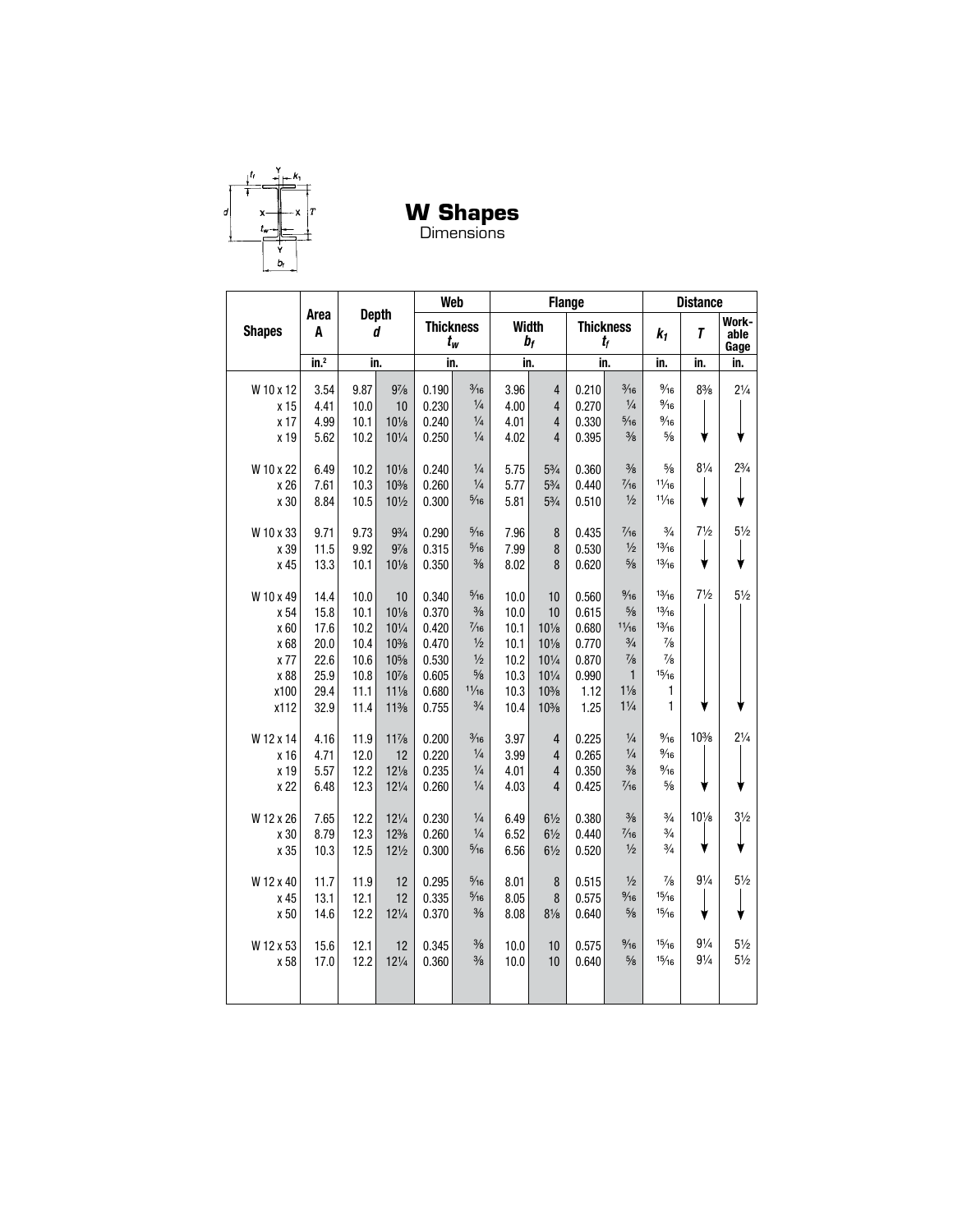#### **W Shapes Dimensions**



**Web Flange Distance Depth Area Work-Thickness Width Thickness** *d* **Shapes A**  $k_1$  *T* **able** *bf tf tw* **Gage in.2 in. in. in. in. in. in. in.** W 12 x 65 19.1 12.1 121/8 0.390  $\frac{3}{8}$ 12.0 12 0.605  $\frac{5}{8}$ 1  $9\frac{1}{8}$  $5\frac{1}{2}$ x 72 21.1 12.3 121/4 0.430  $\frac{7}{16}$ 12.0 12 0.670  $11/16$  $1\frac{1}{16}$  $\frac{3}{4}$  $\frac{1}{2}$ x 79 23.2 12.4 12% 0.470 12.1 12 0.735  $1\frac{1}{16}$  $\frac{1}{2}$  $13/16$ x 87 25.6 12.5 121/2 0.515 12.1 121/8 0.810  $1\frac{1}{16}$ 12.2 x 96 28.2 12.7  $12\frac{3}{4}$ 0.550  $\frac{9}{16}$ 121/8 0.900  $\frac{7}{8}$  $1\frac{1}{8}$ 0.610 x 106 31.2 12.9 12%  $\frac{5}{8}$ 12.2  $12\frac{1}{4}$ 0.990 1  $1\frac{1}{8}$ x 120 35.3 13.1  $13\frac{1}{8}$ 0.710  $11/16$ 12.3  $12\frac{3}{8}$ 1.11  $1\frac{1}{8}$  $1\frac{3}{16}$ x 136 39.9 13.4 13% 0.790  $13/16$ 12.4 12% 1.25  $1\frac{1}{4}$  $1\frac{1}{4}$ x 152 44.7 13.7 13% 0.870  $\frac{7}{8}$ 12.5 121/2 1.40  $1\frac{3}{8}$  $1\frac{1}{4}$  $15/16$  $1\%$ x 170 50.0 14.0 14 0.960 12.6 12% 1.56  $1\frac{5}{16}$  $1\frac{1}{6}$ 12% 1.74  $1\frac{3}{4}$ x 190 55.8 14.4 14 1.060 12.7  $1\frac{3}{8}$  $1\frac{3}{16}$ 61.8 14.7 143/4 12.8 123/4 1.90  $1\frac{7}{8}$ x 210 1.180  $1\frac{7}{16}$  $1\frac{5}{16}$ 12.9 12% 2.07  $2\frac{1}{16}$ x 230 67.7 15.1 15 1.290  $1\frac{1}{2}$ 1.400  $1\frac{3}{8}$ 2.25  $2\frac{1}{4}$ x 252 74.0 15.4  $15\frac{3}{8}$ 13.0 13  $1\frac{1}{2}$ x 279 81.9 15.9 157/8 1.530  $1\frac{1}{2}$ 13.1 131/8 2.47  $2\frac{1}{2}$  $1\frac{5}{8}$ x 305 89.6 1.630  $1\frac{5}{8}$ 13.2 131/4 2.71  $2^{11}/_{16}$  $1\frac{5}{8}$ 16.3 163/8  $2^{15}/_{16}$  $1\frac{3}{4}$ x 336 98.8 16.8 167/8 1.780 13.4 13 2.96  $11\frac{1}{16}$ W 14 x 22 6.49 13.7 13% 0.230  $\frac{1}{4}$ 5.00 5 0.335  $\frac{5}{16}$  $\frac{3}{4}$  $11\frac{5}{8}$  $2\frac{3}{4}$ x 26 13% 0.255  $\frac{1}{4}$ 5.03 5 0.420  $\frac{7}{16}$  $\frac{3}{4}$ 11%  $2\frac{3}{4}$ 7.69 13.9 W 14 x 30 8.85 13.8 137/8 0.270  $\frac{1}{4}$ 6.73  $6\frac{3}{4}$ 0.385  $\frac{3}{8}$  $\frac{3}{4}$ 11%  $3\frac{1}{2}$ x 34 10.0 14.0 0.285  $\frac{5}{16}$ 6.75  $6\frac{3}{4}$ 0.455  $\frac{7}{16}$  $\frac{3}{4}$ 14 ↓ ↓  $\frac{1}{2}$  $13/16$ x 38 11.2 14.1 141/8 0.310  $\frac{5}{16}$ 6.77  $6\frac{3}{4}$ 0.515 W 14 x 43 12.6 13.7 13 0.305  $\frac{5}{16}$ 8.00 8 0.530  $\frac{1}{2}$ 1 10%  $5\frac{1}{2}$ x 48 14.1 13.8 133/4 0.340  $\frac{5}{16}$ 8.03 8 0.595  $\frac{5}{8}$ 1 ↓ ↓  $11/16$ x 53 15.6 13.9 137/8 0.370  $\frac{3}{8}$ 8.06 8 0.660 1 W 14 x 61 17.9 13.9 137/8 0.375  $\frac{3}{8}$ 10.0 10 0.645  $\frac{5}{8}$ 10%  $5\frac{1}{2}$ 1  $\frac{3}{4}$ x 68 20.0 14.0 14 0.415  $\frac{7}{16}$ 10.0 10 0.720  $1\frac{1}{16}$  $\frac{7}{16}$  $13/16$ x 74 21.8 14.2 14 0.450 10.1 10 0.785  $1\frac{1}{16}$  $\frac{7}{8}$  $1/2$ x 82 24.0 14.3 14 0.510 10.1 10 0.855  $1\frac{1}{16}$ W 14 x 90 26.5 0.440  $\frac{7}{16}$ 141/2  $11/16$  $5\frac{1}{2}$ 14.0 14 14.5 0.710  $1\frac{7}{16}$ 10 x 99 29.1 14.2 141/8 0.485  $\frac{1}{2}$ 14.6 14% 0.780  $\frac{3}{4}$  $1\frac{7}{16}$ x 109 32.0 14.3 14% 0.525  $\frac{1}{2}$ 14.6 14% 0.860  $\frac{7}{8}$  $1\frac{1}{2}$ x 120 35.3 14.5 14 0.590  $\frac{9}{16}$ 14.7 14 0.940  $15/16$  $1\frac{1}{2}$  $5/8$ 1 x 132 38.8 14.7 14 0.645 14.7 143/4 1.03  $1\%$ <sub>16</sub>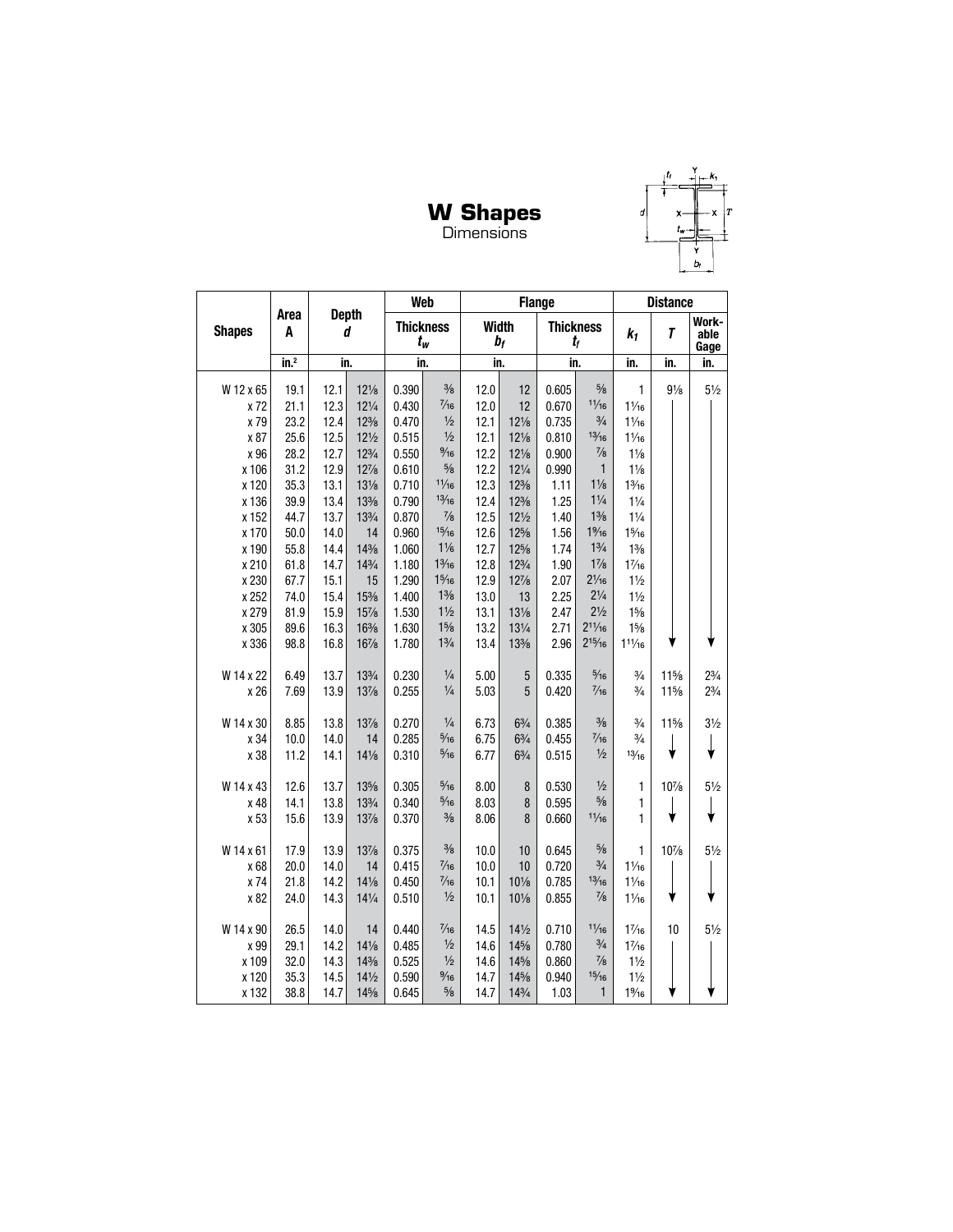

**W Shapes**

Dimensions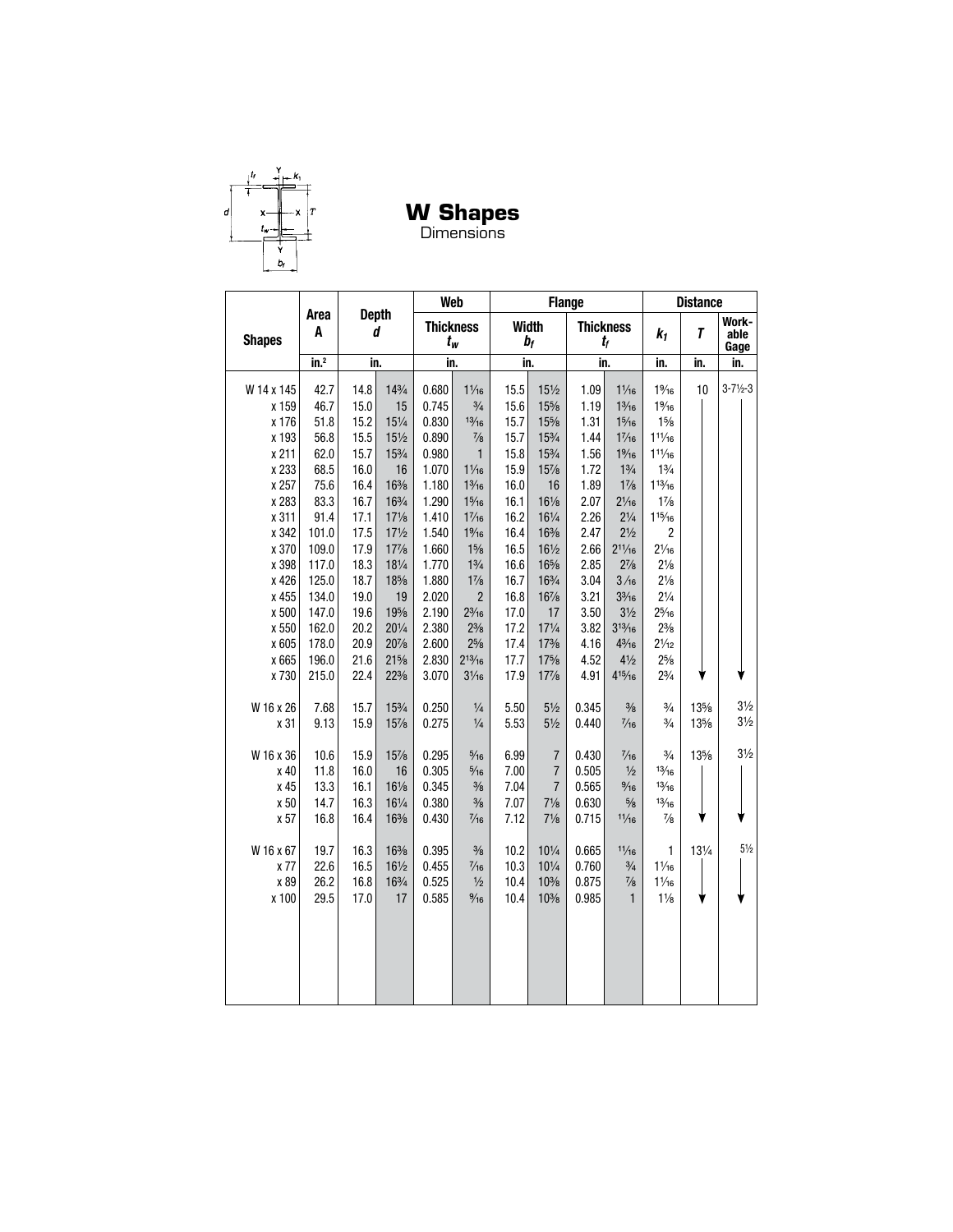# **W Shapes**<br>Dimensions



|                |                  |                          |                 |                | Web                              |              | <b>Flange</b>   |                  |                         |                                   | <b>Distance</b> |                       |
|----------------|------------------|--------------------------|-----------------|----------------|----------------------------------|--------------|-----------------|------------------|-------------------------|-----------------------------------|-----------------|-----------------------|
| <b>Shapes</b>  | Area<br>A        | <b>Depth</b><br>d<br>in. |                 |                | <b>Thickness</b><br>$t_w$        | <b>Width</b> | $b_f$           | <b>Thickness</b> | $t_{f}$                 | $k_1$                             | $\overline{I}$  | Work-<br>able<br>Gage |
|                | in. <sup>2</sup> |                          |                 | in.            |                                  | in.          |                 | in.              |                         | in.                               | in.             | in.                   |
| W 18 x 35      | 10.3             | 17.7                     | $17^{3}/4$      | 0.300          | $\frac{5}{16}$                   | 6.00         | $6\phantom{1}$  | 0.425            | $\frac{7}{16}$          | $\frac{3}{4}$                     | 151/2           | $3\frac{1}{2}$        |
| x 40           | 11.8             | 17.9                     | $17\frac{7}{8}$ | 0.315          | $\frac{5}{16}$                   | 6.02         | $6\phantom{1}$  | 0.525            | $1/2$                   | 13/16                             |                 |                       |
| x 46           | 13.5             | 18.1                     | 18              | 0.360          | $\frac{3}{8}$                    | 6.06         | $6\phantom{1}6$ | 0.605            | $\frac{5}{8}$           | 13/16                             |                 |                       |
|                |                  |                          |                 |                |                                  |              |                 |                  |                         |                                   |                 |                       |
| W 18 x 50      | 14.7             | 18.0                     | 18              | 0.355          | $\frac{3}{8}$                    | 7.50         | $7\frac{1}{2}$  | 0.570            | $\frac{9}{16}$          | 13/16                             | 151/2           | $3\frac{1}{2}$        |
| x 55           | 16.2             | 18.1                     | $18\frac{1}{8}$ | 0.390          | $\frac{3}{8}$                    | 7.53         | $7\frac{1}{2}$  | 0.630            | $\frac{5}{8}$           | 13/16                             |                 |                       |
| x 60           | 17.6             | 18.2                     | $18\frac{1}{4}$ | 0.415          | $\frac{7}{16}$                   | 7.56         | $7\frac{1}{2}$  | 0.695            | 11/16                   | 13/16                             |                 |                       |
| x 65           | 19.1             | 18.4                     | 18%             | 0.450          | $\frac{7}{16}$                   | 7.59         | 75/8            | 0.750            | $\frac{3}{4}$           | $\frac{7}{8}$                     |                 |                       |
| x 71           | 20.8             | 18.5                     | 181/2           | 0.495          | $\frac{1}{2}$                    | 7.64         | 75/8            | 0.810            | 13/16                   | $\frac{7}{8}$                     |                 |                       |
|                |                  |                          |                 |                |                                  |              |                 |                  |                         |                                   |                 |                       |
| W 18 x 76      | 22.3             | 18.2                     | 181/4           | 0.425          | $\frac{7}{16}$                   | 11.0         | 11              | 0.680            | 11/16                   | $1\frac{1}{16}$                   | 151/8           | $5\frac{1}{2}$        |
| x 86           | 25.3             | 18.4                     | 18%             | 0.480          | $\frac{1}{2}$                    | 11.1         | $11\frac{1}{8}$ | 0.770            | $\frac{3}{4}$           | $1\frac{1}{16}$                   |                 |                       |
| x 97           | 28.5             | 18.6                     | 18%             | 0.535          | $\frac{9}{16}$                   | 11.1         | $11\frac{1}{8}$ | 0.870            | $\frac{7}{8}$           | $1\frac{1}{8}$                    |                 |                       |
| x 106          | 31.1             | 18.7                     | 183/4           | 0.590          | $\frac{9}{16}$                   | 11.2         | $11\frac{1}{4}$ | 0.940            | 15/16                   | $1\frac{1}{8}$                    |                 |                       |
| x 119          | 35.1             | 19.0                     | 19              | 0.655          | $\frac{5}{8}$                    | 11.3         | $11\frac{1}{4}$ | 1.06             | $1\frac{1}{16}$         | $1\frac{3}{16}$                   |                 |                       |
| x 130          | 38.2             | 19.3                     | 191/4           | 0.670          | 11/16                            | 11.2         | $11\frac{1}{8}$ | 1.20             | $1\frac{3}{16}$         | $1\frac{3}{16}$                   |                 |                       |
| x 143          | 42.1             | 19.5                     | 191/2           | 0.730          | $\frac{3}{4}$                    | 11.2         | $11\frac{1}{4}$ | 1.32             | $1\frac{5}{16}$         | $1\frac{3}{16}$                   |                 |                       |
| x 158          | 46.3             | 19.7                     | 193/4           | 0.810          | 13/16                            | 11.3         | $11\frac{1}{4}$ | 1.44             | $1\frac{7}{16}$         | $1\frac{1}{4}$                    |                 |                       |
| x 175          | 51.3             | 20.0                     | 20              | 0.890          | $\frac{7}{8}$                    | 11.4         | $11\frac{3}{8}$ | 1.59             | $1\%6$                  | $1\frac{1}{4}$                    |                 |                       |
| x 192          | 56.4             | 20.4                     | 20%             | 0.960          | 15/16                            | 11.5         | $11\frac{1}{2}$ | 1.75             | $1\frac{3}{4}$          | $1\frac{1}{8}$                    |                 |                       |
| x 211          | 62.1             | 20.7                     | 20%             | 1.060          | $1\frac{1}{16}$                  | 11.6         | $11\frac{1}{2}$ | 1.91             | 115/16                  | $1\frac{3}{16}$                   | 151/2           |                       |
| x 234          | 68.8             | 21.1                     | 21              | 1.160          | $1\frac{3}{16}$                  | 11.7         | $11\frac{5}{8}$ | 2.11             | $2\frac{1}{8}$          | $1\frac{3}{16}$<br>$1\frac{1}{4}$ |                 |                       |
| x 258          | 75.9             | 21.5                     | $21\frac{1}{2}$ | 1.280<br>1.400 | $1\frac{1}{4}$<br>$1\frac{3}{8}$ | 11.8         | $11^{3}/4$      | 2.30             | 25/16<br>$2\frac{1}{2}$ | $1\frac{5}{16}$                   |                 |                       |
| x 283<br>x 311 | 83.3             | 21.9<br>22.3             | $21\%$          |                | $1\frac{1}{2}$                   | 11.9         | $11\frac{7}{8}$ | 2.50             | $2\frac{3}{4}$          | $1\frac{3}{8}$                    |                 |                       |
|                | 91.6             |                          | $22\frac{3}{8}$ | 1.520          |                                  | 12.0         | 12              | 2.74             |                         |                                   |                 |                       |
| W 21 x 44      | 13.0             | 20.7                     | 20%             | 0.350          | $\frac{3}{8}$                    | 6.50         | $6\frac{1}{2}$  | 0.450            | $\frac{7}{16}$          | 13/16                             | 18%             | $3\frac{1}{2}$        |
| x 50           | 14.7             | 20.8                     | 207/8           | 0.380          | $\frac{3}{8}$                    | 6.53         | $6\frac{1}{2}$  | 0.535            | $\frac{9}{16}$          | 13/16                             |                 |                       |
| x 57           | 16.7             | 21.1                     | 21              | 0.405          | $\frac{3}{8}$                    | 6.56         | $6\frac{1}{2}$  | 0.650            | $\frac{5}{8}$           | 13/16                             | ∀               |                       |
|                |                  |                          |                 |                |                                  |              |                 |                  |                         |                                   |                 |                       |
| W 21 x 48      | 14.1             | 20.6                     | 20%             | 0.350          | $\frac{3}{8}$                    | 8.14         | $8\frac{1}{8}$  | 0.430            | $\frac{7}{16}$          | 13/16                             | 18%             | $5\frac{1}{2}$        |
| x 55           | 16.2             | 20.8                     | 203/4           | 0.375          | $\frac{3}{8}$                    | 8.22         | $8\frac{1}{4}$  | 0.522            | $\frac{1}{2}$           | 13/16                             |                 |                       |
| x 62           | 18.3             | 21.0                     | 21              | 0.400          | $\frac{3}{8}$                    | 8.24         | $8\frac{1}{4}$  | 0.615            | $\frac{5}{8}$           | 13/16                             |                 |                       |
| x 68           | 20.0             | 21.1                     | $21\frac{1}{8}$ | 0.430          | $\frac{7}{16}$                   | 8.27         | $8\frac{1}{4}$  | 0.685            | 11/16                   | $\frac{7}{8}$                     |                 |                       |
| x 73           | 21.5             | 21.2                     | $21\frac{1}{4}$ | 0.455          | $\frac{7}{16}$                   | 8.30         | $8\frac{1}{4}$  | 0.740            | $\frac{3}{4}$           | $\frac{7}{8}$                     |                 |                       |
| x 83           | 24.3             | 21.4                     | $21\frac{3}{8}$ | 0.515          | $\frac{1}{2}$                    | 8.36         | $8\frac{3}{8}$  | 0.835            | 13/16                   | $\frac{7}{8}$                     |                 |                       |
| x 93           | 27.3             | 21.6                     | $21\frac{5}{8}$ | 0.058          | $\frac{9}{16}$                   | 8.42         | $8\frac{3}{8}$  | 0.930            | 15/16                   | 15/16                             |                 |                       |
|                |                  |                          |                 |                |                                  |              |                 |                  |                         |                                   |                 |                       |
|                |                  |                          |                 |                |                                  |              |                 |                  |                         |                                   |                 |                       |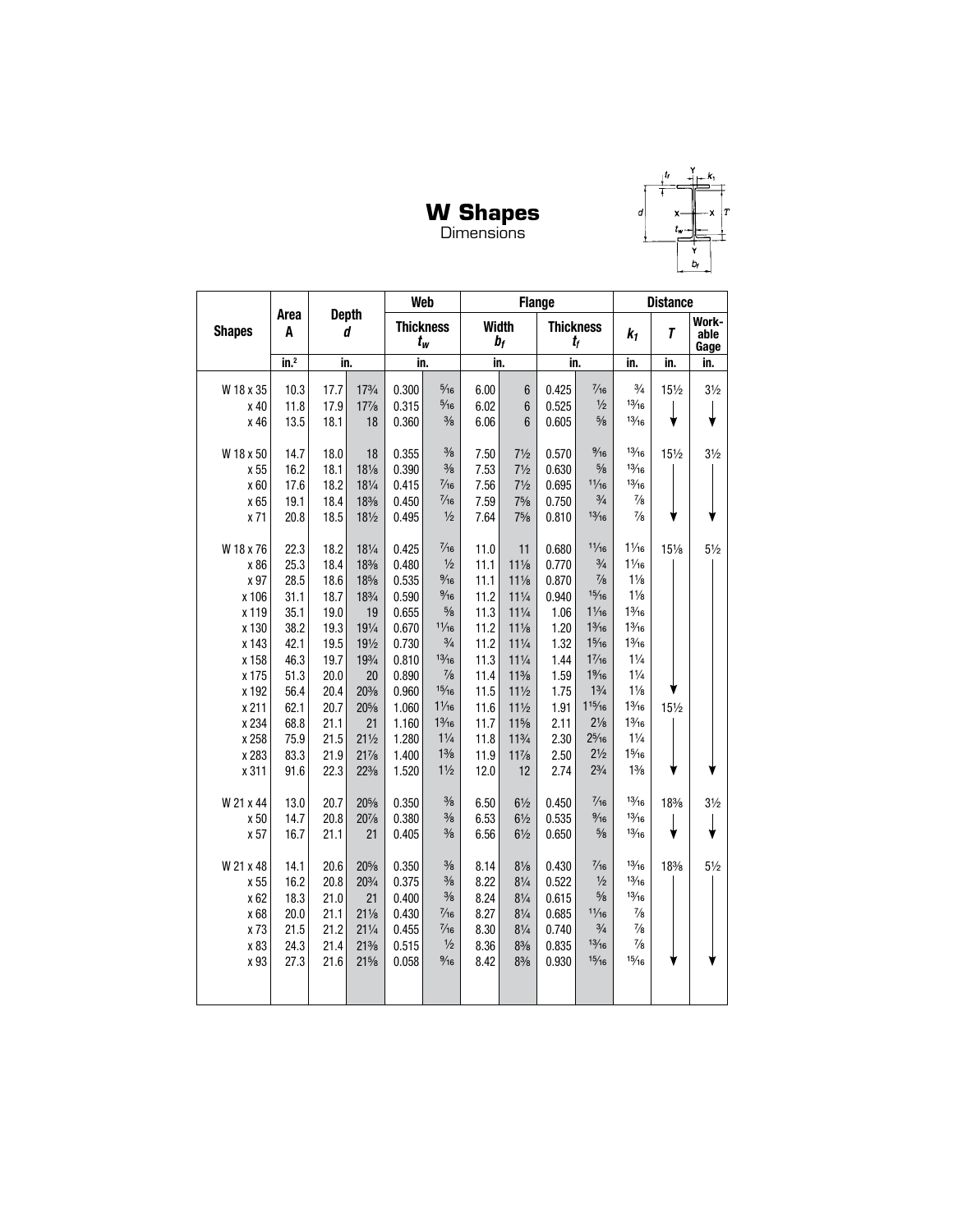

**W Shapes**

Dimensions

|                                                                                                                                 | <b>Depth</b>                                                                                                  |                                                                                                              |                                                                                                                                                                                              |                                                                                                                       | Web                                                                                                                                                                                                                     |                                                                                                              |                                                                                                                                                                  | <b>Flange</b>                                                                                                   |                                                                                                                                                                                                                     |                                                                                                                                                                                                                                                                | <b>Distance</b> |                                  |
|---------------------------------------------------------------------------------------------------------------------------------|---------------------------------------------------------------------------------------------------------------|--------------------------------------------------------------------------------------------------------------|----------------------------------------------------------------------------------------------------------------------------------------------------------------------------------------------|-----------------------------------------------------------------------------------------------------------------------|-------------------------------------------------------------------------------------------------------------------------------------------------------------------------------------------------------------------------|--------------------------------------------------------------------------------------------------------------|------------------------------------------------------------------------------------------------------------------------------------------------------------------|-----------------------------------------------------------------------------------------------------------------|---------------------------------------------------------------------------------------------------------------------------------------------------------------------------------------------------------------------|----------------------------------------------------------------------------------------------------------------------------------------------------------------------------------------------------------------------------------------------------------------|-----------------|----------------------------------|
| <b>Shapes</b>                                                                                                                   | Area<br>A                                                                                                     |                                                                                                              | d<br>in.                                                                                                                                                                                     |                                                                                                                       | <b>Thickness</b><br>$t_w$                                                                                                                                                                                               |                                                                                                              | <b>Width</b><br>$b_f$                                                                                                                                            |                                                                                                                 | <b>Thickness</b><br>$t_{\rm f}$                                                                                                                                                                                     | $k_1$                                                                                                                                                                                                                                                          | T               | Work-<br>able<br>Gage            |
|                                                                                                                                 | in. <sup>2</sup>                                                                                              |                                                                                                              |                                                                                                                                                                                              | in.                                                                                                                   |                                                                                                                                                                                                                         |                                                                                                              | in.                                                                                                                                                              |                                                                                                                 | in.                                                                                                                                                                                                                 | in.                                                                                                                                                                                                                                                            | in.             | in.                              |
| W 21 x 101<br>x 111<br>x 122<br>x 132<br>x 147<br>x 166<br>x 182                                                                | 29.8<br>32.7<br>35.9<br>38.8<br>43.2<br>48.8<br>53.6                                                          | 21.4<br>21.5<br>21.7<br>21.8<br>22.1<br>22.5<br>22.7                                                         | $21\%$<br>$21\frac{1}{2}$<br>$21\%$<br>$21\%$<br>22<br>$22\frac{1}{2}$<br>$22^{3}/4$                                                                                                         | 0.500<br>0.550<br>0.600<br>0.650<br>0.720<br>0.750<br>0.830                                                           | $\frac{1}{2}$<br>$\frac{9}{16}$<br>$\frac{5}{8}$<br>$\frac{5}{8}$<br>$\frac{3}{4}$<br>$\frac{3}{4}$<br>13/16                                                                                                            | 12.3<br>12.3<br>12.4<br>12.4<br>12.5<br>12.4<br>12.5                                                         | $12\frac{1}{4}$<br>$12\frac{3}{8}$<br>$12\frac{3}{8}$<br>$12\frac{1}{2}$<br>$12\frac{1}{2}$<br>$12\frac{3}{8}$<br>$12\frac{1}{2}$                                | 0.800<br>0.875<br>0.960<br>1.04<br>1.15<br>1.36<br>1.48                                                         | 13/16<br>$\frac{7}{8}$<br>15/16<br>$1\frac{1}{16}$<br>$1\frac{1}{8}$<br>$1\frac{3}{8}$<br>$1\frac{1}{2}$                                                                                                            | $1\frac{1}{16}$<br>$1\frac{1}{8}$<br>$1\frac{1}{8}$<br>$1\frac{1}{8}$<br>$1\frac{3}{16}$<br>$1\frac{3}{16}$<br>$1\frac{1}{4}$                                                                                                                                  | 18              | $5\frac{1}{2}$                   |
| x 201<br>W 24 x 55<br>x 62                                                                                                      | 59.2<br>16.2<br>18.2                                                                                          | 23.0<br>23.6<br>23.7                                                                                         | 23<br>23%<br>233/4                                                                                                                                                                           | 0.910<br>0.395<br>0.430                                                                                               | 15/16<br>$\frac{3}{8}$<br>$\frac{7}{16}$                                                                                                                                                                                | 12.6<br>7.01<br>7.04                                                                                         | 125/8<br>$\overline{7}$<br>$\overline{7}$                                                                                                                        | 1.63<br>0.505<br>0.590                                                                                          | $1\frac{5}{8}$<br>$\frac{1}{2}$<br>$\frac{9}{16}$                                                                                                                                                                   | 15/16<br>1<br>$1\frac{1}{16}$                                                                                                                                                                                                                                  | 203/4<br>20%    | $3\frac{1}{2}$<br>$3\frac{1}{2}$ |
| W 24 x 68<br>x 76<br>x 84<br>x 94<br>x 103                                                                                      | 20.1<br>22.4<br>24.7<br>27.7<br>30.3                                                                          | 23.7<br>23.9<br>24.1<br>24.3<br>24.5                                                                         | 233/4<br>237/8<br>$24\frac{1}{8}$<br>$24\frac{1}{4}$<br>$24\frac{1}{2}$                                                                                                                      | 0.415<br>0.440<br>0.470<br>0.515<br>0.550                                                                             | $\frac{7}{16}$<br>$\frac{7}{16}$<br>$\frac{1}{2}$<br>$\frac{1}{2}$<br>$\frac{9}{16}$                                                                                                                                    | 8.97<br>8.99<br>9.02<br>9.07<br>9.00                                                                         | $\boldsymbol{9}$<br>9<br>9<br>$9\frac{1}{8}$<br>9                                                                                                                | 0.585<br>0.680<br>0.770<br>0.875<br>0.980                                                                       | $\frac{9}{16}$<br>11/16<br>$\frac{3}{4}$<br>$\frac{7}{8}$<br>$\mathbf{1}$                                                                                                                                           | $1\frac{1}{16}$<br>$1\frac{1}{16}$<br>$1\frac{1}{16}$<br>$1\frac{1}{16}$<br>$1\frac{1}{8}$                                                                                                                                                                     | 203/4           | $5\frac{1}{2}$                   |
| W 24 x 104<br>x 117<br>x 131<br>x 146<br>x 162<br>x 176<br>x 192<br>x 207<br>x 229<br>x 250<br>x 279<br>x 306<br>x 335<br>x 370 | 30.6<br>34.4<br>38.5<br>43.0<br>47.7<br>51.7<br>56.3<br>60.7<br>67.2<br>73.5<br>82.0<br>89.9<br>98.4<br>109.0 | 24.1<br>24.3<br>24.5<br>24.7<br>25.0<br>25.2<br>25.5<br>25.7<br>26.0<br>26.3<br>26.7<br>27.1<br>27.5<br>28.0 | 24<br>$24\frac{1}{4}$<br>$24\frac{1}{2}$<br>$24\frac{3}{4}$<br>25<br>$25\frac{1}{4}$<br>$25\frac{1}{2}$<br>$25\frac{3}{4}$<br>26<br>26%<br>263/4<br>$27\frac{1}{8}$<br>$27\frac{1}{2}$<br>28 | 0.500<br>0.550<br>0.605<br>0.650<br>0.705<br>0.750<br>0.810<br>0.870<br>0.960<br>1.04<br>1.16<br>1.26<br>1.38<br>1.52 | $\frac{1}{2}$<br>$\frac{9}{16}$<br>$\frac{5}{8}$<br>$5\!/\!_8$<br>11/16<br>$\frac{3}{4}$<br>13/16<br>$\frac{7}{8}$<br>15/16<br>$1\frac{1}{16}$<br>$1\frac{3}{16}$<br>$1\frac{1}{4}$<br>$1\frac{3}{8}$<br>$1\frac{1}{2}$ | 12.8<br>12.8<br>12.9<br>12.9<br>13.0<br>12.9<br>13.0<br>13.0<br>13.1<br>13.2<br>13.3<br>13.4<br>13.5<br>13.7 | $12\frac{3}{4}$<br>123/4<br>$12\frac{7}{8}$<br>$12\%$<br>13<br>$12\frac{7}{8}$<br>13<br>13<br>131/8<br>$13\frac{1}{8}$<br>131/4<br>13%<br>$13\frac{1}{2}$<br>13% | 0.750<br>0.850<br>0.960<br>1.09<br>1.22<br>1.34<br>1.46<br>1.57<br>1.73<br>1.89<br>2.09<br>2.28<br>2.48<br>2.72 | $\frac{3}{4}$<br>$\frac{7}{8}$<br>15/16<br>$1\frac{1}{16}$<br>$1\frac{1}{4}$<br>15/16<br>17/16<br>$1\%6$<br>$1\frac{3}{4}$<br>$1\frac{7}{8}$<br>$2\frac{1}{16}$<br>$2\frac{1}{4}$<br>$2\frac{1}{2}$<br>$2^{3}/_{4}$ | $1\frac{1}{16}$<br>$1\frac{1}{8}$<br>$1\frac{1}{8}$<br>$1\frac{1}{8}$<br>$1\frac{3}{16}$<br>$1\frac{3}{16}$<br>$1\frac{1}{4}$<br>$1\frac{1}{4}$<br>$1\frac{5}{16}$<br>$1\frac{3}{8}$<br>$1\frac{7}{16}$<br>$1\frac{7}{16}$<br>$1\frac{1}{2}$<br>$\frac{9}{16}$ | 203/4           | $5\frac{1}{2}$                   |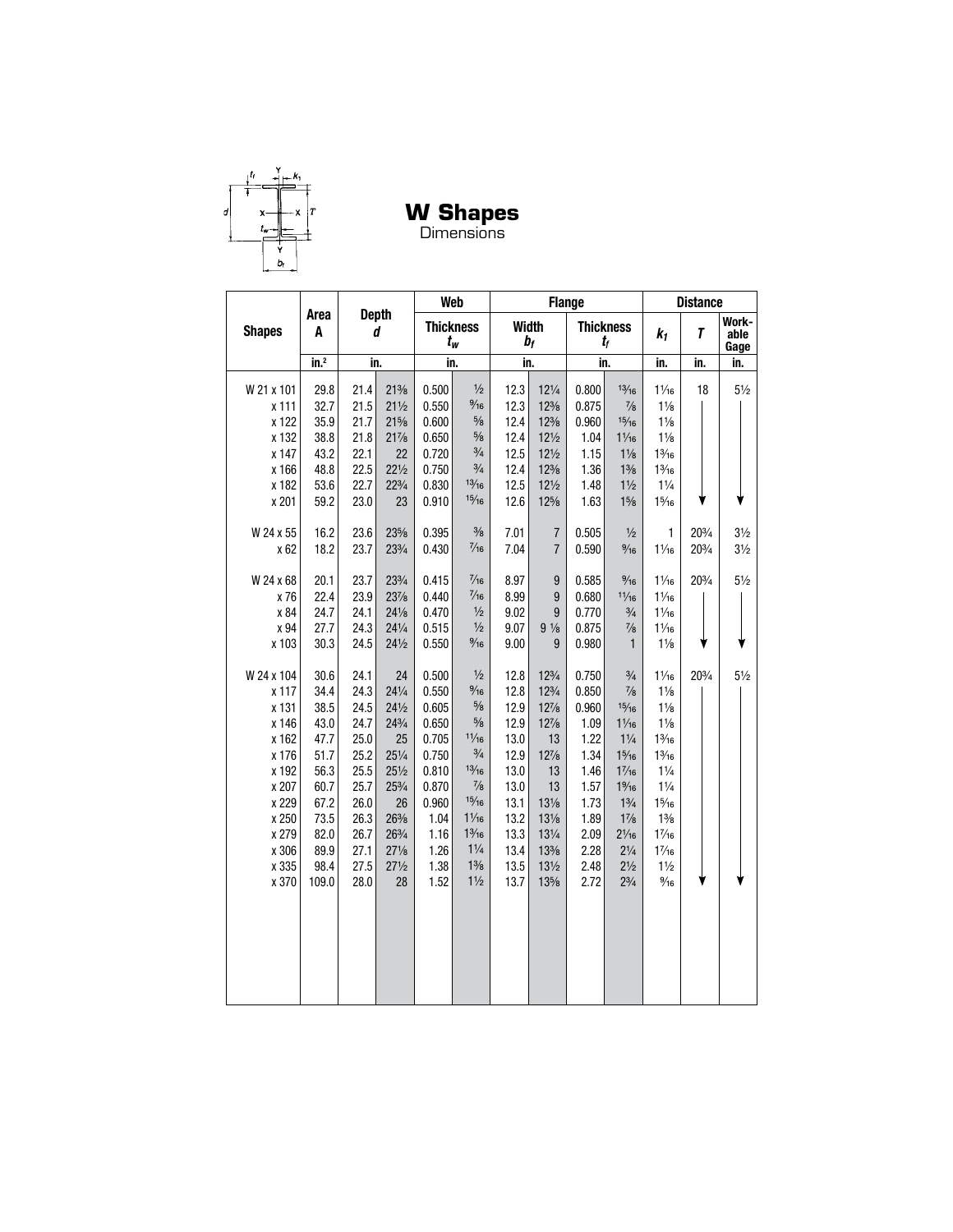#### **W Shapes** Dimensions



|               |                                |      |                 |       | Web                       |      | <b>Flange</b>      |                  |                 |                 | <b>Distance</b> |                       |
|---------------|--------------------------------|------|-----------------|-------|---------------------------|------|--------------------|------------------|-----------------|-----------------|-----------------|-----------------------|
| <b>Shapes</b> | <b>Depth</b><br>Area<br>A<br>d |      |                 |       | <b>Thickness</b><br>$t_w$ |      | <b>Width</b><br>bf | <b>Thickness</b> | $t_{\it f}$     | k <sub>1</sub>  | $\overline{I}$  | Work-<br>able<br>Gage |
|               | in. <sup>2</sup>               | in.  |                 | in.   |                           |      | in.                | in.              |                 | in.             | in.             | in.                   |
| W 27 x 84     | 24.8                           | 26.7 | 263/4           | 0.460 | $\frac{7}{16}$            | 10.0 | 10                 | 0.640            | $\frac{5}{8}$   | $1\frac{1}{16}$ | 23%             | $5\frac{1}{2}$        |
| x 94          | 27.7                           | 26.9 | $26\%$          | 0.490 | $\frac{1}{2}$             | 10.0 | 10                 | 0.745            | $\frac{3}{4}$   | $1\frac{1}{16}$ |                 |                       |
| x 102         | 30.0                           | 27.1 | $27\frac{1}{8}$ | 0.515 | $\frac{1}{2}$             | 10.0 | 10                 | 0.830            | 13/16           | $1\frac{1}{16}$ |                 |                       |
| x 114         | 33.5                           | 27.3 | $27\frac{1}{4}$ | 0.570 | $\frac{9}{16}$            | 10.1 | $10\%$             | 0.930            | 15/16           | $1\frac{1}{8}$  |                 |                       |
| x 129         | 37.8                           | 27.6 | $27\frac{5}{8}$ | 0.610 | $\frac{5}{8}$             | 10.0 | 10                 | 1.10             | $1\frac{1}{8}$  | $1\frac{1}{8}$  |                 |                       |
|               |                                |      |                 |       |                           |      |                    |                  |                 |                 |                 |                       |
| W 27 x 146    | 43.1                           | 27.4 | $27\frac{3}{8}$ | 0.605 | $\frac{5}{8}$             | 14.0 | 14                 | 0.975            | 1               | $1\frac{1}{8}$  | 23%             | $5\frac{1}{2}$        |
| x 161         | 47.6                           | 27.6 | $27\frac{5}{8}$ | 0.660 | 11/16                     | 14.0 | 14                 | 1.08             | $1\frac{1}{16}$ | $1\frac{3}{16}$ |                 |                       |
| x 178         | 52.5                           | 27.8 | $27^{3}/4$      | 0.725 | $\frac{3}{4}$             | 14.1 | $14\frac{1}{8}$    | 1.19             | $1\frac{3}{16}$ | $1\frac{3}{16}$ |                 |                       |
| x 194         | 57.2                           | 28.1 | 281/8           | 0.750 | $\frac{3}{4}$             | 14.0 | 14                 | 1.34             | $1\frac{5}{16}$ | $1\frac{3}{16}$ |                 |                       |
| x 217         | 64.0                           | 28.4 | 28%             | 0.830 | 13/16                     | 14.1 | $14\frac{1}{8}$    | 1.50             | $1\frac{1}{2}$  | $1\frac{1}{4}$  |                 |                       |
| x 235         | 69.4                           | 28.7 | 28%             | 0.910 | 15/16                     | 14.2 | $14\frac{1}{4}$    | 1.61             | $1\frac{5}{8}$  | $1\frac{5}{16}$ |                 |                       |
| x 258         | 76.0                           | 29.0 | 29              | 0.980 | $1\frac{1}{2}$            | 14.3 | $14\frac{1}{4}$    | 1.77             | $1\frac{3}{4}$  | 15/16           |                 |                       |
| x 281         | 82.9                           | 29.3 | 291/4           | 1.060 | $1\frac{1}{16}$           | 14.4 | $14\frac{3}{8}$    | 1.93             | $1^{15}/_{16}$  | $1\frac{3}{8}$  |                 |                       |
| x 307         | 90.4                           | 29.6 | 29%             | 1.160 | $1\frac{3}{16}$           | 14.4 | $14\frac{1}{2}$    | 2.09             | $2\frac{1}{16}$ | $1\frac{7}{16}$ |                 |                       |
| x 336         | 98.9                           | 30.0 | 30              | 1.260 | $1\frac{1}{4}$            | 14.6 | $14\frac{1}{2}$    | 2.28             | $2\frac{1}{4}$  | 17/16           |                 |                       |
| x 368         | 108.0                          | 30.4 | $30\%$          | 1.380 | $1\frac{3}{8}$            | 14.7 | 14%                | 2.48             | $2\frac{1}{2}$  | $1\frac{1}{2}$  |                 |                       |
| x 539         | 159                            | 32.5 | $32\frac{1}{2}$ | 1.970 | $\overline{2}$            | 15.3 | $15\frac{1}{4}$    | 3.54             | $3\frac{9}{16}$ | $1^{13}/_{16}$  |                 |                       |
| W 30 x 90     | 26.4                           | 29.5 | 291/2           | 0.470 | $\frac{1}{2}$             | 10.4 | $10\%$             | 0.610            | $\frac{5}{8}$   | $1\frac{1}{16}$ | 261/2           | $5\frac{1}{2}$        |
| x 99          | 29.1                           | 29.7 | 29%             | 0.520 | $\frac{1}{2}$             | 10.5 | $10\frac{1}{2}$    | 0.670            | 11/16           | $1\frac{1}{16}$ |                 |                       |
| x 108         | 31.7                           | 29.8 | 297/8           | 0.545 | $\frac{9}{16}$            | 10.5 | $10\frac{1}{2}$    | 0.760            | $\frac{3}{4}$   | $1\frac{1}{8}$  |                 |                       |
| x 116         | 34.2                           | 30.0 | 30              | 0.565 | $\frac{9}{16}$            | 10.5 | 10 <sub>1</sub>    | 0.850            | $\frac{7}{8}$   | $1\frac{1}{8}$  |                 |                       |
| x 124         | 36.5                           | 30.2 | $30\%$          | 0.585 | $\frac{9}{16}$            | 10.5 | $10\frac{1}{2}$    | 0.930            | 15/16           | $1\frac{1}{8}$  |                 |                       |
| x 132         | 38.9                           | 30.3 | $30\frac{1}{4}$ | 0.615 | $\frac{5}{8}$             | 10.5 | 10 <sub>1</sub>    | 1.00             | $\mathbf{1}$    | $1\frac{1}{8}$  |                 |                       |
| x 148         | 43.5                           | 30.7 | 30%             | 0.650 | $\frac{5}{8}$             | 10.5 | 10 <sub>1/2</sub>  | 1.18             | $1\frac{3}{16}$ | $1\frac{1}{8}$  |                 |                       |
| W 30 x 173    | 51.0                           | 30.4 | $30\frac{1}{2}$ | 0.655 | $\frac{5}{8}$             | 15.0 | 15                 | 1.07             | $1\frac{1}{16}$ | $1\frac{1}{8}$  | 261/2           | $5\frac{1}{2}$        |
| x 191         | 56.3                           | 30.7 | $30\%$          | 0.710 | 11/16                     | 15.0 | 15                 | 1.19             | $1\frac{3}{16}$ | $1\frac{3}{16}$ |                 |                       |
| x 211         | 62.2                           | 30.9 | 31              | 0.775 | $\frac{3}{4}$             | 15.1 | $15\frac{1}{8}$    | 1.32             | $1\frac{5}{16}$ | $1\frac{3}{16}$ |                 |                       |
| x 235         | 69.2                           | 31.3 | $31\frac{1}{4}$ | 0.830 | 13/16                     | 15.1 | 15                 | 1.50             | $1\frac{1}{2}$  | $1\frac{1}{4}$  |                 |                       |
| x 261         | 76.9                           | 31.6 | $31\%$          | 0.930 | 15/16                     | 15.2 | $15\frac{1}{8}$    | 1.65             | $1\frac{5}{8}$  | $1\frac{5}{16}$ |                 |                       |
| x 292         | 85.9                           | 32.0 | 32              | 1.02  | $\mathbf{1}$              | 15.3 | $15\frac{1}{4}$    | 1.85             | $1\frac{7}{8}$  | $1\frac{5}{16}$ |                 |                       |
| x 326         | 95.8                           | 32.4 | 32%             | 1.14  | $1\frac{1}{8}$            | 15.4 | $15\frac{3}{8}$    | 2.05             | $2\frac{1}{16}$ | $1\frac{3}{8}$  |                 |                       |
| x 357         | 105.0                          | 32.8 | 323/4           | 1.24  | $1\frac{1}{4}$            | 15.5 | $15\frac{1}{2}$    | 2.24             | $2\frac{1}{4}$  | $1\frac{7}{16}$ |                 |                       |
| x 391         | 115.0                          | 33.2 | $32\frac{1}{4}$ | 1.36  | $1\frac{3}{8}$            | 15.6 | 15%                | 2.44             | $2^{7}/_{16}$   | $1\frac{1}{2}$  |                 |                       |
|               |                                |      |                 |       |                           |      |                    |                  |                 |                 |                 |                       |
|               |                                |      |                 |       |                           |      |                    |                  |                 |                 |                 |                       |
|               |                                |      |                 |       |                           |      |                    |                  |                 |                 |                 |                       |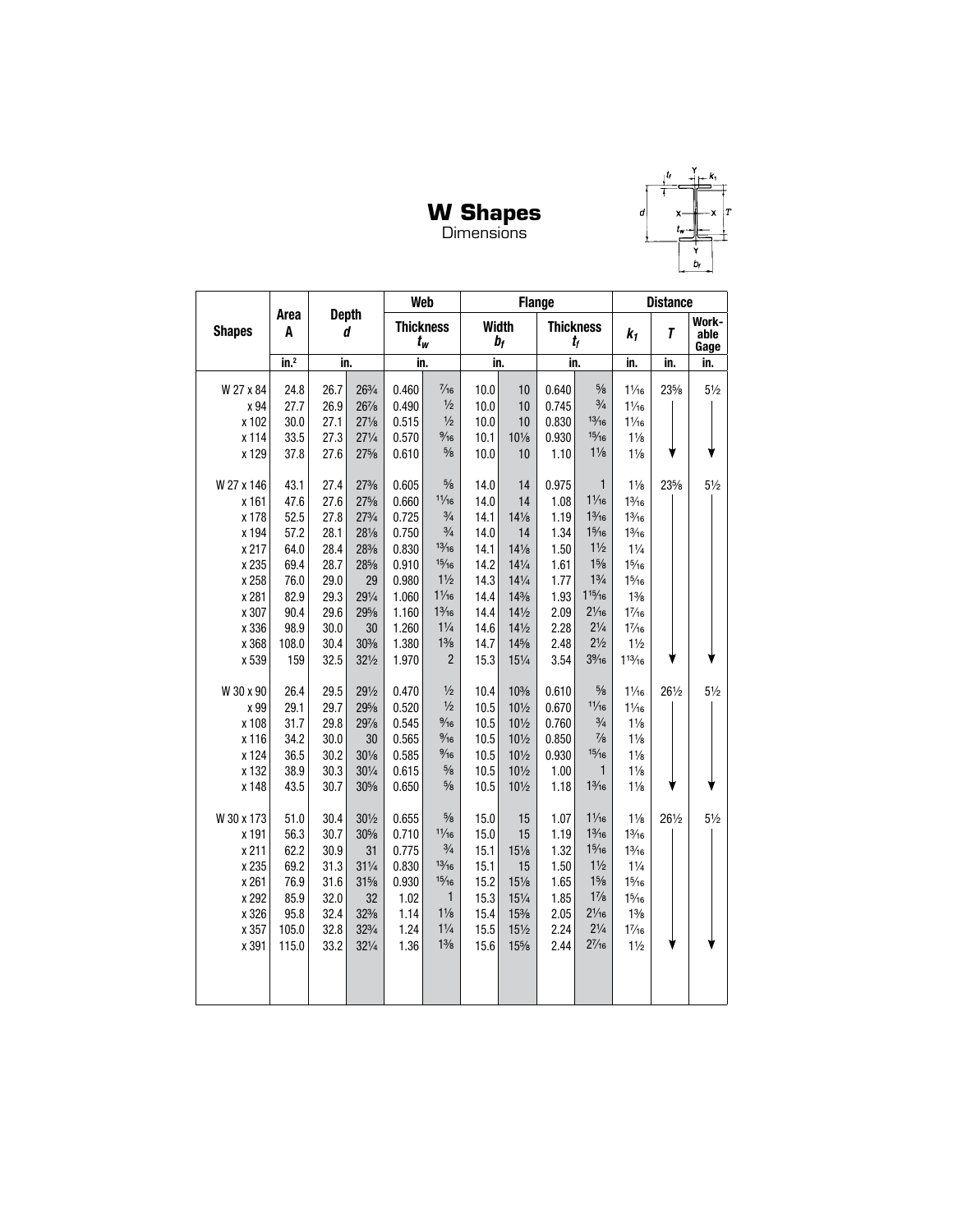

**W Shapes**

Dimensions

|                |                  |              |                 | Web              |                        |              | <b>Flange</b>         |                  |                                  |                          | <b>Distance</b> |                       |
|----------------|------------------|--------------|-----------------|------------------|------------------------|--------------|-----------------------|------------------|----------------------------------|--------------------------|-----------------|-----------------------|
| <b>Shapes</b>  | Area<br>A        | <b>Depth</b> | d               | <b>Thickness</b> | t <sub>w</sub>         |              | <b>Width</b><br>$b_f$ | <b>Thickness</b> | tı                               | $k_1$                    | T               | Work-<br>able<br>Gage |
|                | in. <sup>2</sup> | in.          |                 | in.              |                        | in.          |                       | in.              |                                  | in.                      | in.             | in.                   |
| W 33 x 118     | 34.7             | 32.9         | $32\frac{7}{8}$ | 0.550            | $\frac{9}{16}$         | 11.5         | $11\frac{1}{2}$       | 0.740            | $\frac{3}{4}$                    | $1\frac{1}{8}$           | 295/8           | $5\frac{1}{2}$        |
| x 130          | 38.3             | 33.1         | $33\frac{1}{8}$ | 0.580            | $\frac{9}{16}$         | 11.5         | $11\frac{1}{2}$       | 0.855            | $\frac{7}{8}$                    | $1\frac{1}{8}$           |                 |                       |
| x 141          | 41.6             | 33.3         | 331/4           | 0.605            | $\frac{5}{8}$          | 11.5         | $11\frac{1}{2}$       | 0.960            | 15/16                            | $1\frac{1}{8}$           |                 |                       |
| x 152          | 44.8             | 33.5         | 331/2           | 0.635            | $5\!/\!_8$             | 11.6         | $11\frac{5}{8}$       | 1.06             | $1\frac{1}{16}$                  | $1\frac{1}{8}$           |                 |                       |
| x 169          | 49.5             | 33.8         | 33%             | 0.670            | 11/16                  | 11.5         | $11\frac{1}{2}$       | 1.22             | $1\frac{1}{4}$                   | $1\frac{3}{16}$          |                 |                       |
|                |                  |              |                 |                  |                        |              |                       |                  |                                  |                          |                 |                       |
| W 33 x 201     | 59.2             | 33.7         | 33%             | 0.715            | 11/16                  | 15.7         | 153/4                 | 1.15             | $1\frac{1}{8}$                   | $1\frac{3}{16}$          | 295/8           | $5\frac{1}{2}$        |
| x 221          | 65.2             | 33.9         | 33%             | 0.775            | $\frac{3}{4}$          | 15.8         | $15\frac{3}{4}$       | 1.28             | $1\frac{1}{4}$                   | $1\frac{3}{16}$          |                 |                       |
| x 241          | 71.0             | 34.2         | $34\frac{1}{8}$ | 0.830            | 13/16                  | 15.9         | 157/8                 | 1.40             | $1\frac{3}{8}$                   | $1\frac{1}{4}$           |                 |                       |
| x 263          | 77.5             | 34.5         | $34\frac{1}{2}$ | 0.870            | $\frac{7}{8}$          | 15.8         | 153/4                 | 1.57             | $1\%6$                           | $1\frac{1}{4}$           |                 |                       |
| x 291          | 85.7             | 34.8         | 34%             | 0.960            | 15/16                  | 15.9         | 157/8                 | 1.73             | $1\frac{3}{4}$                   | $1\frac{5}{16}$          |                 |                       |
| x 318          | 93.6             | 35.2         | 35%             | 1.04             | $1\frac{1}{16}$        | 16.0         | 16                    | 1.89             | $1\frac{7}{8}$                   | $1\frac{5}{16}$          |                 |                       |
| x 354          | 104.0            | 35.6         | $35\frac{1}{2}$ | 1.16             | $1\frac{3}{16}$        | 16.1         | 161/8                 | 2.09             | $2\frac{1}{16}$                  | $1\frac{3}{8}$           |                 |                       |
| x 387          | 114.0            | 36.0         | 36              | 1.26             | $1\frac{1}{4}$         | 16.2         | 161/4                 | 2.28             | $2\frac{1}{4}$                   | $1\frac{7}{16}$          |                 |                       |
| W 36 x 135     | 39.7             | 35.6         | $35\frac{1}{2}$ | 0.600            | $\frac{5}{8}$          | 12.0         | 12                    | 0.790            | 13/16                            | $1\frac{1}{8}$           | $32\frac{1}{8}$ | $5\frac{1}{2}$        |
| x 150          | 44.2             | 35.9         | 35%             | 0.625            | $5\!/\!_8$             | 12.0         | 12                    | 0.940            | 15/16                            | $1\frac{1}{8}$           |                 |                       |
| x 160          | 47.0             | 36.0         | 36              | 0.650            | $\frac{5}{8}$          | 12.0         | 12                    | 1.02             | $\mathbf{1}$                     | $1\frac{1}{8}$           |                 |                       |
| x 170          | 50.1             | 36.2         | $36\frac{1}{8}$ | 0.680            | 11/16                  | 12.0         | 12                    | 1.10             | $1\frac{1}{8}$                   | $1\frac{3}{16}$          |                 |                       |
| x 182          | 53.6             | 36.3         | 36%             | 0.725            | $\frac{3}{4}$          | 12.1         | $12\frac{1}{8}$       | 1.18             | $1\frac{3}{16}$                  | $1\frac{3}{16}$          |                 |                       |
| x 194          | 57.0             | 36.5         | 361/2           | 0.765            | $\frac{3}{4}$          | 12.1         | $12\frac{1}{8}$       | 1.26             | $1\frac{1}{4}$                   | $1\frac{3}{16}$          |                 |                       |
| x 210          | 61.8             | 36.7         | 363/4           | 0.830            | 13/16                  | 12.2         | $12\frac{1}{8}$       | 1.36             | $1\frac{3}{8}$                   | $1\frac{1}{4}$           |                 |                       |
| x 232          | 68.1             | 37.1         | $37\frac{1}{8}$ | 0.870            | $\frac{7}{8}$          | 12.1         | $12\frac{1}{8}$       | 1.57             | $1\%16$                          | $1\frac{1}{4}$           |                 |                       |
| x 256          | 75.4             | 37.4         | $37\frac{3}{8}$ | 0.960            | 15/16                  | 12.2         | $12\frac{1}{4}$       | 1.73             | $1\frac{3}{4}$                   | $1\frac{5}{16}$          |                 |                       |
|                |                  |              |                 |                  |                        |              |                       |                  |                                  |                          |                 |                       |
| W 36 x 231     | 68.1             | 36.5         | 361/2<br>36%    | 0.760<br>0.800   | $\frac{3}{4}$<br>13/16 | 16.5         | 161/2<br>161/2        | 1.26             | $1\frac{1}{4}$<br>$1\frac{3}{8}$ | $1\%6$<br>$1\frac{5}{8}$ | $31\%$          | $7\frac{1}{2}$        |
| x 247<br>x 262 | 72.5<br>77.0     | 36.7<br>36.9 | 367/8           | 0.840            | 13/16                  | 16.5<br>16.6 | 161/2                 | 1.35<br>1.44     | 17/16                            | $1\frac{5}{8}$           |                 |                       |
| x 282          | 82.9             |              | $37\frac{1}{8}$ | 0.885            | $\frac{7}{8}$          | 16.6         | 16%                   | 1.57             | $1\%6$                           | $1\frac{5}{8}$           |                 |                       |
| x 302          | 88.8             | 37.1<br>37.3 | $37\frac{3}{8}$ | 0.945            | 15/16                  | 16.7         | 16%                   | 1.68             | $11\frac{1}{16}$                 | $11\frac{1}{16}$         |                 |                       |
| x 330          | 97.0             | 37.7         | 37%             | 1.02             | 1                      | 16.6         | 16%                   | 1.85             | $1\frac{7}{8}$                   | $1\frac{3}{4}$           |                 |                       |
| x 361          | 106.0            | 38.0         | 38              | 1.12             | $1\frac{1}{8}$         | 16.7         | 163/4                 | 2.01             | $\overline{2}$                   | $1\frac{3}{4}$           |                 |                       |
| x 395          | 116.0            | 38.4         | 38%             | 1.22             | $1\frac{1}{4}$         | 16.8         | 167/8                 | 2.20             | $2\frac{3}{16}$                  | $1^{13}/_{16}$           |                 |                       |
| x 441          | 130.0            | 38.9         | 387/8           | 1.36             | $1\frac{3}{8}$         | 17.0         | 17                    | 2.44             | $2^{7/16}$                       | $1\frac{7}{8}$           |                 |                       |
| x 487          | 143.0            | 39.3         | 39%             | 1.50             | $1\frac{1}{2}$         | 17.1         | $17\frac{1}{8}$       | 2.68             | $2^{11}/_{16}$                   | $1^{15}/_{16}$           |                 |                       |
| x 529          | 156.0            | 39.8         | 393/4           | 1.61             | $1\frac{5}{8}$         | 17.2         | $17\frac{1}{4}$       | 2.91             | $2^{15}/_{16}$                   | $\overline{c}$           |                 |                       |
| x 652          | 192.0            | 41.1         | 41              | 1.97             | $\overline{2}$         | 17.6         | 175/8                 | 3.54             | $3\frac{9}{16}$                  | $2\frac{3}{16}$          |                 |                       |
| x 800          | 236.0            | 42.6         | 421/2           | 2.38             | $2\frac{3}{8}$         | 18.0         | 18                    | 4.29             | 45/16                            | $2\frac{3}{8}$           |                 |                       |
|                |                  |              |                 |                  |                        |              |                       |                  |                                  |                          |                 |                       |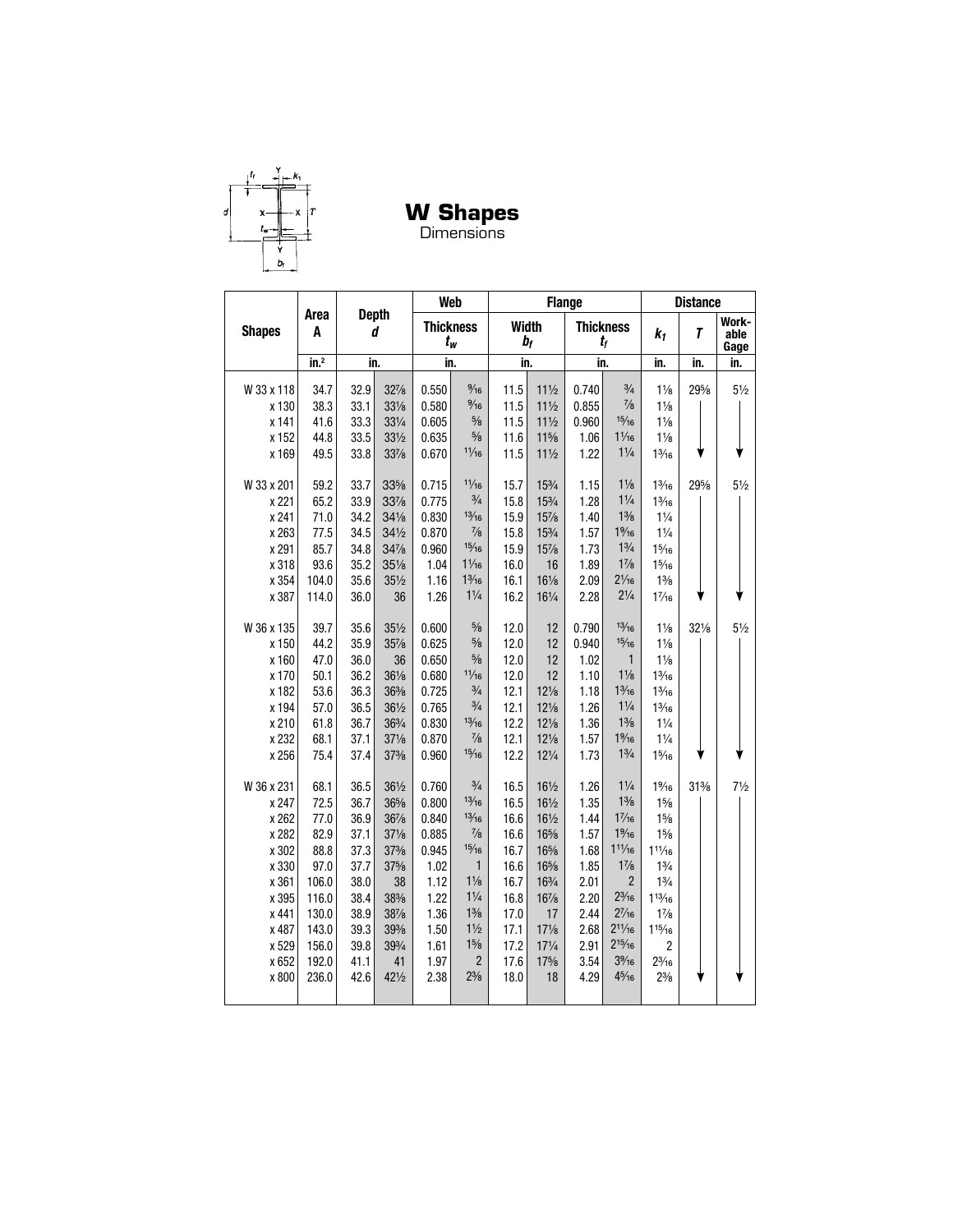#### **W Shapes** Dimensions



d

|               |                  |      |                   |       | <b>Web</b>                |      |                  | <b>Flange</b> |                                 |                  | <b>Distance</b> |                       |
|---------------|------------------|------|-------------------|-------|---------------------------|------|------------------|---------------|---------------------------------|------------------|-----------------|-----------------------|
| <b>Shapes</b> | Area<br>A        |      | <b>Depth</b><br>d |       | <b>Thickness</b><br>$t_w$ |      | Width<br>$b_{f}$ |               | <b>Thickness</b><br>$t_{\it f}$ | $k_1$            | T               | Work-<br>able<br>Gage |
|               | in. <sup>2</sup> |      | in.               |       | in.                       | in.  |                  | in.           |                                 | in.              | in.             | in.                   |
| W 40 x 149    | 43.8             | 38.2 | 381/4             | 0.630 | $\frac{5}{8}$             | 11.8 | $11^{3}/4$       | 0.830         | 13/16                           | $1\frac{1}{2}$   | 34              | $7\frac{1}{2}$        |
| x 167         | 49.2             | 38.6 | 38%               | 0.650 | $\frac{5}{8}$             | 11.8 | $11^{3}/4$       | 1.03          | $\mathbf{1}$                    | $1\%6$           |                 |                       |
| x 183         | 53.3             | 39.0 | 39                | 0.650 | $\frac{5}{8}$             | 11.8 | $11^{3}/4$       | 1.20          | $1\frac{3}{16}$                 | $1\%6$           |                 |                       |
| x 211         | 62.0             | 39.4 | $39\%$            | 0.750 | $\frac{3}{4}$             | 11.8 | 113/4            | 1.42          | $1\frac{7}{16}$                 | $1\%6$           |                 |                       |
| x 235         | 69.0             | 39.7 | 393/4             | 0.830 | 13/16                     | 11.9 | $11\frac{7}{8}$  | 1.58          | $1\%6$                          | $1\frac{5}{8}$   |                 |                       |
| x 264         | 77.6             | 40.0 | 40                | 0.960 | 15/16                     | 11.9 | $11\frac{7}{8}$  | 1.73          | $1\frac{3}{4}$                  | $11\frac{1}{16}$ |                 |                       |
| x 278         | 82.0             | 40.2 | 401/8             | 1.03  | $\mathbf{1}$              | 12.0 | 12               | 1.81          | $1^{13}/16$                     | $1\frac{3}{4}$   |                 |                       |
| x 294         | 86.3             | 40.4 | 40%               | 1.06  | $1\frac{1}{16}$           | 12.0 | 12               | 1.93          | 115/16                          | $1\frac{3}{4}$   |                 |                       |
| x 327         | 96.0             | 40.8 | 403/4             | 1.18  | $1\frac{3}{16}$           | 12.1 | $12\frac{1}{8}$  | 2.13          | $2\frac{1}{8}$                  | $1^{13}/_{16}$   |                 |                       |
| x 331         | 97.5             | 40.8 | 403/4             | 1.22  | $1\frac{1}{4}$            | 12.2 | $12\frac{1}{8}$  | 2.13          | $2\frac{1}{8}$                  | $1^{13}/_{16}$   |                 |                       |
| x 392         | 115.0            | 41.6 | 41%               | 1.42  | 17/16                     | 12.4 | $12\frac{3}{8}$  | 2.52          | $2\frac{1}{2}$                  | $1^{15}/_{16}$   |                 |                       |
| W 40 x 199    | 58.5             | 38.7 | 38%               | 0.650 | $\frac{5}{8}$             | 15.8 | 153/4            | 1.07          | $1\frac{1}{6}$                  | $1\%6$           | 34              | $7\frac{1}{2}$        |
| x 215         | 63.4             | 39.0 | 39                | 0.650 | $5/8$                     | 15.8 | 153/4            | 1.22          | $1\frac{1}{4}$                  | $1\%6$           |                 |                       |
| x 249         | 73.3             | 39.4 | 39%               | 0.750 | $\frac{3}{4}$             | 15.8 | 153/4            | 1.42          | $1\frac{7}{16}$                 | $1\%6$           |                 |                       |
| x 277         | 81.4             | 39.7 | 393/4             | 0.830 | 13/16                     | 15.8 | 15%              | 1.58          | $1\%6$                          | $1\frac{5}{8}$   |                 |                       |
| x 297         | 87.4             | 39.8 | 397/8             | 0.930 | 15/16                     | 15.8 | 15%              | 1.65          | $1\frac{5}{8}$                  | $11\frac{1}{16}$ |                 |                       |
| x 324         | 95.3             | 40.2 | 401/8             | 1.00  | 1                         | 15.9 | 15%              | 1.81          | $1^{13}/_{16}$                  | $11\frac{1}{16}$ |                 |                       |
| x 362         | 107.0            | 40.6 | $40\frac{1}{2}$   | 1.12  | $1\frac{1}{8}$            | 16.0 | 16               | 2.01          | $\overline{2}$                  | $1\frac{3}{4}$   |                 |                       |
| x 372         | 109.0            | 40.6 | 40%               | 1.16  | $1\frac{3}{16}$           | 16.1 | $16\frac{1}{8}$  | 2.05          | $2\frac{1}{16}$                 | $1^{13}/_{16}$   |                 |                       |
| x 397         | 117.0            | 41.0 | 41                | 1.22  | $1\frac{1}{4}$            | 16.1 | $16\frac{1}{8}$  | 2.20          | $2\frac{3}{16}$                 | $1^{13}/_{16}$   |                 |                       |
| x 431         | 127.0            | 41.3 | 411/4             | 1.34  | 15/16                     | 16.2 | 161/4            | 2.36          | $2\frac{3}{8}$                  | $1\frac{7}{8}$   |                 |                       |
| x 503         | 148.0            | 42.1 | 42                | 1.54  | $1\%6$                    | 16.4 | $16\%$           | 2.76          | $2\frac{3}{4}$                  | $\overline{c}$   |                 |                       |
| x 593         | 174.0            | 43.0 | 43                | 1.79  | $1^{13}/_{16}$            | 16.7 | 163/4            | 3.23          | $3\frac{1}{4}$                  | $2\frac{1}{8}$   |                 |                       |
| W 44 x 230    | 67.7             | 42.9 | $42\frac{7}{8}$   | 0.710 | 11/16                     | 15.8 | $15\frac{3}{4}$  | 1.22          | $1\frac{1}{4}$                  | $1\frac{3}{16}$  | 383/4           | $5\frac{1}{2}$        |
| x 262         | 76.9             | 43.3 | 431/4             | 0.785 | 13/16                     | 15.8 | $1\frac{3}{4}$   | 1.42          | $1\frac{7}{16}$                 | $1\frac{3}{16}$  |                 |                       |
| x 290         | 85.4             | 43.6 | 43%               | 0.865 | $\frac{7}{8}$             | 15.8 | 15%              | 1.58          | $1\%6$                          | $1\frac{1}{4}$   |                 |                       |
| x 335         | 98.5             | 44.0 | 44                | 1.03  | $\mathbf{1}$              | 15.9 | 16               | 1.77          | $1\frac{3}{4}$                  | $1\frac{5}{16}$  |                 |                       |
|               |                  |      |                   |       |                           |      |                  |               |                                 |                  |                 |                       |
|               |                  |      |                   |       |                           |      |                  |               |                                 |                  |                 |                       |
|               |                  |      |                   |       |                           |      |                  |               |                                 |                  |                 |                       |
|               |                  |      |                   |       |                           |      |                  |               |                                 |                  |                 |                       |
|               |                  |      |                   |       |                           |      |                  |               |                                 |                  |                 |                       |
|               |                  |      |                   |       |                           |      |                  |               |                                 |                  |                 |                       |
|               |                  |      |                   |       |                           |      |                  |               |                                 |                  |                 |                       |
|               |                  |      |                   |       |                           |      |                  |               |                                 |                  |                 |                       |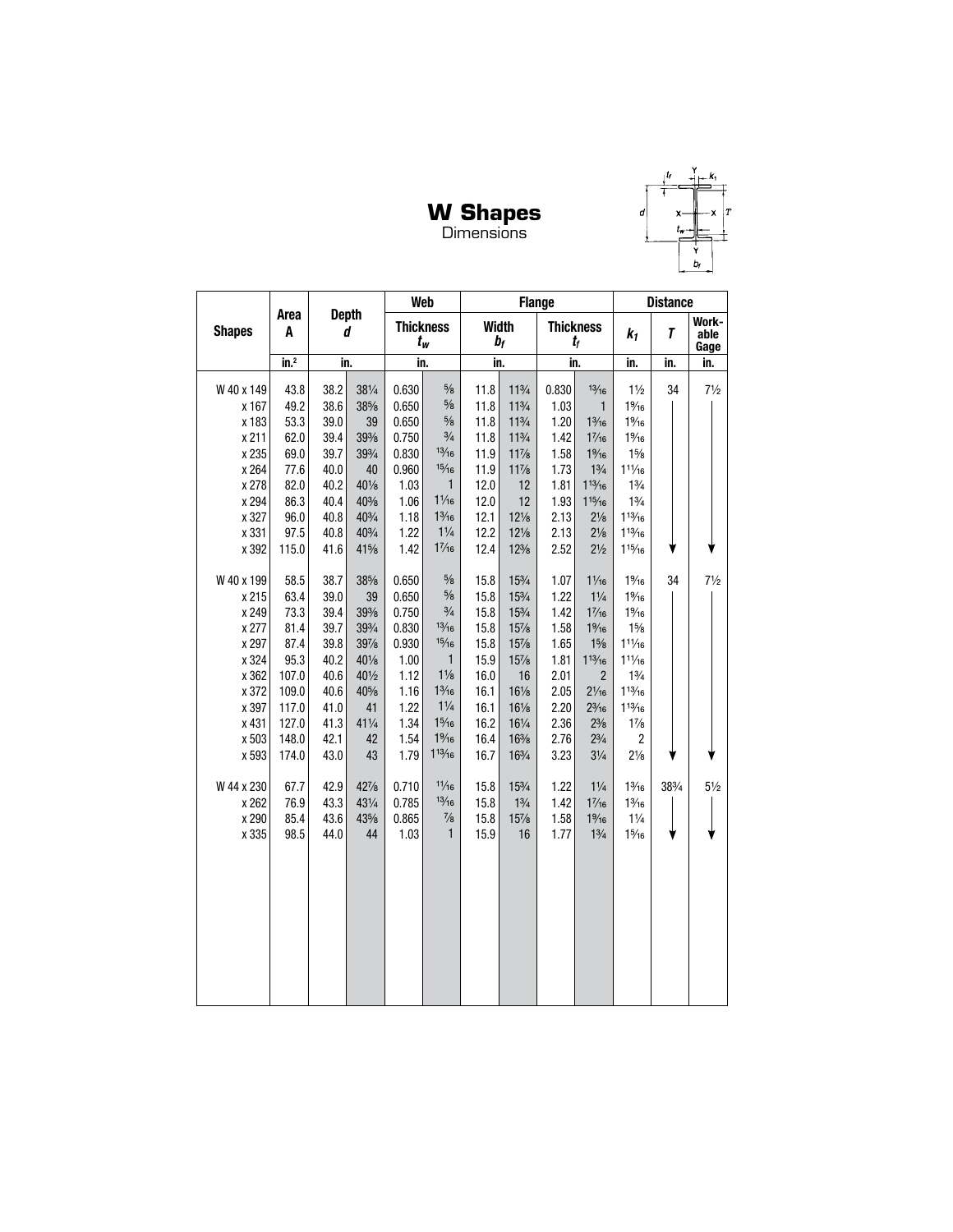

**HP Shapes**<br>Dimensions

|                                      |                              |                                  | <b>Web</b>                          |                                  |                                                  | <b>Flange</b>                                              |                                      |                                                              |                                  | <b>Distance</b>                                  |                                                                          |                                                                        |                                                |
|--------------------------------------|------------------------------|----------------------------------|-------------------------------------|----------------------------------|--------------------------------------------------|------------------------------------------------------------|--------------------------------------|--------------------------------------------------------------|----------------------------------|--------------------------------------------------|--------------------------------------------------------------------------|------------------------------------------------------------------------|------------------------------------------------|
| <b>Designation</b>                   | Area<br>A                    |                                  | <b>Depth</b><br>d                   |                                  | <b>Thickness</b><br>$t_{w}$                      | $t_{\rm w}$<br>$\overline{c}$                              | <b>Width</b>                         | b <sub>f</sub>                                               |                                  | <b>Thickness</b><br>t <sub>f</sub>               | $\boldsymbol{\tau}$                                                      | k                                                                      | $k_1$                                          |
|                                      | $\overline{\mathsf{in.}}^2$  |                                  | in.                                 |                                  | in.                                              | in.                                                        | in.                                  |                                                              |                                  | in.                                              | in.                                                                      | in.                                                                    |                                                |
| HP 8 x 36                            | 10.6                         | 8.02                             | $\bf 8$                             | 0.805                            | $\frac{7}{16}$                                   | $\frac{1}{4}$                                              | 8.155                                | $8\frac{1}{8}$                                               | 0.445                            | $\frac{7}{16}$                                   | $6\frac{1}{8}$                                                           | 15/16                                                                  | $\frac{5}{8}$                                  |
| HP 10 x 42<br>x 57                   | 12.4<br>16.8                 | 9.70<br>9.99                     | $9\frac{3}{4}$<br>10                | 0.415<br>0.565                   | $\frac{7}{16}$<br>$\frac{9}{16}$                 | $\frac{1}{4}$<br>$\frac{5}{16}$                            | 10.075<br>10.225                     | $10\%$<br>$10\frac{1}{4}$                                    | 0.420<br>0.565                   | $\frac{7}{16}$<br>$\frac{9}{16}$                 | 75/8<br>75/8                                                             | $1\frac{1}{16}$<br>$1\frac{3}{16}$                                     | $\frac{3}{4}$<br>13/16                         |
| HP 12 x 53<br>x 63<br>x 74           | 15.5<br>18.4<br>21.8         | 11.78<br>11.94<br>12.13          | $11^{3}/4$<br>12<br>$12\frac{1}{8}$ | 0.435<br>0.515<br>0.605          | $\frac{7}{16}$<br>$\frac{1}{2}$<br>$\frac{5}{8}$ | $\frac{1}{4}$<br>$\frac{1}{4}$<br>$\frac{5}{16}$           | 12.045<br>12.125<br>12.215           | 12<br>$12\frac{1}{8}$<br>$12\frac{1}{4}$                     | 0.435<br>0.515<br>0.610          | $\frac{7}{16}$<br>$\frac{1}{2}$<br>$\frac{5}{8}$ | $9\frac{1}{2}$<br>$9\frac{1}{2}$<br>$9\frac{1}{2}$                       | $1\frac{1}{8}$<br>$1\frac{1}{4}$<br>$1\frac{5}{16}$                    | $\frac{7}{8}$<br>$\frac{7}{8}$<br>15/16        |
| x 84                                 | 24.6                         | 12.28                            | $12\frac{1}{4}$                     | 0.685                            | 11/16                                            | $\frac{3}{8}$                                              | 12.295                               | $12\frac{1}{4}$                                              | 0.685                            | 11/16                                            | $9\frac{1}{2}$                                                           | $1\frac{3}{8}$                                                         | 1                                              |
| HP 14 x 73<br>x 89<br>x 102<br>x 117 | 21.4<br>26.1<br>30.0<br>34.4 | 13.61<br>13.83<br>14.01<br>14.21 | 13%<br>13%<br>14<br>$14\frac{1}{4}$ | 0.505<br>0.615<br>0.705<br>0.805 | $\frac{1}{2}$<br>$5\!/\!_8$<br>11/16<br>13/16    | $\frac{1}{4}$<br>$5/16$<br>$\frac{3}{8}$<br>$\frac{7}{16}$ | 14.585<br>14.695<br>14.785<br>14.885 | 14%<br>$14\frac{3}{4}$<br>$14\frac{3}{4}$<br>$14\frac{7}{8}$ | 0.505<br>0.615<br>0.705<br>0.805 | $\frac{1}{2}$<br>$5\!/\!_8$<br>11/16<br>13/16    | $11\frac{1}{4}$<br>$11\frac{1}{4}$<br>$11\frac{1}{4}$<br>$11\frac{1}{4}$ | $1\frac{3}{16}$<br>$1\frac{5}{16}$<br>$1\frac{3}{8}$<br>$1\frac{1}{2}$ | $\frac{7}{8}$<br>15/16<br>1<br>$1\frac{1}{16}$ |
|                                      |                              |                                  |                                     |                                  |                                                  |                                                            |                                      |                                                              |                                  |                                                  |                                                                          |                                                                        |                                                |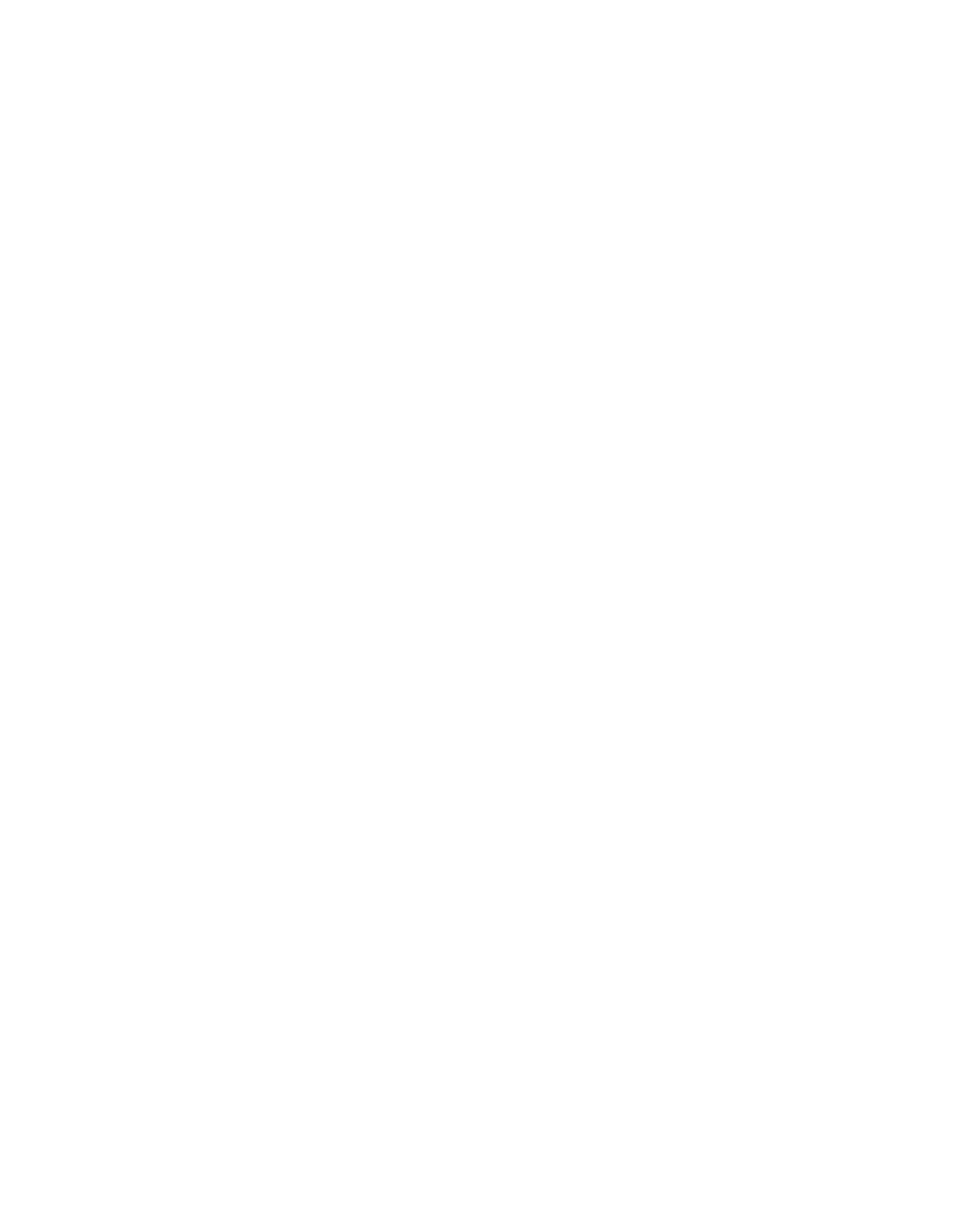I-Beam TAB (front)

# I-Beams "S" Shapes 4" to 24"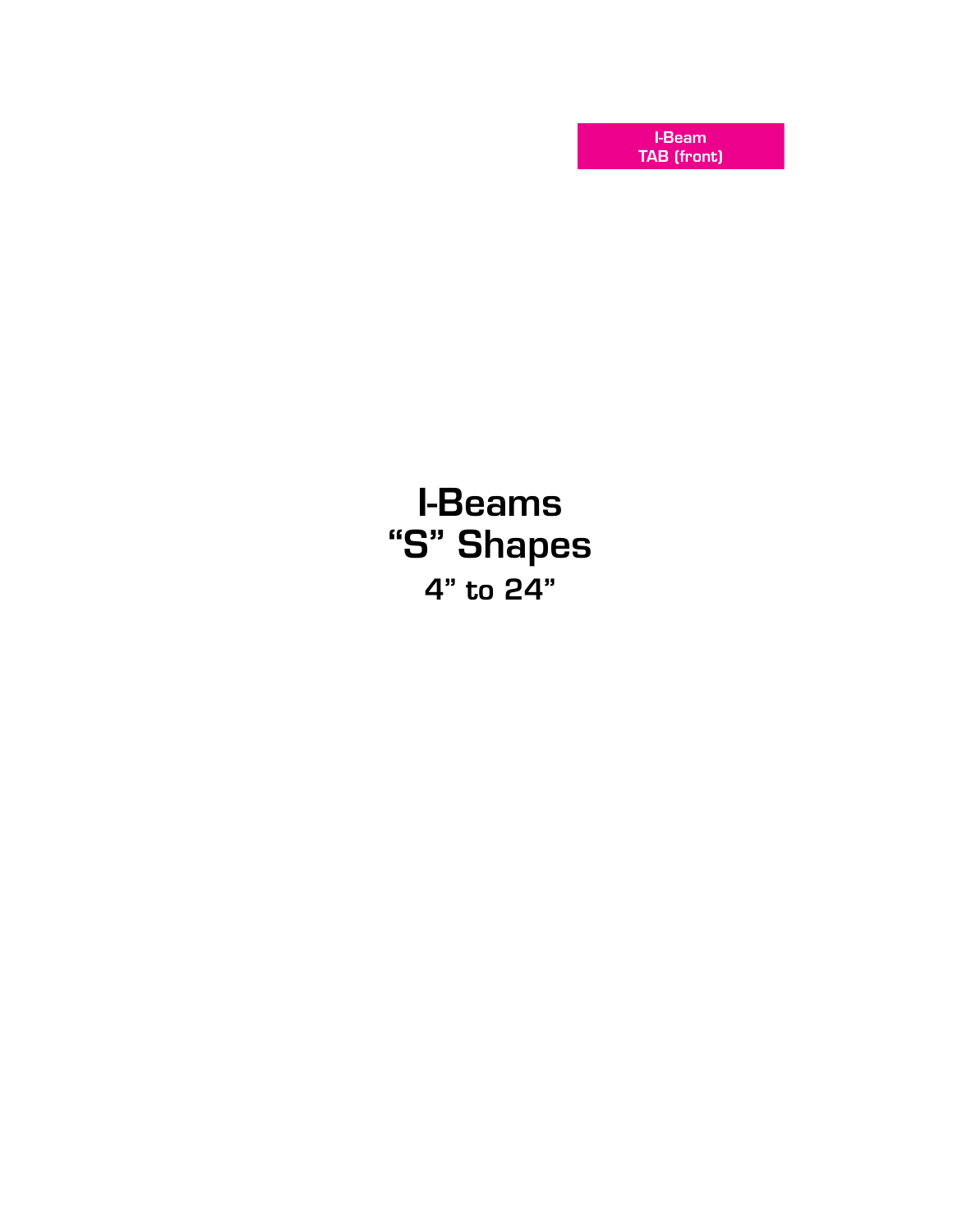I-Beam TAB (back)



**S Shapes** Dimensions

|               |                  |                |                   |                  | <b>Web</b>     |                         |              |                | <b>Flange</b>    |                |                 | <b>Distance</b> |                | Max.                        |
|---------------|------------------|----------------|-------------------|------------------|----------------|-------------------------|--------------|----------------|------------------|----------------|-----------------|-----------------|----------------|-----------------------------|
| <b>Shapes</b> | Area<br>A        |                | <b>Depth</b><br>d | <b>Thickness</b> | $t_w$          | $t_w$<br>$\overline{2}$ | <b>Width</b> | $b_f$          | <b>Thickness</b> | $t_{\rm f}$    | T               | k               | Grip           | Fige.<br>Fas-<br>ten-<br>er |
|               | in. <sup>2</sup> | in.            |                   |                  | in.            |                         | in.          |                | in.              |                | in.             | in.             | in.            | in.                         |
| $S$ 3 x 5.7   | 1.67             | 3.00           | $\sqrt{3}$        | 0.170            | $\frac{3}{16}$ | $\frac{1}{8}$           | 2.330        | $2\frac{3}{8}$ | 0.260            | $\frac{1}{4}$  | 15/8            | 11/16           | $\frac{1}{4}$  |                             |
| x 7.5         | 2.21             | 3.00           | 3                 | 0.349            | $\frac{3}{8}$  | $\frac{3}{16}$          | 2.509        | $2\frac{1}{2}$ | 0.260            | $\frac{1}{4}$  | 15/8            | 11/16           | $\frac{1}{4}$  |                             |
| S 4 x 7.7     | 2.26             | 4.00           | 4                 | 0.193            | $\frac{3}{16}$ | $\frac{1}{8}$           | 2.663        | $2^{5/8}$      | 0.293            | $\frac{5}{16}$ | $2\frac{1}{2}$  | $\frac{3}{4}$   | $\frac{5}{16}$ |                             |
| x 9.5         | 2.79             | 4.00           | $\overline{4}$    | 0.326            | $\frac{5}{16}$ | $\frac{3}{16}$          | 2.796        | $2\frac{3}{4}$ | 0.293            | $\frac{5}{16}$ | $2\frac{1}{2}$  | $\frac{3}{4}$   | $\frac{5}{16}$ |                             |
| $S5$ x 10     | 2.94             | 5.00           | 5                 | 0.214            | $\frac{3}{16}$ | $\frac{1}{8}$           | 3.004        | 3              | 0.326            | $\frac{5}{16}$ | $3\frac{3}{8}$  | 13/16           | $\frac{5}{16}$ |                             |
| x 14.75       | 4.34             | 5.00           | $\overline{5}$    | 0.494            | $\frac{1}{2}$  | $\frac{1}{4}$           | 3.284        | $3\frac{1}{4}$ | 0.326            | $\frac{5}{16}$ | $3\frac{3}{8}$  | 13/16           | $\frac{5}{16}$ |                             |
| S 6 x 12.5    | 3.67             | 6.00           | $6\phantom{1}$    | 0.232            | $\frac{1}{4}$  | $\frac{1}{8}$           | 3.332        | $3\frac{3}{8}$ | 0.359            | $\frac{3}{8}$  | $4\frac{1}{4}$  | $\frac{7}{8}$   | $\frac{3}{8}$  | $\frac{5}{8}$               |
| x 17.25       | 5.07             | 6.00           | $6\phantom{1}$    | 0.465            | $\frac{7}{16}$ | $\frac{1}{4}$           | 3.565        | $3\frac{5}{8}$ | 0.359            | $\frac{3}{8}$  | $4\frac{1}{4}$  | $\frac{7}{8}$   | $\frac{3}{8}$  |                             |
| S 7 x1 7.25   | 5.07             | 6.00           | $6\phantom{1}6$   | 0.465            | $\frac{7}{16}$ | $\frac{1}{4}$           | 3.565        | $3\frac{5}{8}$ | 0.359            | $\frac{3}{8}$  | $4\frac{1}{4}$  | $\frac{7}{8}$   | $\frac{3}{8}$  | $\frac{5}{8}$               |
| x 20          | 5.88             | 7.00           | $\overline{7}$    | 0.450            | $\frac{7}{16}$ | $\frac{1}{4}$           | 3.860        | $3\frac{7}{8}$ | 0.392            | $\frac{3}{8}$  | $5\frac{1}{8}$  | $1\frac{5}{16}$ | $\frac{3}{8}$  | $\frac{5}{8}$               |
| S 8 x 18.4    | 5.41             | 8.00           | 8                 | 0.271            | $\frac{1}{4}$  | $\frac{1}{8}$           | 4.001        | $\overline{4}$ | 0.426            | $\frac{7}{16}$ | 6               | $\mathbf{1}$    | $\frac{7}{16}$ | $\frac{3}{4}$               |
| x 23          | 6.77             | 8.00           | 8                 | 0.441            | $\frac{7}{16}$ | $\frac{1}{4}$           | 4.171        | $4\frac{1}{8}$ | 0.426            | $\frac{7}{16}$ | 6               | 1               | $\frac{7}{16}$ | $\frac{3}{4}$               |
| S 10 x 25.4   | 7.46             | 10.00          | 10                | 0.311            | $\frac{5}{16}$ | $\frac{3}{16}$          | 4.661        | $4\frac{5}{8}$ | 0.491            | $\frac{1}{2}$  | $7\frac{3}{4}$  | $1\frac{1}{8}$  | $\frac{1}{2}$  | $\frac{3}{4}$               |
| x 35          |                  | $10.3$   10.00 | 10                | 0.594            | $\frac{5}{8}$  | $\frac{5}{16}$          | 4.944        | 5              | 0.491            | $\frac{1}{2}$  | $7^{3}/_{4}$    | $1\frac{1}{8}$  | $\frac{1}{2}$  | $\frac{3}{4}$               |
| S 12 x 31.8   |                  | $9.35$   12.00 | 12                | 0.350            | $\frac{3}{8}$  | $\frac{3}{16}$          | 5.000        | 5              | 0.544            | $\frac{9}{16}$ | $9\frac{5}{8}$  | $1\frac{3}{16}$ | $\frac{1}{2}$  | $\frac{3}{4}$               |
| x 35          |                  | $10.3$ 12.00   | 12                | 0.428            | $\frac{7}{16}$ | $\frac{1}{4}$           | 5.078        | $5\frac{1}{8}$ | 0.544            | $\frac{9}{16}$ | $9\frac{5}{8}$  | $1\frac{3}{16}$ | $\frac{1}{2}$  | $\frac{3}{4}$               |
| S 12 x 40.8   | 14.7             | 12.0 12.00     | 12                | 0.462            | $\frac{7}{16}$ | $\frac{1}{4}$           | 5.252        | $5\frac{1}{4}$ | 0.659            | 11/16          | $9\frac{1}{8}$  | $1\frac{7}{16}$ | $\frac{5}{8}$  | $\frac{3}{4}$               |
| x 50          |                  | 12.00          | 12                | 0.687            | 11/16          | $\frac{3}{8}$           | 5.477        | $5\frac{1}{2}$ | 0.659            | 11/16          | $9\frac{1}{8}$  | $1\frac{7}{16}$ | 11/16          | $\frac{3}{4}$               |
| S 15 x 42.9   | 14.7             | 12.6 15.00     | 15                | 0.411            | $\frac{7}{16}$ | $\frac{1}{4}$           | 5.501        | $5\frac{1}{2}$ | 0.622            | $\frac{5}{8}$  | $12\frac{1}{4}$ | $1\frac{3}{8}$  | $\frac{9}{16}$ | $\frac{3}{4}$               |
| x 50          |                  | 15.00          | 15                | 0.550            | $\frac{9}{16}$ | $\frac{5}{16}$          | 5.640        | $5\frac{5}{8}$ | 0.622            | $\frac{5}{8}$  | 121/4           | $1\frac{3}{8}$  | $\frac{9}{16}$ | $\frac{3}{4}$               |
| S 18 x 54.7   | 16.1             | 18.00          | 18                | 0.461            | $\frac{7}{16}$ | $\frac{1}{4}$           | 6.001        | 6              | 0.691            | 11/16          | 15              | $1\frac{1}{2}$  | 11/16          | $\frac{7}{8}$               |
| x 70          |                  | 20.6 18.00     | 18                | 0.711            | 11/16          | $\frac{3}{8}$           | 6.251        | $6\frac{1}{4}$ | 0.691            | 11/16          | 15              | $1\frac{1}{2}$  | 11/16          | $\frac{7}{8}$               |
| S 20 x 66     | 19.4             | 20.00          | 20                | 0.505            | $\frac{1}{2}$  | $\frac{1}{4}$           | 6.255        | $6\frac{1}{4}$ | 0.795            | 13/16          | 163/4           | 15/8            | 13/16          | $\frac{7}{8}$               |
| x 75          |                  | 22.0 20.00     | 20                | 0.635            | $\frac{5}{8}$  | $\frac{5}{16}$          | 6.385        | $6\frac{3}{8}$ | 0.795            | 13/16          | 163/4           | 15/8            | 13/16          | $\frac{7}{8}$               |
| S 20 x 86     | 25.3             | 20.30          | $20\frac{1}{4}$   | 0.660            | 11/16          | $\frac{3}{8}$           | 7.060        | $\overline{7}$ | 0.920            | 15/16          | 163/4           | $1\frac{3}{4}$  | 15/16          | 1                           |
| x 96          | 28.2             | 20.30          | $20\frac{1}{4}$   | 0.800            | 13/16          | $\frac{7}{16}$          | 7.200        | $7\frac{1}{4}$ | 0.920            | 15/16          | 163/4           | $1\frac{3}{4}$  | 15/16          | $\mathbf{1}$                |
| S 24 x 80     | 26.5             | 23.5 24.00     | 24                | 0.500            | $\frac{1}{2}$  | $\frac{1}{4}$           | 7.000        | $\overline{7}$ | 0.870            | $\frac{7}{8}$  | 201/2           | 13/4            | $\frac{7}{8}$  | 1                           |
| x 90          |                  | 24.00          | 24                | 0.625            | $\frac{5}{8}$  | $\frac{5}{16}$          | 7.125        | $7\frac{1}{8}$ | 0.870            | $\frac{7}{8}$  | 201/2           | $1\frac{3}{4}$  | $\frac{7}{8}$  | 1                           |
| x 100         |                  | 29.3 24.00     | 24                | 0.745            | $\frac{3}{4}$  | $\frac{3}{8}$           | 7.245        | $7\frac{1}{4}$ | 0.870            | $\frac{7}{8}$  | $20\frac{1}{2}$ | 13/4            | $\frac{7}{8}$  | 1                           |
| S 24 x 106    | 31.2             | 24.50          | $24\frac{1}{2}$   | 0.620            | $\frac{5}{8}$  | $\frac{5}{16}$          | 7.870        | $7\frac{7}{8}$ | 1.090            | 11/16          | 201/2           | $\mathbf{2}$    | 11/8           | 1                           |
| x 121         |                  | 35.6 24.50     | $24\frac{1}{2}$   | 0.800            | 13/16          | $\frac{7}{16}$          | 8.050        | 8              | 1.090            | 11/16          | 201/2           | $\overline{2}$  | 11/8           | $\mathbf{1}$                |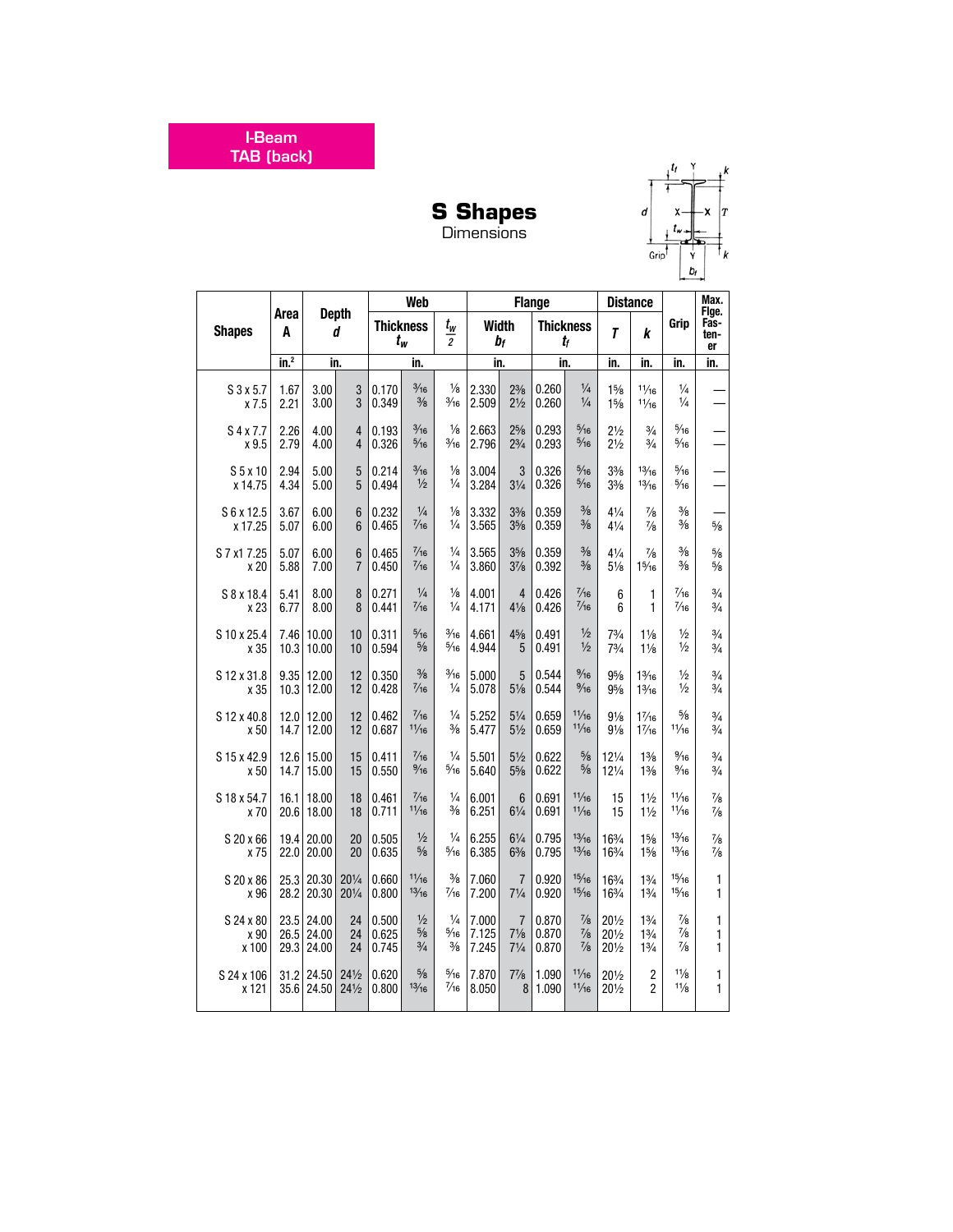Standard Channel TAB (front)

# Standard Channel 3" to 15"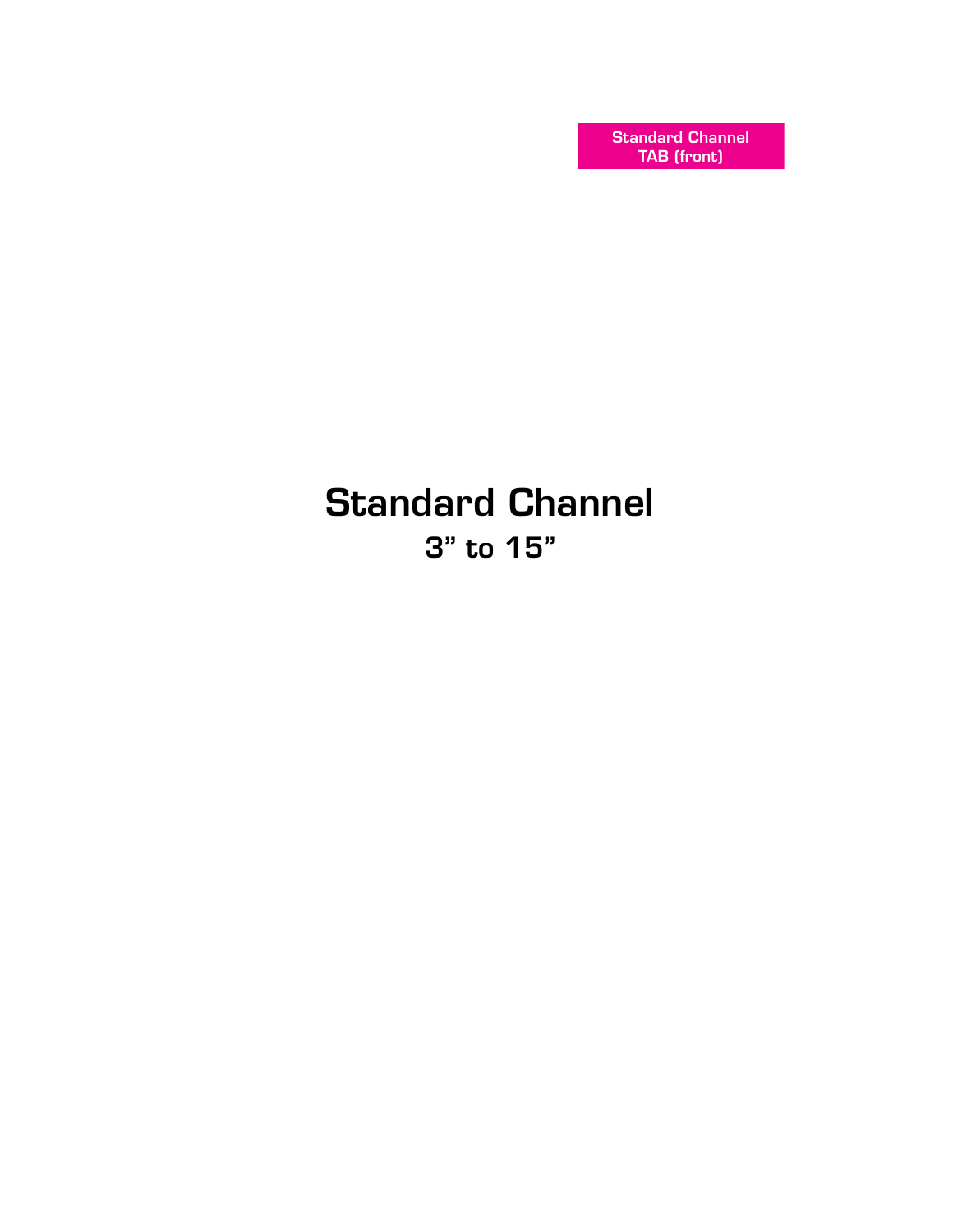## **Standard Channels Dimensions**



|               |                           |                   |                  | Web            |                                              |                |                                  | <b>Flange</b>    |                |                                  | <b>Distance</b> |                | Max.<br>Fige.      |
|---------------|---------------------------|-------------------|------------------|----------------|----------------------------------------------|----------------|----------------------------------|------------------|----------------|----------------------------------|-----------------|----------------|--------------------|
| <b>Shapes</b> | Area<br>A                 | <b>Depth</b><br>d | <b>Thickness</b> | $t_w$          | $t_{\scriptscriptstyle W}$<br>$\overline{2}$ | <b>Width</b>   | bf                               | <b>Thickness</b> | t,             | T                                | k               | Grip           | Fas-<br>ten-<br>er |
|               | $\overline{\text{in.}^2}$ | in.               | in.              |                | in.                                          | in.            |                                  | in.              |                | in.                              | in.             | in.            | in.                |
|               |                           |                   |                  | $\frac{3}{16}$ | $\frac{1}{16}$                               |                |                                  |                  | $\frac{1}{4}$  |                                  | 11/16           |                |                    |
| $C$ 3 x 4.1   | 1.21<br>1.47              | 3.0<br>3.0        | 0.170<br>0.258   | $\frac{1}{4}$  | $1/8$                                        | 1.410<br>1.498 | $1\frac{3}{8}$<br>$1\frac{1}{2}$ | 0.273<br>0.273   | $\frac{1}{4}$  | $1\frac{5}{8}$<br>$1\frac{5}{8}$ | 11/16           |                |                    |
| x 5<br>$x_6$  | 1.76                      | 3.0               | 0.356            | $\frac{3}{8}$  | $\frac{3}{16}$                               | 1.596          | 15/8                             | 0.273            | $\frac{1}{4}$  | $1\frac{5}{8}$                   | 11/16           |                |                    |
|               |                           |                   |                  |                |                                              |                |                                  |                  |                |                                  |                 |                |                    |
| $C$ 4 x 5.4   | 1.59                      | 4.0               | 0.184            | $\frac{3}{16}$ | $\frac{1}{16}$                               | 1.584          | $1\frac{5}{8}$                   | 0.296            | $\frac{5}{16}$ | $2\frac{5}{8}$                   | 11/16           | $\frac{5}{16}$ | $5\!/\!{\rm s}$    |
| x 7.25        | 2.13                      | 4.0               | 0.321            | $\frac{5}{16}$ | $\frac{3}{16}$                               | 1.721          | $1\frac{3}{4}$                   | 0.296            | $\frac{5}{16}$ | $2^{5}/8$                        | 11/16           |                |                    |
|               |                           |                   |                  |                |                                              |                |                                  |                  |                |                                  |                 |                |                    |
| $C$ 5 x 6.7   | 1.97                      | 5.0               | 0.190            | $\frac{3}{16}$ | $\frac{1}{8}$                                | 1.750          | $1\frac{3}{4}$                   | 0.320            | $\frac{5}{16}$ | $3\frac{1}{2}$                   | $\frac{3}{4}$   | $\frac{5}{16}$ | $5\!/\!_8$         |
| x 9           | 2.64                      | 5.0               | 0.325            | $\frac{5}{16}$ | $\frac{3}{16}$                               | 1.885          | $1\frac{7}{8}$                   | 0.320            | $\frac{5}{16}$ | $3\frac{1}{2}$                   | $\frac{3}{4}$   |                |                    |
|               |                           |                   |                  |                |                                              |                |                                  |                  |                |                                  |                 |                |                    |
| C6x8.2        | 2.40                      | 6.0               | 0.200            | $\frac{3}{16}$ | $\frac{1}{8}$                                | 1.920          | $1\frac{7}{8}$                   | 0.343            | $\frac{5}{16}$ | $4\frac{3}{8}$                   | 13/16           | $\frac{5}{16}$ | $\frac{5}{8}$      |
| x 10.5        | 3.09                      | 6.0               | 0.314            | $\frac{5}{16}$ | $\frac{3}{16}$                               | 2.034          | $\overline{2}$                   | 0.343            | $\frac{5}{16}$ | $4\frac{3}{8}$                   | 13/16           | $\frac{3}{8}$  | $5\!/\!_8$         |
| x 13          | 3.83                      | 6.0               | 0.437            | $\frac{7}{16}$ | $\frac{3}{16}$                               | 2.157          | $2\frac{1}{8}$                   | 0.343            | $\frac{5}{16}$ | $4\frac{3}{8}$                   | 13/16           | $\frac{5}{16}$ | $5\!/\!_8$         |
|               |                           |                   |                  |                |                                              |                |                                  |                  |                |                                  |                 |                |                    |
| C 7 x 9.8     | 2.87                      | 7.0               | 0.210            | $\frac{3}{16}$ | $1/8$                                        | 2.090          | $2\frac{1}{8}$                   | 0.366            | $\frac{3}{8}$  | $5\frac{1}{4}$                   | $\frac{7}{8}$   | $\frac{3}{8}$  | $5\!/\!_8$         |
| x 12.25       | 3.60                      | 7.0               | 0.314            | $\frac{5}{16}$ | $\frac{3}{16}$                               | 2.194          | $2\frac{1}{4}$                   | 0.366            | $\frac{3}{8}$  | $5\frac{1}{4}$                   | $\frac{7}{8}$   | $\frac{3}{8}$  | $5\!/\!_8$         |
| x 14.75       | 4.33                      | 7.0               | 0.419            | $\frac{7}{16}$ | $\frac{3}{16}$                               | 2.299          | $2\frac{1}{4}$                   | 0.336            | $\frac{3}{8}$  | $5\frac{1}{4}$                   | $\frac{7}{8}$   | $\frac{3}{8}$  | $5\!/\!_8$         |
|               |                           |                   |                  |                |                                              |                |                                  |                  |                |                                  |                 |                |                    |
| $C$ 8 x 11.5  | 3.38                      | 8.0               | 0.220            | $\frac{1}{4}$  | $\frac{1}{8}$                                | 2.260          | $2\frac{1}{4}$                   | 0.390            | $\frac{3}{8}$  | $6\frac{1}{8}$                   | 15/16           | $\frac{3}{8}$  | $\frac{3}{4}$      |
| x 13.75       | 4.04                      | 8.0               | 0.303            | $\frac{5}{16}$ | $\frac{1}{8}$                                | 2.343          | $2\frac{3}{8}$                   | 0.390            | $\frac{3}{8}$  | $6\frac{1}{8}$                   | 15/16           | $\frac{3}{8}$  | $\frac{3}{4}$      |
| x 18.75       | 5.51                      | 8.0               | 0.487            | $\frac{1}{2}$  | $\frac{1}{4}$                                | 2.527          | $2\frac{1}{2}$                   | 0.390            | $\frac{3}{8}$  | $6\frac{1}{8}$                   | 15/16           | $\frac{3}{8}$  | $\frac{3}{4}$      |
|               |                           |                   |                  |                |                                              |                |                                  |                  |                |                                  |                 |                |                    |
| C 9 x 13.4    | 3.94                      | 9.0               | 0.233            | $\frac{1}{4}$  | $\frac{1}{8}$                                | 2.433          | $2\frac{3}{8}$                   | 0.413            | $\frac{7}{16}$ | $7\frac{1}{8}$                   | 15/16           | $\frac{7}{16}$ | $\frac{3}{4}$      |
| x 15          | 4.41                      | 9.0               | 0.285            | $\frac{5}{16}$ | $\frac{1}{8}$                                | 2.485          | $2\frac{1}{2}$                   | 0.413            | $\frac{7}{16}$ | $7\frac{1}{8}$                   | 15/16           | $\frac{7}{16}$ | $\frac{3}{4}$      |
| x 20          | 5.88                      | 9.0               | 0.448            | $\frac{7}{16}$ | $\frac{1}{4}$                                | 2.648          | 25/8                             | 0.413            | $\frac{7}{16}$ | $7\frac{1}{8}$                   | 15/16           | $\frac{7}{16}$ | $\frac{3}{4}$      |
| C 10 x 15.3   | 4.49                      | 10.0              | 0.240            | $\frac{1}{4}$  | $\frac{1}{8}$                                | 2.600          | $2^{5/8}$                        | 0.436            | $\frac{7}{16}$ | $\bf 8$                          | 1               | $\frac{7}{16}$ | $\frac{3}{4}$      |
| x 20          | 5.88                      | 10.0              | 0.379            | $\frac{3}{8}$  | $\frac{3}{16}$                               | 2.739          | $2^{3}/_{4}$                     | 0.436            | $\frac{7}{16}$ | 8                                | 1               | $\frac{7}{16}$ | $\frac{3}{4}$      |
| x 25          | 7.35                      | 10.0              | 0.526            | $\frac{1}{2}$  | $\frac{1}{4}$                                | 2.886          | $2^{7}/_{8}$                     | 0.436            | $\frac{7}{16}$ | 8                                | 1               | $\frac{7}{16}$ | $\frac{3}{4}$      |
| x 30          | 8.82                      | 10.0              | 0.673            | 11/16          | $\frac{5}{16}$                               | 3.033          | 3                                | 0.436            | $\frac{7}{16}$ | 8                                | 1               | $\frac{7}{16}$ | $\frac{3}{4}$      |
|               |                           |                   |                  |                |                                              |                |                                  |                  |                |                                  |                 |                |                    |
| C 12 x 20.7   | 6.09                      | 12.0              | 0.282            | $\frac{5}{16}$ | $1/8$                                        | 2.942          | 3                                | 0.501            | $\frac{1}{2}$  | $9^{3}/_{4}$                     | $1\frac{1}{8}$  | $\frac{1}{2}$  | $\frac{7}{8}$      |
| x 25          | 7.35                      | 12.0              | 0.387            | $\frac{3}{8}$  | $\frac{3}{16}$                               | 3.047          | 3                                | 0.501            | $\frac{1}{2}$  | $9^{3}/_{4}$                     | $1\frac{1}{8}$  | $\frac{1}{2}$  | $\frac{7}{8}$      |
| x 30          | 8.82                      | 12.0              | 0.510            | $\frac{1}{2}$  | $\frac{1}{4}$                                | 3.170          | $3\frac{1}{8}$                   | 0.501            | $\frac{1}{2}$  | $9\frac{3}{4}$                   | $1\frac{1}{8}$  | $\frac{1}{2}$  | $\frac{7}{8}$      |
|               |                           |                   |                  |                |                                              |                |                                  |                  |                |                                  |                 |                |                    |
| C 15 x 33.9   | 9.96                      | 15,0              | 0.400            | $\frac{3}{8}$  | $\frac{3}{16}$                               | 3.400          | $3\frac{3}{8}$                   | 0.650            | $\frac{5}{8}$  | $1^{21/8}$                       | 17/16           | $\frac{5}{8}$  | 1                  |
| x 40          | 11.8                      | 15,0              | 0.520            | $\frac{1}{2}$  | $\frac{1}{4}$                                | 3.520          | $3\frac{1}{2}$                   | 0.650            | $\frac{5}{8}$  | $1^{21/8}$                       | 17/16           | $\frac{5}{8}$  | 1                  |
| x 50          | 14.7                      | 15,0              | 0.716            | 11/16          | $\frac{3}{8}$                                | 3.716          | $3\frac{3}{4}$                   | 0.650            | $\frac{5}{8}$  | $1^{21}/8$                       | $1\frac{7}{16}$ | $\frac{5}{8}$  | $\mathbf{1}$       |
|               |                           |                   |                  |                |                                              |                |                                  |                  |                |                                  |                 |                |                    |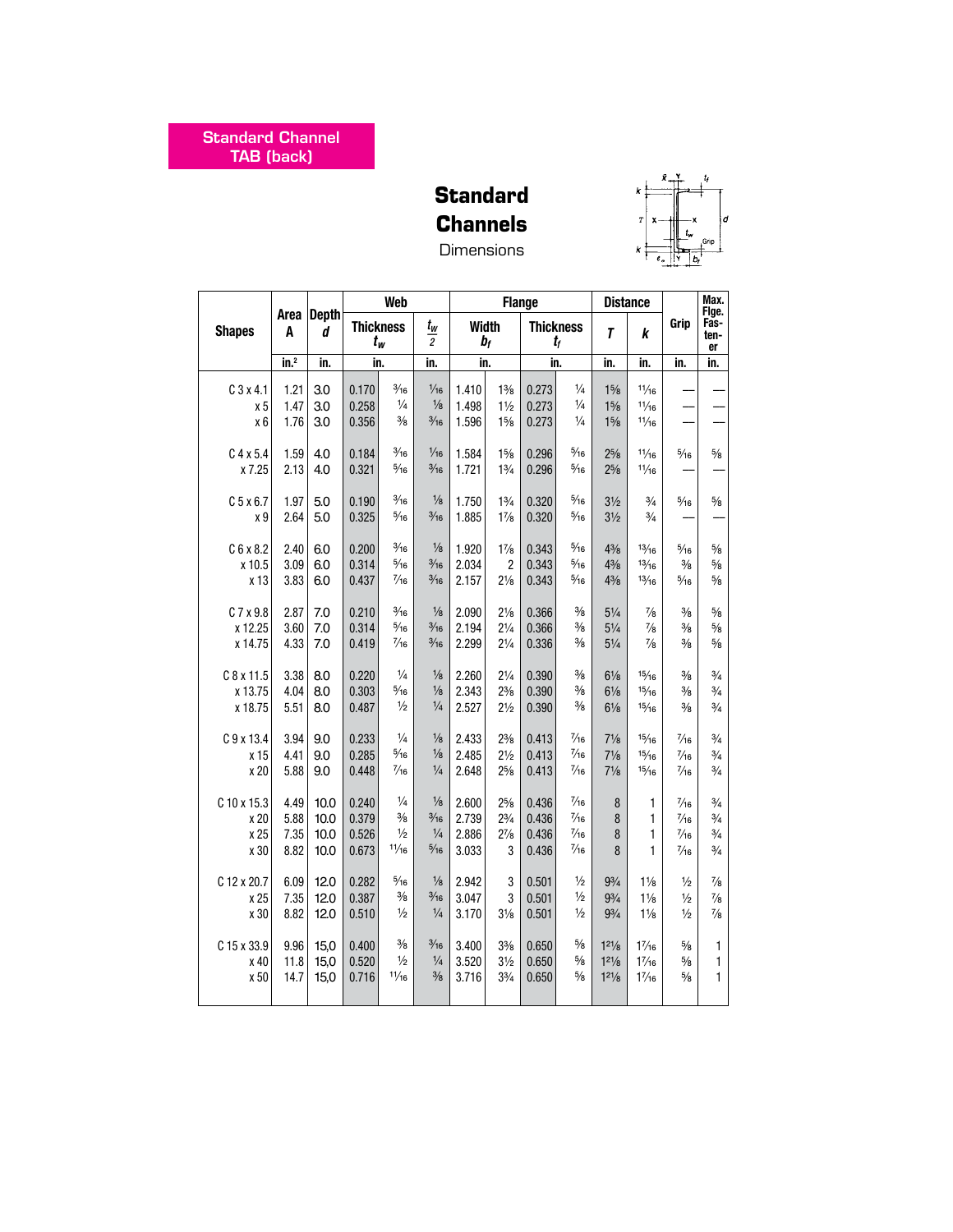Misc. Channel TAB (front)

# Miscellaneous Channels & M Shapes 3" to 18"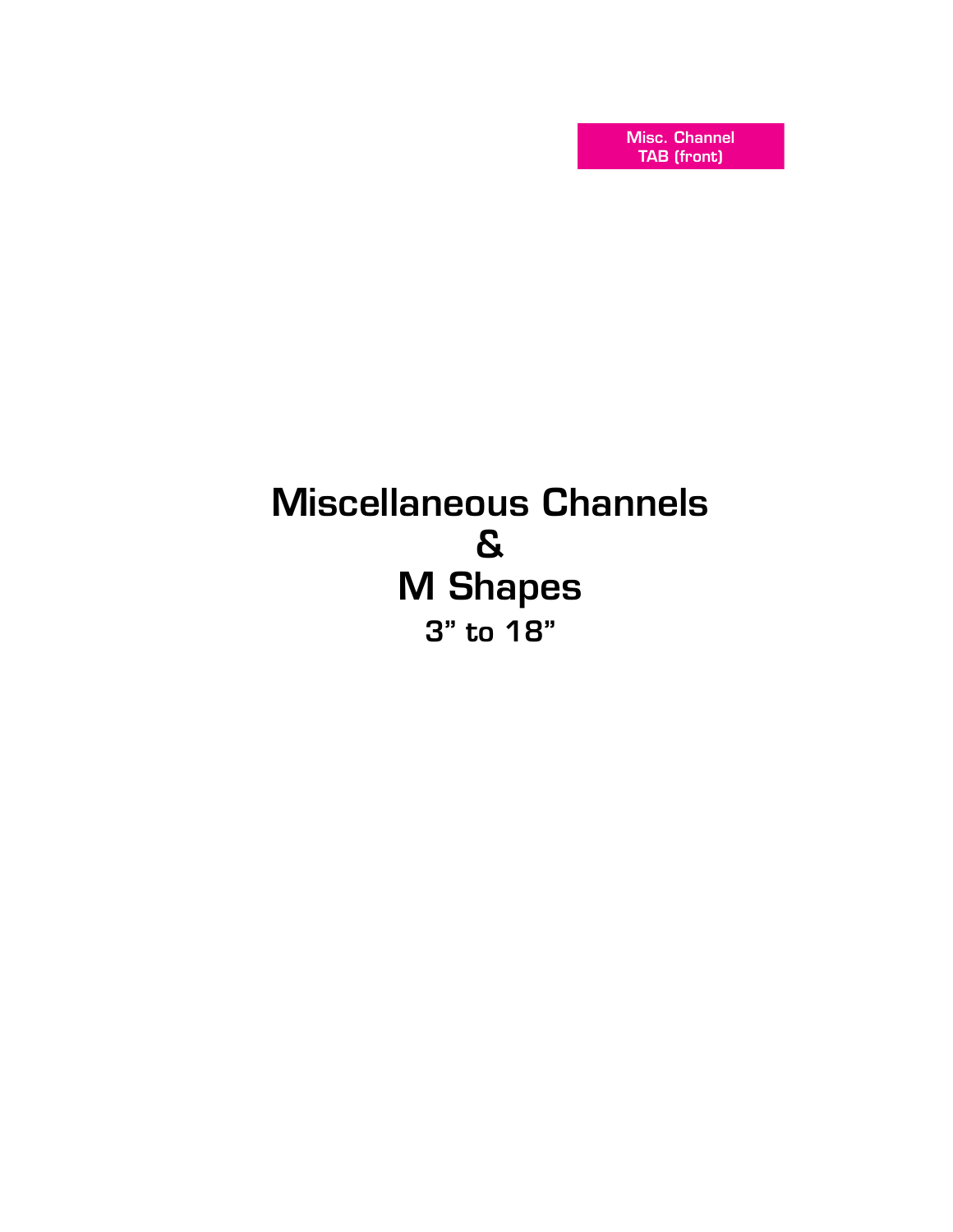Misc. Channel TAB (back)

## **Channels Miscellaneous** Dimensions



|                  |                 |                   |                  | Web                     |                                              |                |                                  | <b>Flange</b>    |                                  |                                  | <b>Distance</b>                  |                                  | Max.<br>Fige.                  |
|------------------|-----------------|-------------------|------------------|-------------------------|----------------------------------------------|----------------|----------------------------------|------------------|----------------------------------|----------------------------------|----------------------------------|----------------------------------|--------------------------------|
| <b>Shapes</b>    | Area  <br>A     | <b>Depth</b><br>d | <b>Thickness</b> | $t_w$                   | $t_{\scriptscriptstyle W}$<br>$\overline{c}$ | Width          | $b_{f}$                          | <b>Thickness</b> | $t_f$                            | T                                | k                                | Grip                             | Fas-<br>ten-<br>er             |
|                  | $\mathsf{in}^2$ | in.               | in.              |                         | in.                                          | in.            |                                  | in.              |                                  | in.                              | in.                              | in.                              | in.                            |
| MC 3 x 7.1       | 2.09            | 3.00              | 0.310            | $\frac{5}{16}$          | $\frac{1}{8}$                                | 1.940          | $1\frac{7}{8}$                   | 0.350            | $\frac{3}{8}$                    |                                  |                                  |                                  |                                |
| MC 4 x 13.8      | 4.02            | 4.00              | 0.500            | $\frac{1}{2}$           | $\frac{1}{4}$                                | 2.500          | $2\frac{1}{2}$                   | 0.500            | $\frac{1}{4}$                    |                                  |                                  |                                  |                                |
| MC 6 x 12        | 3.53            | 6.00              | 0.310            | $\frac{5}{16}$          | $\frac{1}{8}$                                | 2.497          | $2\frac{1}{2}$                   | 0.375            | $\frac{3}{8}$                    | $4\frac{3}{8}$                   | 13/16                            | $\frac{3}{8}$                    | $\frac{5}{8}$                  |
| MC 6 x 15.1      | 4.44            | 6.00              | 0.316            | $\frac{5}{16}$          | $\frac{3}{16}$                               | 2.941          | $\mathfrak{z}$                   | 0.475            | $\frac{1}{2}$                    | $3\frac{7}{8}$                   | $1\frac{1}{16}$                  | $\frac{1}{2}$                    | $\frac{3}{4}$                  |
| x 16.3           | 4.79            | 6.00              | 0.375            | $\frac{3}{8}$           | $\frac{3}{16}$                               | 3.000          | 3                                | 0.475            | $\frac{1}{2}$                    | $3\frac{7}{8}$                   | $1\frac{1}{16}$                  | $\frac{1}{2}$                    | $\frac{3}{4}$                  |
| MC 6 x 15.3      | 4.50            | 6.00              | 0.340            | $\frac{5}{16}$          | $\frac{3}{16}$                               | 3.500          | $3\frac{1}{2}$                   | 0.385            | $\frac{3}{8}$                    | $4\frac{1}{4}$                   | $\frac{7}{8}$                    | $\frac{3}{8}$                    | $\frac{7}{8}$                  |
| x 18             | 5.29            | 6.00              | 0.379            | $\frac{3}{8}$           | $\frac{3}{16}$                               | 3.504          | $3\frac{1}{2}$                   | 0.475            | $\frac{1}{2}$                    | $3\frac{7}{8}$                   | $1\frac{1}{16}$                  | $\frac{1}{2}$                    | $\frac{7}{8}$                  |
| MC 7 x 19.1      | 5.61            | 7.00              | 0.352            | $\frac{3}{8}$           | $\frac{3}{16}$                               | 3.452          | $3\frac{1}{2}$                   | 0.500            | $\frac{1}{2}$                    | $4\frac{3}{4}$                   | $1\frac{1}{8}$                   | $\frac{1}{2}$                    | $\frac{7}{8}$                  |
| x 22.7           | 6.67            | 7.00              | 0.503            | $\frac{1}{2}$           | $\frac{1}{4}$                                | 3.603          | $3\frac{5}{8}$                   | 0.500            | $\frac{1}{2}$                    | $4\frac{3}{4}$                   | $1\frac{1}{8}$                   | $\frac{1}{2}$                    | $\frac{7}{8}$                  |
| MC 8 x 8.5       | 2.50            | 8.00              | 0.179            | $\frac{3}{16}$          | $\frac{1}{16}$                               | 1.874          | $1\frac{7}{8}$                   | 0.311            | $\frac{5}{16}$                   | $6\frac{1}{2}$                   | $\frac{3}{4}$                    | $\frac{5}{16}$                   | $5\!/\!_8$                     |
| MC 8 x1 8.7      | 5.50            | 8.00              | 0.353            | $\frac{3}{8}$           | $\frac{3}{16}$                               | 2.978          | 3                                | 0.500            | $\frac{1}{2}$                    | $5\frac{3}{4}$                   | $1\frac{1}{8}$                   | $\frac{1}{2}$                    | $\frac{7}{8}$                  |
| x 20             | 5.88            | 8.00              | 0.400            | $\frac{3}{8}$           | $\frac{3}{16}$                               | 3.025          | 3                                | 0.500            | $\frac{1}{2}$                    | $5\frac{3}{4}$                   | $1\frac{1}{8}$                   | $\frac{1}{2}$                    | $\frac{7}{8}$                  |
| MC 8 x 21.4      | 6.28            | 8.00              | 0.375            | $\frac{3}{8}$           | $\frac{3}{16}$                               | 3.450          | $3\frac{1}{2}$                   | 0.525            | $\frac{1}{2}$                    | $5\frac{5}{8}$                   | $1\frac{3}{16}$                  | $\frac{1}{2}$                    | $\frac{7}{8}$                  |
| x 22.8           | 6.70            | 8.00              | 0.427            | $\frac{7}{16}$          | $\frac{3}{16}$                               | 3.502          | $3\frac{1}{2}$                   | 0.525            | $\frac{1}{2}$                    | $5\frac{5}{8}$                   | $1\frac{3}{16}$                  | $\frac{1}{2}$                    | $\frac{7}{8}$                  |
| MC 9 x 23.9      | 7.02            | 9.00              | 0.400            | $\frac{3}{8}$           | $\frac{3}{16}$                               | 3.450          | $3\frac{1}{2}$                   | 0.550            | $\frac{9}{16}$                   | $6\frac{5}{8}$                   | $1\frac{3}{16}$                  | $\frac{9}{16}$                   | $\frac{7}{8}$                  |
| x 25.4           | 7.47            | 9.00              | 0.450            | $\frac{7}{16}$          | $\frac{1}{4}$                                | 3.500          | $3\frac{1}{2}$                   | 0.550            | $\frac{9}{16}$                   | $6\frac{5}{8}$                   | $1\frac{3}{16}$                  | $\frac{9}{16}$                   | $\frac{7}{8}$                  |
| MC 10 x 6.5      | 1.91            | 10.00             | 0.152            | $\frac{1}{8}$           | $\frac{1}{16}$                               | 1.127          | $1\frac{1}{8}$                   | 0.202            | $\frac{3}{16}$                   | $9\frac{1}{8}$                   | $\frac{7}{16}$                   |                                  |                                |
| MC 10 x 8.4      | 2.46            | 10.00             | 0.170            | $\frac{3}{16}$          | $\frac{1}{16}$                               | 1.500          | $1\frac{1}{2}$                   | 0.280            | $\frac{1}{4}$                    | $8\frac{5}{8}$                   | 11/16                            |                                  |                                |
| MC 10 x 22       | 6.45            | 10.00             | 0.290            | $\frac{5}{16}$          | $\frac{1}{8}$                                | 3.315          | $3\frac{3}{8}$                   | 0.575            | $\frac{9}{16}$                   | $7\frac{1}{2}$                   | $1\frac{1}{4}$                   | $\frac{9}{16}$                   | $\frac{7}{8}$                  |
| x 25             | 7.35            | 10.00             | 0.380            | $\frac{3}{8}$           | $\frac{3}{16}$                               | 3.405          | $3\frac{3}{8}$                   | 0.575            | $\frac{9}{16}$                   | $7\frac{1}{2}$                   | $1\frac{1}{4}$                   | $\frac{9}{16}$                   | $\frac{7}{8}$                  |
|                  |                 |                   |                  |                         |                                              |                |                                  |                  |                                  |                                  |                                  |                                  |                                |
| MC 10 x2 8.5     | 8.47            | 10.00             | 0.425            | $\frac{7}{16}$          | $\frac{3}{16}$                               | 3.950          | 4                                | 0.575            | $\frac{9}{16}$                   | $7\frac{1}{2}$                   | $1\frac{1}{4}$                   | $\frac{9}{16}$                   | $\frac{7}{8}$                  |
| x 33.6<br>x 41.1 | 9.87<br>12.1    | 10.00<br>10.00    | 0.575<br>0.796   | $\frac{9}{16}$<br>13/16 | $\frac{5}{16}$<br>$\frac{3}{8}$              | 4.100<br>4.321 | $4\frac{1}{8}$<br>$4\frac{3}{8}$ | 0.575<br>0.575   | $\frac{9}{16}$<br>$\frac{9}{16}$ | $7\frac{1}{2}$<br>$7\frac{1}{2}$ | $1\frac{1}{4}$<br>$1\frac{1}{4}$ | $\frac{9}{16}$<br>$\frac{9}{16}$ | $\frac{7}{8}$<br>$\frac{7}{8}$ |
|                  |                 |                   |                  |                         |                                              |                |                                  |                  |                                  |                                  |                                  |                                  |                                |
| MC 12 x 10.6     | 3.1             | 12.00             | 0.190            | $\frac{3}{16}$          | $\frac{1}{8}$                                | 1.500          | $1\frac{1}{2}$                   | 0.309            | $\frac{5}{16}$                   | $10\%$                           | 11/16                            |                                  |                                |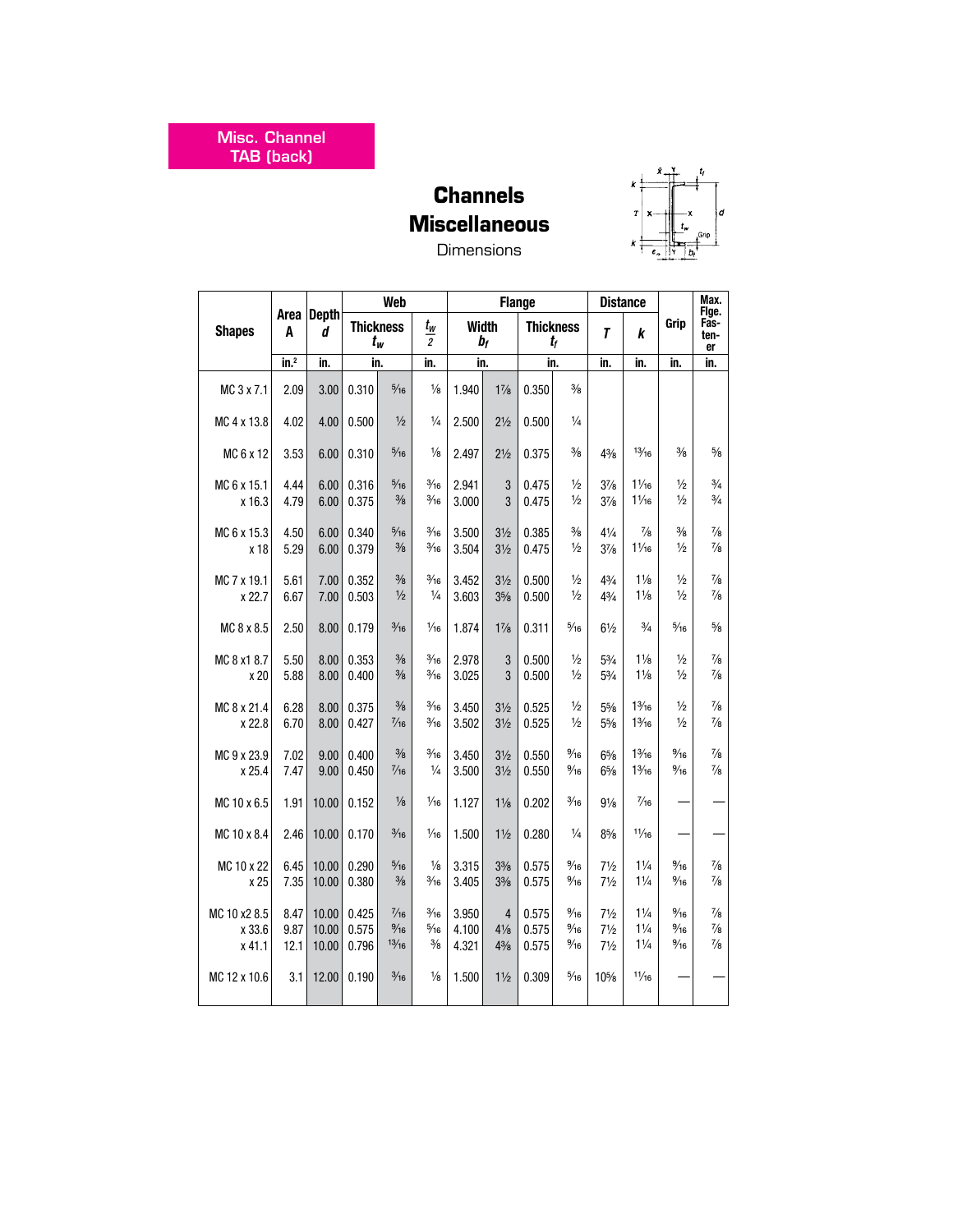

**Channels Miscellaneous** 

**Dimensions** 

|               |                  |                 |       | Web                       |                                    |       |                       | <b>Flange</b>    |               |                 | <b>Distance</b> |                | Max.<br>Fige.      |
|---------------|------------------|-----------------|-------|---------------------------|------------------------------------|-------|-----------------------|------------------|---------------|-----------------|-----------------|----------------|--------------------|
| <b>Shapes</b> | A                | Area Depth<br>d |       | <b>Thickness</b><br>$t_w$ | $t_{\mathsf{w}}$<br>$\overline{c}$ |       | <b>Width</b><br>$b_f$ | <b>Thickness</b> | $t_{\it f}$   | T               | k               | Grip           | Fas-<br>ten-<br>er |
|               | in. <sup>2</sup> | in.             |       | in.                       | in.                                |       | in.                   | in.              |               | in.             | in.             | in.            | in.                |
| MC 12 x 31    | 9.12             | 12.00           | 0.370 | $\frac{3}{8}$             | $\frac{3}{16}$                     | 3.670 | $3\frac{5}{8}$        | .0700            | 11/16         | $9\frac{3}{8}$  | $1\frac{5}{16}$ | 11/16          | 1                  |
| x 35          | 10.3             | 12.00           | 0.467 | $\frac{7}{16}$            | $\frac{1}{4}$                      | 3.767 | $3\frac{3}{4}$        | .0700            | 11/16         | $9\frac{3}{8}$  | $1\frac{5}{16}$ | 11/16          | 1                  |
| x 40          | 11.8             | 12.00           | 0.590 | $\frac{9}{16}$            | $\frac{5}{16}$                     | 3.890 | $3\frac{7}{8}$        | .0700            | 11/16         | $9\frac{3}{8}$  | $1\frac{5}{16}$ | 11/16          | 1                  |
| x 45          | 13.2             | 12.00           | 0.712 | 11/16                     | $\frac{3}{8}$                      | 4.012 | $\overline{4}$        | .0700            | 11/16         | $9\frac{3}{8}$  | $1\frac{5}{16}$ | 11/16          | 1                  |
| x 50          | 14.7             | 12.00           | 0.835 | 13/16                     | $\frac{7}{16}$                     | 4.135 | $4\frac{1}{8}$        | .0700            | 11/16         | $9\frac{3}{8}$  | $1\frac{5}{16}$ | 11/16          | 1                  |
| MC 13 x 31.8  | 9.35             | 13.00           | 0.375 | $\frac{3}{8}$             | $\frac{3}{16}$                     | 4.000 | $\overline{4}$        | 0.610            | $\frac{5}{8}$ | 101/4           | $1\frac{3}{8}$  | $\frac{9}{16}$ | 1                  |
| x 35          | 10.3             | 13.00           | 0.447 | $\frac{7}{16}$            | $\frac{1}{4}$                      | 4.072 | $4\frac{1}{8}$        | 0.610            | $5\!/\!_8$    | 101/4           | $1\frac{3}{8}$  | $\frac{9}{16}$ | 1                  |
| x 40          | 11.8             | 13.00           | 0.560 | $\frac{9}{16}$            | $\frac{1}{4}$                      | 4.185 | $4\frac{1}{8}$        | 0.610            | $\frac{5}{8}$ | 101/4           | $1\frac{3}{8}$  | $\frac{9}{16}$ | 1                  |
| x 50          | 14.7             | 13.00           | 0.787 | 13/16                     | $\frac{3}{8}$                      | 4.412 | $4\frac{3}{8}$        | 0.610            | $5\!/\!_8$    | 101/4           | $1\frac{3}{8}$  | $\frac{5}{8}$  | $\mathbf{1}$       |
| MC 18 x 42.7  | 12.6             | 18.00           | 0.450 | $\frac{7}{16}$            | $\frac{1}{4}$                      | 3.950 | $\overline{4}$        | 0.625            | $\frac{5}{8}$ | $15\frac{1}{4}$ | $1\frac{3}{8}$  | $\frac{5}{8}$  | $\mathbf{1}$       |
| x 45.8        | 13.5             | 18.00           | 0.500 | $\frac{1}{2}$             | $\frac{1}{4}$                      | 4.000 | 4                     | 0.625            | $\frac{5}{8}$ | $15\frac{1}{4}$ | $1\frac{3}{8}$  | $\frac{5}{8}$  | 1                  |
| x 51.9        | 15.3             | 18.00           | 0.600 | $\frac{5}{8}$             | $\frac{5}{16}$                     | 4.100 | $4\frac{1}{8}$        | 0.625            | $\frac{5}{8}$ | $15\frac{1}{4}$ | $1\frac{3}{8}$  | $\frac{5}{8}$  | 1                  |
| x 58          | 17.1             | 18.00           | 0.800 | 11/16                     | $\frac{3}{8}$                      | 4.200 | $4\frac{1}{4}$        | 0.625            | $5\!/\!_8$    | 151/4           | $1\frac{3}{8}$  | $\frac{5}{8}$  | $\mathbf{1}$       |
|               |                  |                 |       |                           |                                    |       |                       |                  |               |                 |                 |                |                    |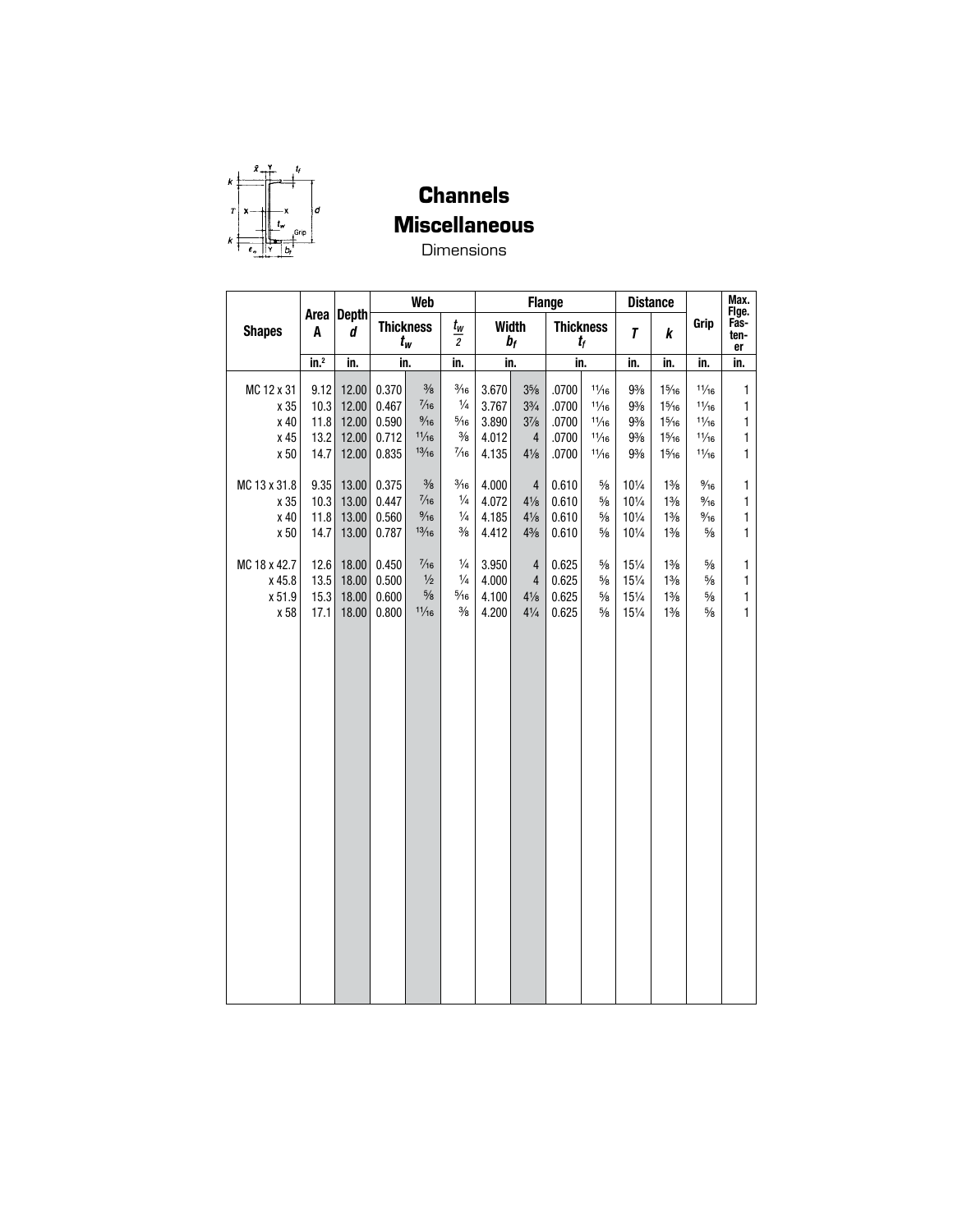

**M Shapes**<br>Dimensions

|                               |                      |                         |                | <b>Web</b>                |                                                    |                                                   | <b>Flange</b>           |                                                    |                                 |                                                    | <b>Distance</b>                                    |                                                    | Max.                           |
|-------------------------------|----------------------|-------------------------|----------------|---------------------------|----------------------------------------------------|---------------------------------------------------|-------------------------|----------------------------------------------------|---------------------------------|----------------------------------------------------|----------------------------------------------------|----------------------------------------------------|--------------------------------|
| <b>Shapes</b>                 | A                    | Area Depth<br>d         |                | <b>Thickness</b><br>$t_w$ | $t_{\scriptscriptstyle W}$<br>$\overline{2}$       |                                                   | <b>Width</b><br>$b_f$   |                                                    | <b>Thickness</b><br>$t_{\rm f}$ | T                                                  | k                                                  | Grip                                               | Fige.<br>Fas-<br>ten-<br>er    |
|                               | in. <sup>2</sup>     | in.                     | in.            |                           | in.                                                |                                                   | in.                     |                                                    | in.                             | in.                                                | in.                                                | in.                                                | in.                            |
| M 5 x 18.9                    | 5.55                 | 5.00                    | 5              | 0.316                     | $\frac{5}{16}$                                     | $\frac{3}{16}$                                    | 5.003                   | $\overline{5}$                                     | 0.416                           | $\frac{7}{16}$                                     | $3\frac{1}{4}$                                     | $\frac{7}{16}$                                     | $\frac{7}{8}$                  |
| M 6 x 4.4                     | 1.29                 | 6.00                    | 6              | 0.114                     | $\frac{1}{8}$                                      | 1/16                                              | 1.844                   | $1\frac{7}{8}$                                     | 0.171                           | $\frac{3}{16}$                                     | $5\frac{1}{8}$                                     | $\frac{3}{16}$                                     |                                |
| M 8 x 6.5                     | 1.92                 | 8.00                    | 8              | 0.135                     | $\frac{1}{8}$                                      | $\frac{1}{16}$                                    | 2.281                   | $2\frac{1}{4}$                                     | 0.189                           | $\frac{3}{16}$                                     | $\overline{7}$                                     | $\frac{3}{16}$                                     |                                |
| M 10 x 7.5<br>x 8<br>x 9      | 2.21<br>2.35<br>2.65 | 9.99<br>9.95<br>10.00   | 10<br>10<br>10 | 0.130<br>0.141<br>0.157   | $\frac{1}{8}$<br>$\frac{3}{16}$<br>$\frac{3}{16}$  | 1/16<br>$\frac{1}{16}$<br>$\frac{1}{8}$           | 2.690<br>2.690<br>2.690 | $2^{3/4}$<br>$2\frac{3}{4}$<br>$2\frac{3}{4}$      | 0.173<br>0.182<br>0.206         | $\frac{3}{16}$<br>$\frac{3}{16}$<br>$\frac{3}{16}$ | $9\frac{1}{8}$<br>$9\frac{1}{8}$<br>$8\frac{7}{8}$ | $\frac{3}{16}$<br>$\frac{3}{16}$<br>$\frac{3}{16}$ | $\frac{3}{8}$<br>$\frac{3}{8}$ |
| M 12 x 10<br>x 10.8<br>x 11.8 | 2.94<br>3.18<br>3.47 | 11.97<br>11.97<br>12.00 | 12<br>12<br>12 | 0.149<br>0.160<br>0.177   | $\frac{3}{16}$<br>$\frac{3}{16}$<br>$\frac{3}{16}$ | $\frac{1}{16}$<br>$\frac{1}{16}$<br>$\frac{1}{8}$ | 3.250<br>3.065<br>3.065 | $3\frac{1}{4}$<br>$3\frac{1}{8}$<br>$3\frac{1}{8}$ | 0.180<br>0.210<br>0.225         | $\frac{3}{16}$<br>$\frac{1}{4}$<br>$\frac{1}{4}$   | 11<br>11<br>$10\%$                                 | $\frac{3}{16}$<br>$\frac{1}{4}$<br>$\frac{1}{4}$   | $\frac{1}{2}$<br>$\frac{1}{2}$ |
| M 14 x 18                     | 5.10                 | 14.00                   | 14             | 0.215                     | $\frac{3}{16}$                                     | $\frac{1}{8}$                                     | 4.000                   | $\overline{4}$                                     | 0.270                           | $\frac{1}{4}$                                      | 12%                                                | $\frac{1}{4}$                                      | $\frac{3}{4}$                  |
|                               |                      |                         |                |                           |                                                    |                                                   |                         |                                                    |                                 |                                                    |                                                    |                                                    |                                |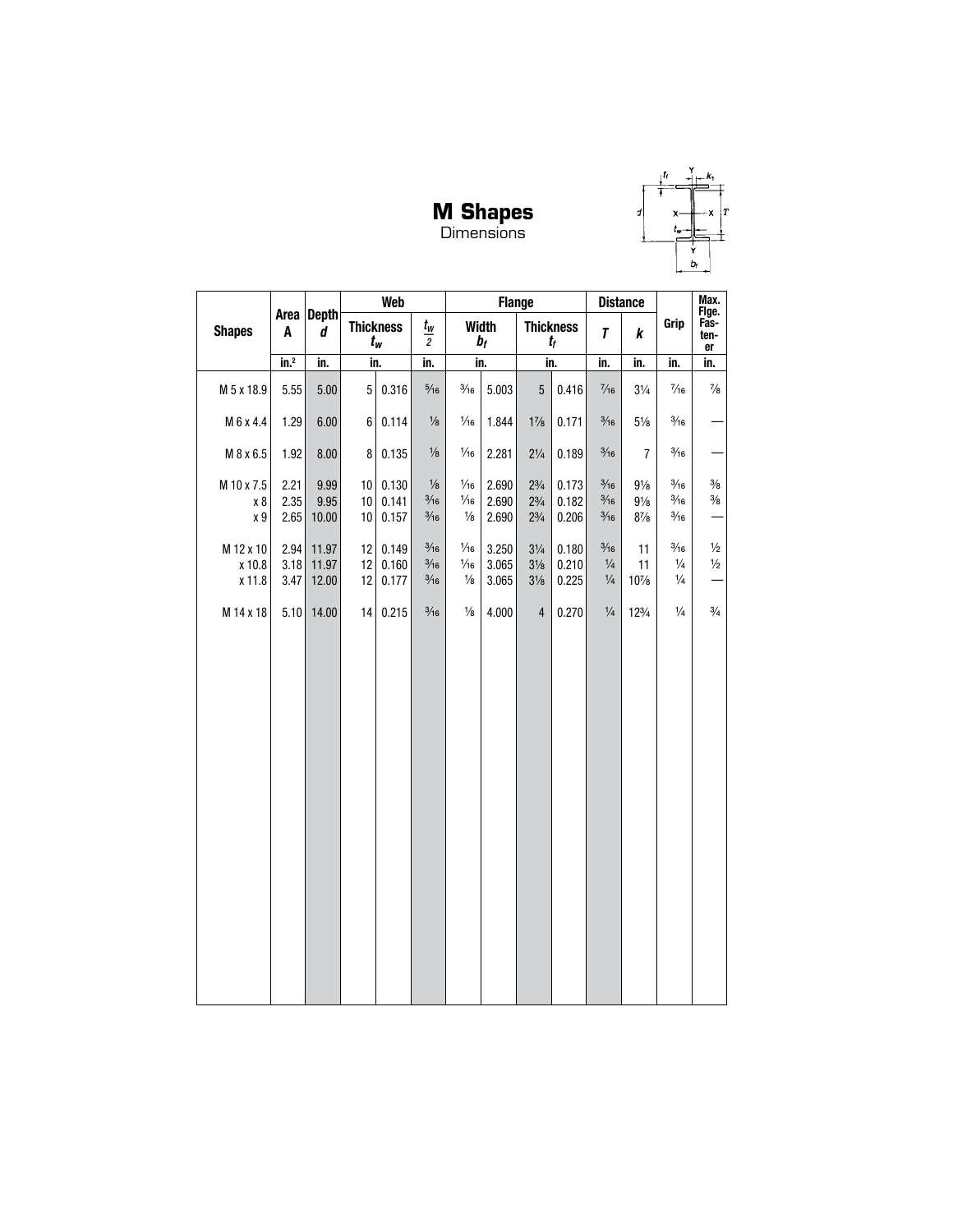ANGLE TAB (front)

# Structural and Bar Angle Equal and Unequal Legs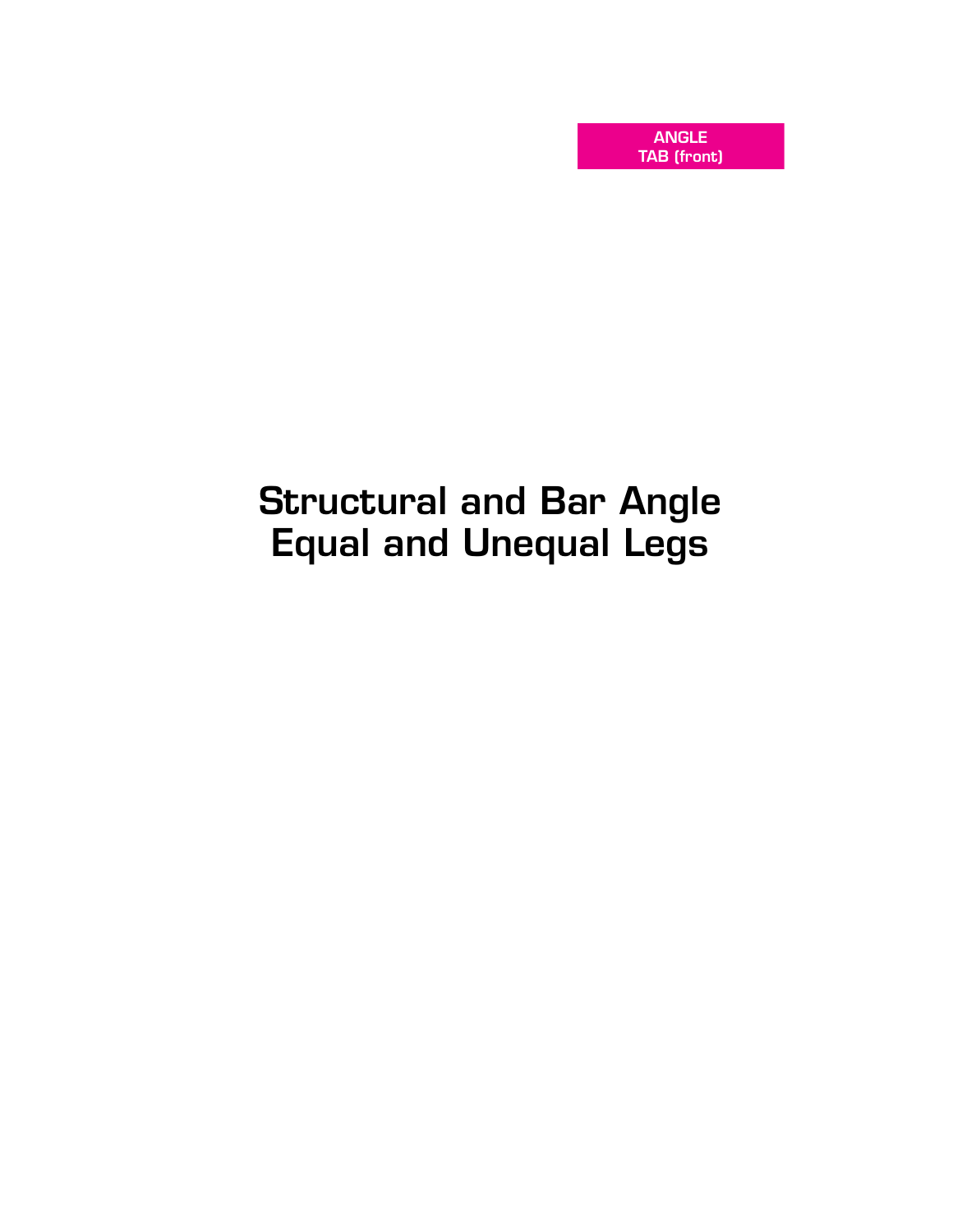ANGLE TAB (back)

# $\overline{z}$  $\overline{y}^{\mathsf{x}}$  $\frac{x}{k}$

**Angles** Equal legs Properties for designing

| <b>Size</b>                                      |                | Weight     |                  |                  |                 | Axis X-X |       |                  |                  | Axis Y-Y     |       |       | Axis Z-Z |
|--------------------------------------------------|----------------|------------|------------------|------------------|-----------------|----------|-------|------------------|------------------|--------------|-------|-------|----------|
| and<br><b>Thickness</b>                          | k              | per<br>ft. | Area             | $\overline{I}$   | S               | r        | V     | $\prime$         | S                | $\mathsf{r}$ | Χ     | r     | Tan      |
| in.                                              | in.            | lb.        | in. <sup>2</sup> | in. <sup>4</sup> | $\mathsf{in}^3$ | in.      | in.   | in. <sup>4</sup> | in. <sup>3</sup> | in.          | in.   | in.   |          |
| $L1x1x\frac{1}{8}$                               | $\frac{1}{4}$  | 0.800      | 0.234            | 0.022            | 0.031           | 0.304    | 0.296 | 0.022            | 0.031            | 0.304        | 0.296 | 0.196 | 1.000    |
| $L1\frac{1}{8}$ x $1\frac{1}{8}$ x $\frac{1}{8}$ | $\frac{7}{32}$ | 0.900      | 0.266            | 0.032            | 0.040           | 0.345    | 0.327 | 0.032            | 0.040            | 0.345        | 0.327 | 0.221 | 1.000    |
| $L$ 11/4 x 11/4 x 3/16                           | $\frac{3}{8}$  | 1.48       | 0.434            | 0.061            | 0.071           | 0.377    | 0.381 | 0.061            | 0.071            | 0.377        | 0.381 | 0.244 | 1.000    |
| x 1/4                                            | $\frac{7}{16}$ | 1.92       | 0.563            | 0.077            | 0.091           | 0.369    | 0.403 | 0.077            | 0.091            | 0.369        | 0.403 | 0.243 | 1.000    |
| L 11/2 x 11/2 x 3/16                             | $\frac{3}{8}$  | 1.80       | 0.527            | 0.110            | 0.104           | 0.457    | 0.444 | 0.110            | 0.104            | 0.457        | 0.444 | 0.293 | 1.000    |
| $x\frac{1}{4}$                                   | $\frac{7}{16}$ | 2.34       | 0.688            | 0.139            | 0.134           | 0.449    | 0.466 | 0.139            | 0.134            | 0.449        | 0.466 | 0.292 | 1.000    |
| L 13/4 x 13/4 x 3/16                             | $\frac{7}{16}$ | 2.12       | 0.621            | 0.179            | 0.144           | 0.537    | 0.506 | 0.179            | 0.144            | 0.537        | 0.506 | 0.343 | 1.000    |
| $x\frac{1}{4}$                                   | $\frac{1}{2}$  | 2.77       | 0.813            | 0.227            | 0.227           | 0.529    | 0.529 | 0.227            | 0.227            | 0.529        | 0.529 | 0.341 | 1.000    |
| $L$ 2 x 2 x 1/8                                  | $\frac{3}{8}$  | 1.65       | 0.484            | 0.190            | 0.131           | 0.626    | 0.546 | 0.190            | 0.131            | 0.626        | 0.546 | 0.398 | 1.000    |
| $x\frac{3}{16}$                                  | $\frac{7}{16}$ | 2.44       | 0.715            | 0.272            | 0.190           | 0.617    | 0.569 | 0.272            | 0.190            | 0.617        | 0.569 | 0.394 | 1.000    |
| $x\frac{1}{4}$                                   | $\frac{1}{2}$  | 3.19       | 0.938            | 0.348            | 0.247           | 0.609    | 0.592 | 0.348            | 0.247            | 0.609        | 0.592 | 0.391 | 1.000    |
| $x\frac{5}{16}$                                  | $\frac{9}{16}$ | 3.92       | 1.15             | 0.416            | 0.300           | 0.601    | 0.614 | 0.416            | 0.300            | 0.601        | 0.614 | 0.390 | 1.000    |
| $x\frac{3}{8}$                                   | $\frac{5}{8}$  | 4.7        | 1.36             | 0.479            | 0.351           | 0.594    | 0.636 | 0.479            | 0.351            | 0.594        | 0.636 | 0.389 | 1.000    |
| L 21/2 x 21/2 x 3/16                             | $\frac{1}{2}$  | 3.07       | 0.902            | 0.547            | 0.303           | 0.778    | 0.694 | 0.547            | 0.303            | 0.778        | 0.694 | 0.495 | 1.000    |
| $x\frac{1}{4}$                                   | $\frac{9}{16}$ | 4.1        | 1.19             | 0.709            | 0.394           | 0.769    | 0.717 | 0.703            | 0.394            | 0.769        | 0.717 | 0.491 | 1.000    |
| $x\frac{5}{16}$                                  | $\frac{5}{8}$  | 5.0        | 1.46             | 0.849            | 0.482           | 0.761    | 0.740 | 0.849            | 0.482            | 0.761        | 0.740 | 0.489 | 1.000    |
| $x\frac{3}{8}$                                   | 11/16          | 5.9        | 1.73             | 0.984            | 0.566           | 0.753    | 0.762 | 0.984            | 0.566            | 0.753        | 0.762 | 0.487 | 1.000    |
| $x\frac{1}{2}$                                   | 13/16          | 7.7        | 2.25             | 1.230            | 0.724           | 0.739    | 0.806 | 1.230            | 0.724            | 0.739        | 0.806 | 0.487 | 1.000    |
| L 3 x 3 x 3/16                                   | $\frac{1}{2}$  | 3.71       | 1.09             | 0.962            | 0.441           | 0.939    | 0.820 | 0.962            | 0.441            | 0.939        | 0.820 | 0.596 | 1.000    |
| $x\frac{1}{4}$                                   | $\frac{9}{16}$ | 4.9        | 1.44             | 1.24             | 0.577           | 0.930    | 0.842 | 1.24             | 0.577            | 0.930        | 0.842 | 0.592 | 1.000    |
| $x\frac{5}{16}$                                  | $\frac{5}{8}$  | 6.1        | 1.78             | 1.51             | 0.707           | 0.922    | 0.865 | 1.51             | 0.707            | 0.922        | 0.865 | 0.589 | 1.000    |
| $x\frac{3}{8}$                                   | 11/16          | 7.2        | 2.11             | 1.76             | 0.833           | 0.913    | 0.888 | 1.76             | 0.833            | 0.913        | 0.888 | 0.587 | 1.000    |
| $x\frac{1}{2}$                                   | 13/16          | 9.4        | 2.75             | 2.22             | 1.07            | 0.898    | 0.932 | 2.22             | 1.07             | 0.898        | 0.932 | 0.584 | 1.000    |
| L 31/2 x 31/2 x 1/4                              | $\frac{5}{8}$  | 5.8        | 1.69             | 1.69             | 0.794           | 1.09     | 0.968 | 2.01             | 0.794            | 1.09         | 0.968 | 0.694 | 1.000    |
| $x\frac{5}{16}$                                  | 11/16          | 7.2        | 2.09             | 2.09             | 0.976           | 1.08     | 0.990 | 2.45             | 0.976            | 1.08         | 0.990 | 0.690 | 1.000    |
| $x\frac{3}{8}$                                   | $\frac{3}{4}$  | 8.5        | 2.48             | 2.48             | 1.15            | 1.07     | 1.01  | 2.87             | 1.15             | 1.07         | 1.01  | 0.687 | 1.000    |
| $x\frac{1}{2}$                                   | $\frac{7}{8}$  | 11.1       | 3.25             | 3.25             | 1.49            | 1.06     | 1.06  | 3.64             | 1.49             | 1.06         | 1.06  | 0.683 | 1.000    |
|                                                  |                |            |                  |                  |                 |          |       |                  |                  |              |       |       |          |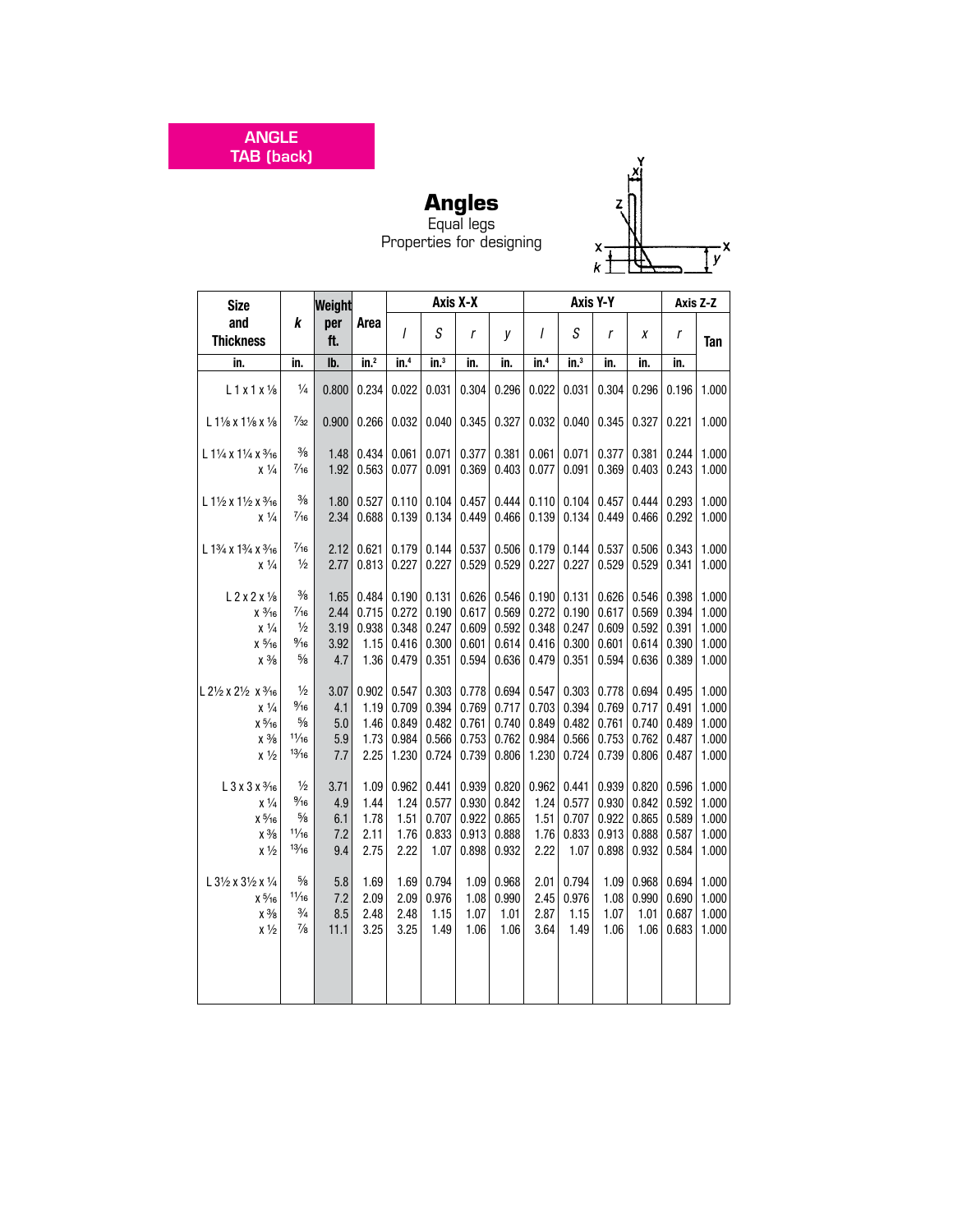

**Angles** Equal legs Properties for designing

| <b>Size</b>               |                | Weight     |                  |                  | Axis X-X        |      |      |                  |         | Axis Y-Y |      |                  | Axis Z-Z |
|---------------------------|----------------|------------|------------------|------------------|-----------------|------|------|------------------|---------|----------|------|------------------|----------|
| and<br><b>Thickness</b>   | k              | per<br>ft. | Area             | $\overline{I}$   | S               | r    | у    | I                | S       | r        | X    | $\boldsymbol{r}$ | Tan      |
| in.                       | in.            | lb.        | in. <sup>2</sup> | in. <sup>4</sup> | $\mathsf{in}^3$ | in.  | in.  | in. <sup>4</sup> | $in.^3$ | in.      | in.  | in.              |          |
| $L$ 4 x 4 x $\frac{1}{4}$ | $5\!/\!_8$     | 6.6        | 1.94             | 1.94             | 1.05            | 1.25 | 1.09 | 3.04             | 1.05    | 1.25     | 1.09 | 0.795            | 1.000    |
| $x\frac{5}{16}$           | 11/16          | 8.2        | 2.40             | 2.40             | 1.29            | 1.24 | 1.12 | 3.71             | 1.29    | 1.24     | 1.12 | 0.791            | 1.000    |
| $\chi$ $\frac{3}{8}$      | $\frac{3}{4}$  | 9.8        | 2.86             | 2.86             | 1.52            | 1.23 | 1.14 | 4.36             | 1.52    | 1.23     | 1.14 | 0.788            | 1.000    |
| $x\frac{1}{2}$            | $\frac{7}{8}$  | 12.8       | 3.75             | 3.75             | 1.97            | 1.22 | 1.18 | 5.56             | 1.97    | 1.22     | 1.18 | 0.782            | 1.000    |
| $\chi$ $^{5}\!\!/\!\!s$   | 1              | 15.7       | 4.61             | 4.61             | 2.40            | 1.20 | 1.23 | 6.66             | 2.40    | 1.20     | 1.23 | 0.779            | 1.000    |
| $\chi$ $3\!/\!$           | $1\frac{1}{8}$ | 18.5       | 5.44             | 5.44             | 2.81            | 1.19 | 1.27 | 7.67             | 2.81    | 1.19     | 1.27 | 0.778            | 1.000    |
| L5 x 5 x 5/16             | 13/16          | 10.3       | 3.03             | 7.42             | 2.04            | 1.57 | 1.37 | 7.42             | 2.04    | 1.57     | 1.37 | 0.994            | 1.000    |
| $\chi$ $\frac{3}{8}$      | $\frac{7}{8}$  | 12.3       | 3.61             | 8.74             | 2.42            | 1.56 | 1.39 | 8.74             | 2.42    | 1.56     | 1.39 | 0.990            | 1.000    |
| $x\frac{1}{2}$            | $\mathbf{1}$   | 16.2       | 4.75             | 11.3             | 3.16            | 1.54 | 1.43 | 11.3             | 3.16    | 1.54     | 1.43 | 0.983            | 1.000    |
| $\chi$ $^{5}\!\!/\!\!s$   | $1\frac{1}{8}$ | 20.0       | 5.86             | 13.6             | 3.86            | 1.52 | 1.48 | 13.6             | 3.86    | 1.52     | 1.48 | 0.978            | 1.000    |
| $\chi$ $3\!/\!$           | $1\frac{1}{4}$ | 23.6       | 6.94             | 15.7             | 4.53            | 1.51 | 1.52 | 15.7             | 4.53    | 1.51     | 1.52 | 0.975            | 1.000    |
| L 6 x 6 x 5/16            | 13/16          | 12.4       | 3.65             | 13.0             | 2.97            | 1.89 | 1.62 | 13.0             | 2.97    | 1.89     | 1.62 | 1.20             | 1.000    |
| $x\frac{3}{8}$            | $\frac{7}{8}$  | 14.9       | 4.36             | 15.4             | 3.53            | 1.88 | 1.64 | 15.4             | 3.53    | 1.88     | 1.64 | 1.19             | 1.000    |
| $x\frac{1}{2}$            | $\mathbf{1}$   | 19.6       | 5.75             | 19.9             | 4.61            | 1.86 | 1.68 | 19.9             | 4.61    | 1.86     | 1.68 | 1.18             | 1.000    |
| $x\frac{5}{8}$            | $1\frac{1}{8}$ | 24.2       | 7.11             | 24.2             | 5.66            | 1.84 | 1.73 | 24.2             | 5.66    | 1.84     | 1.73 | 1.18             | 1.000    |
| $x\frac{3}{4}$            | $1\frac{1}{4}$ | 28.7       | 8.44             | 28.2             | 6.66            | 1.83 | 1.78 | 28.2             | 6.66    | 1.83     | 1.78 | 1.17             | 1.000    |
| x <sub>1</sub>            | $1\frac{1}{2}$ | 37.4       | 11.0             | 35.5             | 8.57            | 1.80 | 1.86 | 35.5             | 8.57    | 1.80     | 1.86 | 1.17             | 1.000    |
| L 8 x 8 x 1/2             | $1\frac{1}{8}$ | 26.4       | 7.75             | 48.6             | 8.36            | 2.50 | 2.19 | 48.6             | 8.36    | 2.50     | 2.19 | 1.59             | 1.000    |
| $x\frac{5}{8}$            | $1\frac{1}{4}$ | 32.7       | 9.61             | 59.4             | 10.3            | 2.49 | 2.23 | 59.4             | 10.3    | 2.49     | 2.23 | 1.58             | 1.000    |
| $x \frac{3}{4}$           | $1\frac{3}{8}$ | 38.9       | 11.4             | 69.7             | 12.2            | 2.47 | 2.28 | 69.7             | 12.2    | 2.47     | 2.28 | 1.58             | 1.000    |
| x <sub>1</sub>            | $1\frac{5}{8}$ | 51.0       | 15.0             | 89.0             | 15.8            | 2.44 | 2.37 | 89.0             | 15.8    | 2.44     | 2.37 | 1.56             | 1.000    |
| $x 1\frac{1}{8}$          | $1\frac{3}{4}$ | 56.9       | 16.7             | 89.0             | 17.5            | 2.42 | 2.41 | 98.0             | 17.5    | 2.42     | 2.41 | 1.56             | 1.000    |
|                           |                |            |                  |                  |                 |      |      |                  |         |          |      |                  |          |
|                           |                |            |                  |                  |                 |      |      |                  |         |          |      |                  |          |
|                           |                |            |                  |                  |                 |      |      |                  |         |          |      |                  |          |
|                           |                |            |                  |                  |                 |      |      |                  |         |          |      |                  |          |
|                           |                |            |                  |                  |                 |      |      |                  |         |          |      |                  |          |
|                           |                |            |                  |                  |                 |      |      |                  |         |          |      |                  |          |
|                           |                |            |                  |                  |                 |      |      |                  |         |          |      |                  |          |
|                           |                |            |                  |                  |                 |      |      |                  |         |          |      |                  |          |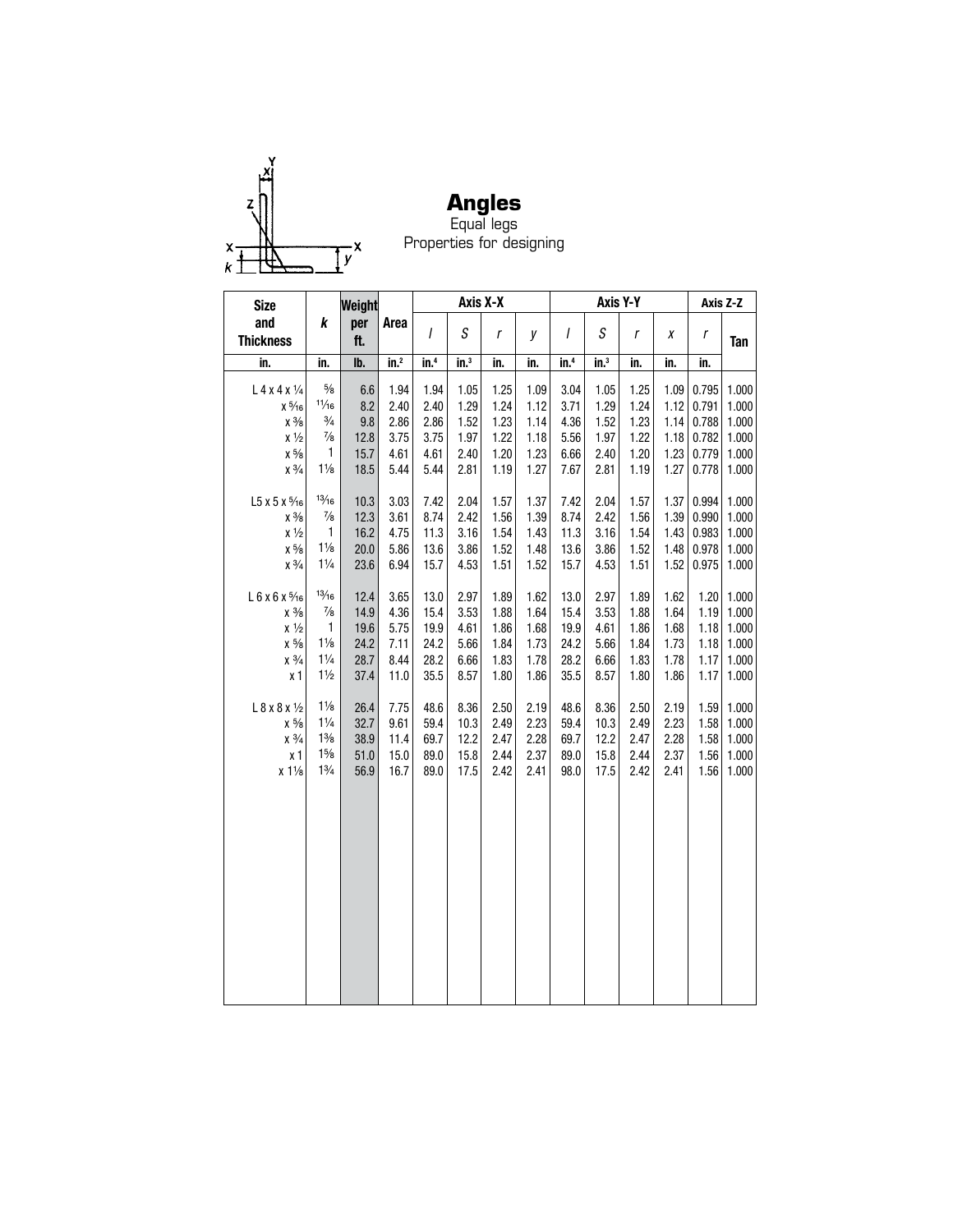

**Angles** Unequal legs Properties for designing

| <b>Size</b>                                       |                        | Weight     |                  |                  |                  | Axis X-X     |              |                  |                  | Axis Y-Y       |                |                | Axis Z-Z       |
|---------------------------------------------------|------------------------|------------|------------------|------------------|------------------|--------------|--------------|------------------|------------------|----------------|----------------|----------------|----------------|
| and<br><b>Thickness</b>                           | k                      | per<br>ft. | Area             | $\overline{I}$   | S                | r            | у            | I                | S                | $\mathsf{r}$   | χ              | r              | Tan            |
| in.                                               | in.                    | lb.        | in. <sup>2</sup> | in. <sup>4</sup> | in. <sup>3</sup> | in.          | in.          | in. <sup>4</sup> | in. <sup>3</sup> | in.            | in.            | in.            |                |
| $L 2\frac{1}{2}$ x 2 x $\frac{3}{16}$             | $\frac{1}{2}$          | 2.75       | 0.809            | 0.509            | 0.293            | 0.793        | 0.764        | 0.291            | 0.196            | 0.600          | 0.514          | 0.427          | 0.631          |
| $x\frac{1}{4}$                                    | $\frac{9}{16}$         | 3.62       | 1.06             | 0.654            | 0.381            | 0.784        | 0.787        | 0.372            | 0.254            | 0.592          | 0.537          | 0.424          | 0.626          |
| $x\frac{5}{16}$                                   | $\frac{5}{8}$          | 4.5        | 1.31             | 0.788            | 0.466            | 0.776        | 0.809        | 0.446            | 0.310            | 0.584          | 0.559          | 0.422          | 0.620          |
| $x\frac{3}{8}$                                    | 11/16                  | 5.3        | 1.55             | 0.912            | 0.547            | 0.768        | 0.831        | 0.514            | 0.363            | 0.577          | 0.581          | 0.420          | 0.614          |
|                                                   |                        |            |                  |                  |                  |              |              |                  |                  |                |                |                |                |
| $L$ 3 x 2 x $\frac{3}{16}$                        | $\frac{1}{2}$          | 3.07       | 0.902            | 0.842            | 0.415            | 0.966        | 0.970        | 0.307            | 0.200            | 0.583          | 0.470          | 0.439          | 0.446          |
| $x\frac{1}{4}$                                    | $\frac{9}{16}$         | 4.1        | 1.19             | 1.09             | 0.542            | 0.957        | 0.993        | 0.392            | 0.260            | 0.574          | 0.493          | 0.435          | 0.440          |
| $x\frac{5}{16}$                                   | $\frac{5}{8}$          | 5.0        | 1.46             | 1.320            | 0.664            | 0.948        | 1.02         | 0.470            | 0.317            | 0.567          | 0.516          | 0.432          | 0.435          |
| $x\frac{3}{8}$                                    | 11/16<br>13/16         | 5.9        | 1.73             | 1.53             | 0.781            | 0.940        | 1.04         | 0.543            | 0.371            | 0.559          | 0.539          | 0.430          | 0.428          |
| $x\frac{1}{2}$                                    |                        | 7.7        | 2.25             | 1.920            | 1.00             | 0.924        | 1.08         | 0.672            | 0.474            | 0.546          | 0.583          | 0.428          | 0.414          |
| L 3 x 21/2 x 3/16                                 | $\frac{9}{16}$         | 3.39       | 0.996            | 0.907            | 0.430            | 0.954        | 0.888        | 0.577            | 0.310            | 0.761          | 0.638          | 0.533          | 0.688          |
| $x\frac{1}{4}$                                    | $\frac{5}{8}$          | 4.5        | 1.31             | 1.17             | 0.561            | 0.945        | 0.911        | 0.743            | 0.404            | 0.753          | 0.661          | 0.528          | 0.684          |
| $x\frac{5}{16}$                                   | 11/16                  | 5.6        | 1.62             | 1.42             | 0.688            | 0.937        | 0.933        | 0.898            | 0.494            | 0.744          | 0.683          | 0.525          | 0.680          |
| $\chi$ $\frac{3}{8}$                              | $\frac{3}{4}$          | 6.6        | 1.92             | 1.66             | 0.810            | 0.928        | 0.956        | 1.04             | 0.581            | 0.736          | 0.706          | 0.522          | 0.676          |
| $x\frac{1}{2}$                                    | $\frac{7}{8}$          | 8.5        | 2.50             | 2.08             | 1.04             | 0.913        | 1.00         | 1.30             | 0.744            | 0.722          | 0.750          | 0.520          | 0.667          |
|                                                   |                        |            |                  |                  |                  |              |              |                  |                  |                |                |                |                |
| L 31/2 x 21/2 x 1/4                               | 11/16<br>$\frac{3}{4}$ | 4.9        | 1.44             | 1.44             | 0.755<br>0.927   | 1.12<br>1.11 | 1.11<br>1.14 | 0.777<br>0.939   | 0.412<br>0.504   | 0.735<br>0.727 | 0.614<br>0.637 | 0.544<br>0.540 | 0.506          |
| $x\frac{5}{16}$<br>$x\frac{3}{8}$                 | 13/16                  | 6.1<br>7.2 | 1.78<br>2.11     | 1.78<br>2.11     | 1.09             | 1.10         | 1.16         | 1.09             | 0.592            | 0.719          | 0.660          | 0.537          | 0.501<br>0.496 |
| $x\frac{1}{2}$                                    | 15/16                  | 9.4        | 2.75             | 2.75             | 1.41             | 1.09         | 1.20         | 1.36             | 0.760            | 0.704          | 0.705          | 0.534          | 0.486          |
|                                                   |                        |            |                  |                  |                  |              |              |                  |                  |                |                |                |                |
| L $3\frac{1}{2}$ x $3\frac{1}{2}$ x $\frac{1}{4}$ | $\frac{5}{8}$          | 5.8        | 1.69             | 1.69             | 0.794            | 1.09         | 0.968        | 2.01             | 0.794            | 1.09           | 0.968          | 0.694          | 1.000          |
| $x\frac{5}{16}$                                   | 11/16                  | 7.2        | 2.09             | 2.09             | 0.976            | 1.08         | 0.990        | 2.45             | 0.976            | 1.08           | 0.990          | 0.690          | 1.000          |
| $x\frac{3}{8}$                                    | $\frac{3}{4}$          | 8.5        | 2.48             | 2.48             | 1.15             | 1.07         | 1.01         | 2.87             | 1.15             | 1.07           | 1.01           | 0.687          | 1.000          |
| $x\frac{1}{2}$                                    | $\frac{7}{8}$          | 11.1       | 3.25             | 3.25             | 1.49             | 1.06         | 1.06         | 3.64             | 1.49             | 1.06           | 1.06           | 0.683          | 1.000          |
|                                                   | 11/16                  |            |                  |                  |                  |              |              |                  |                  |                |                |                |                |
| L 4 x 3 x 1/4<br>$x\frac{5}{16}$                  | $\frac{3}{4}$          | 5.8<br>7.2 | 1.69<br>2.09     | 1.69<br>2.09     | 1.00<br>1.23     | 1.28<br>1.27 | 1.24<br>1.26 | 1.36<br>1.65     | 0.599<br>0.734   | 0.896<br>0.887 | 0.736<br>0.759 | 0.651<br>0.647 | 0.559<br>0.554 |
| $x\frac{3}{8}$                                    | 13/16                  | 8.5        | 2.48             | 2.48             | 1.46             | 1.26         | 1.28         | 1.92             | 0.866            | 0.879          | 0.782          | 0.644          | 0.551          |
| $x\frac{1}{2}$                                    | 15/16                  | 11.1       | 3.25             | 3.25             | 1.89             | 1.25         | 1.33         | 2.42             | 1.12             | 0.864          | 0.827          | 0.639          | 0.543          |
|                                                   |                        |            |                  |                  |                  |              |              |                  |                  |                |                |                |                |
| $L 4 x 3\frac{1}{2} x \frac{1}{4}$                | 11/16                  | 6.2        | 1.81             | 1.81             | 1.03             | 1.27         | 1.16         | 2.09             | 0.808            | 1.07           | 0.909          | 0.734          | 0.759          |
| $x\frac{5}{16}$                                   | $\frac{3}{4}$          | 7.7        | 2.25             | 2.25             | 1.26             | 1.26         | 1.18         | 2.55             | 0.994            | 1.07           | 0.932          | 0.730          | 0.757          |
| $\chi~3\!/\!s$                                    | 13/16                  | 9.1        | 2.67             | 2.67             | 1.49             | 1.25         | 1.21         | 2.95             | 1.17             | 1.06           | 0.955          | 0.727          | 0.755          |
| $x\frac{1}{2}$                                    | 15/16                  | 11.9       | 3.50             | 3.50             | 1.94             | 1.23         | 1.25         | 3.79             | 1.52             | 1.04           | 1.00           | 0.722          | 0.750          |
|                                                   |                        |            |                  |                  |                  |              |              |                  |                  |                |                |                |                |
|                                                   |                        |            |                  |                  |                  |              |              |                  |                  |                |                |                |                |
|                                                   |                        |            |                  |                  |                  |              |              |                  |                  |                |                |                |                |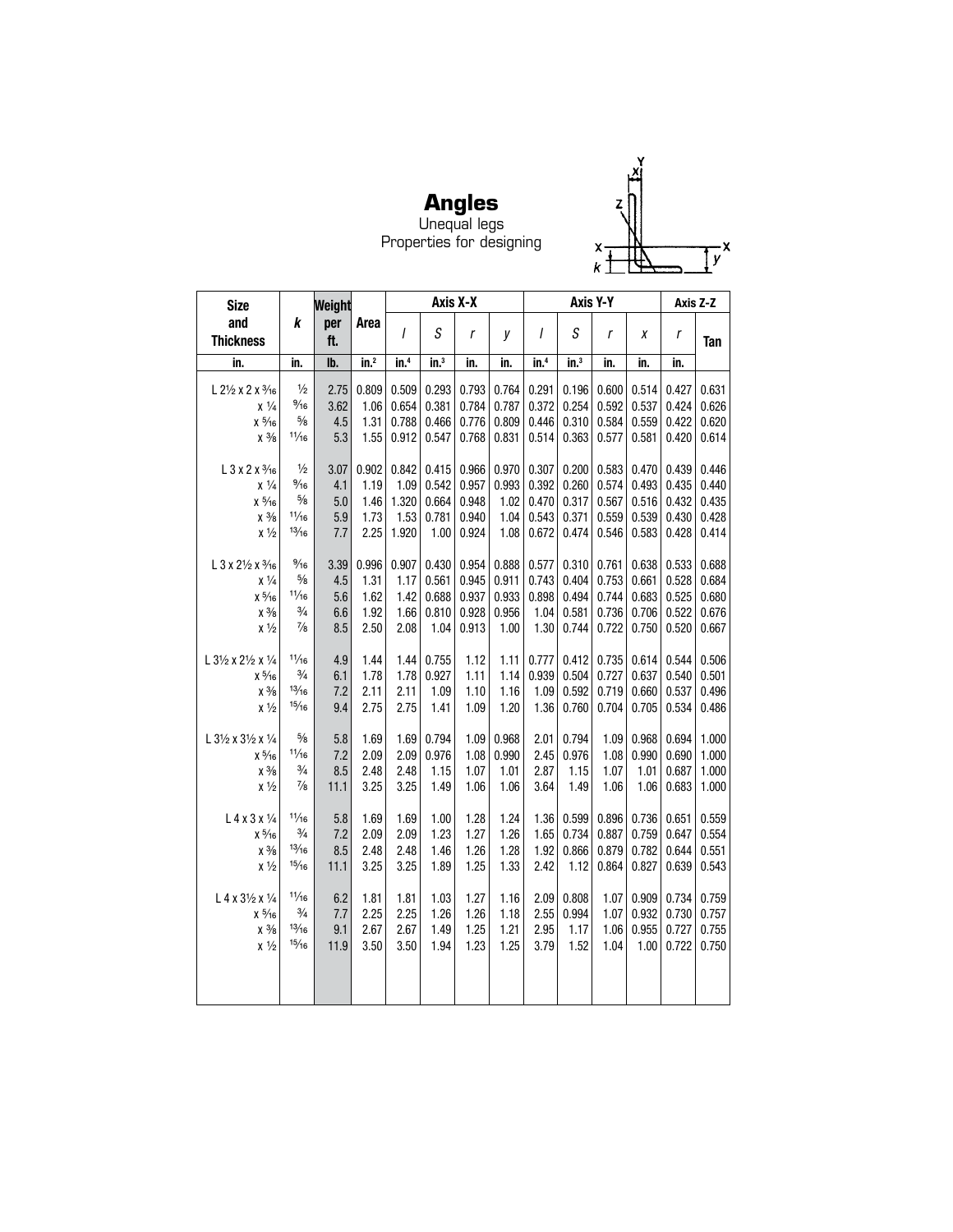

**Angles** Unequal legs Properties for designing

| <b>Size</b>                          |                | Weight     |                  |                 | Axis X-X        |      |      |                  |                  | Axis Y-Y |       |       | Axis Z-Z   |
|--------------------------------------|----------------|------------|------------------|-----------------|-----------------|------|------|------------------|------------------|----------|-------|-------|------------|
| and<br><b>Thickness</b>              | k              | per<br>ft. | Area             | $\overline{I}$  | S               | r    | y    | I                | S                | r        | X     | r     | <b>Tan</b> |
| in.                                  | in.            | Ib.        | in. <sup>2</sup> | in <sup>4</sup> | $\mathsf{in}^3$ | in.  | in.  | in. <sup>4</sup> | $\mathsf{in.}^3$ | in.      | in.   | in.   |            |
| $L$ 5 x 3 x $\frac{1}{4}$            | $\frac{3}{4}$  | 6.6        | 1.94             | 5.11            | 1.53            | 1.62 | 1.66 | 1.44             | 0.614            | 0.861    | 0.657 | 0.663 | 0.371      |
| $x\frac{5}{16}$                      | 13/16          | 8.2        | 2.40             | 6.26            | 1.89            | 1.61 | 1.68 | 1.75             | 0.753            | 0.853    | 0.681 | 0.658 | 0.368      |
| $x\frac{3}{8}$                       | $\frac{7}{8}$  | 9.8        | 2.86             | 7.37            | 2.24            | 1.61 | 1.70 | 2.04             | 0.888            | 0.845    | 0.704 | 0.654 | 0.364      |
| $x\frac{1}{2}$                       | 1              | 12.8       | 3.75             | 9.45            | 2.91            | 1.59 | 1.75 | 2.58             | 1.15             | 0.829    | 0.750 | 0.648 | 0.357      |
| $\times$ $^{5}\!\!/\!\!{}_{8}$       | $\mathbf{1}$   | 15.7       | 4.61             | 11.4            | 3.55            | 1.57 | 1.80 | 3.06             | 1.39             | 0.815    | 0.796 | 0.644 | 0.349      |
| L 5 x 31/2 x 1/4                     | $\frac{3}{4}$  | 7.0        | 2.06             | 5.39            | 1.57            | 1.62 | 1.56 | 2.23             | 0.830            | 1.04     | 0.814 | 0.770 | 0.492      |
| $\chi$ $^{5}\!\!/\!\!\!\!\gamma_6$   | 13/16          | 8.7        | 2.56             | 6.60            | 1.94            | 1.61 | 1.59 | 2.72             | 1.02             | 1.03     | 0.838 | 0.776 | 0.489      |
| $\chi$ $\frac{3}{8}$                 | $\frac{7}{8}$  | 10.4       | 3.05             | 7.78            | 2.29            | 1.60 | 1.61 | 3.18             | 1.21             | 1.02     | 0.861 | 0.762 | 0.486      |
| $x\frac{1}{2}$                       | 1              | 13.6       | 4.00             | 9.99            | 2.99            | 1.58 | 1.66 | 4.05             | 1.56             | 1.01     | 0.906 | 0.755 | 0.479      |
| $\times$ $^{5}\!\!/\!\!{}_{8}$       | $1\frac{1}{8}$ | 16.8       | 4.92             | 12.0            | 3.65            | 1.56 | 1.70 | 4.83             | 1.90             | 0.991    | 0.951 | 0.751 | 0.472      |
| $\chi$ $3\!/\!$                      | $1\frac{1}{4}$ | 19.8       | 5.81             | 13.9            | 4.28            | 1.55 | 1.75 | 5.55             | 2.22             | 0.977    | 0.996 | 0.748 | 0.464      |
| $L 6 x 3\frac{1}{2} x 5\frac{1}{16}$ | 13/16          | 9.8        | 2.87             | 10.9            | 2.73            | 1.95 | 2.01 | 2.85             | 1.04             | 0.996    | 0.763 | 0.772 | 0.352      |
| $x\frac{3}{8}$                       | $\frac{7}{8}$  | 11.7       | 3.42             | 12.9            | 3.24            | 1.94 | 2.04 | 3.34             | 1.23             | 0.998    | 0.787 | 0.767 | 0.350      |
| $x\frac{1}{2}$                       | 1              | 15.3       | 4.50             | 16.6            | 4.24            | 1.92 | 2.08 | 4.25             | 1.59             | 0.972    | 0.833 | 0.759 | 0.344      |
| L 6 x 4 x 5/16                       | 13/16          | 10.3       | 3.03             | 11.4            | 2.79            | 1.94 | 1.92 | 4.18             | 1.35             | 1.17     | 0.918 | 0.882 | 0.448      |
| $x\frac{3}{8}$                       | $\frac{7}{8}$  | 12.3       | 3.61             | 13.5            | 3.32            | 1.93 | 1.94 | 4.90             | 1.60             | 1.17     | 0.941 | 0.877 | 0.446      |
| $x\frac{1}{2}$                       | $\mathbf{1}$   | 16.2       | 4.75             | 17.4            | 4.33            | 1.91 | 1.99 | 6.27             | 2.08             | 1.15     | 0.987 | 0.870 | 0.440      |
| $\times$ $^{5}\!\!/\!\!s$            | $1\frac{1}{8}$ | 20.0       | 5.86             | 21.1            | 5.31            | 1.90 | 2.03 | 7.52             | 2.54             | 1.13     | 1.03  | 0.864 | 0.435      |
| $x \frac{3}{4}$                      | $1\frac{1}{4}$ | 23.6       | 6.94             | 24.5            | 6.25            | 1.88 | 2.08 | 8.68             | 2.97             | 1.12     | 1.08  | 0.860 | 0.428      |
| $L$ 7 x 4 x $\frac{3}{8}$            | $\frac{7}{8}$  | 13.6       | 3.98             | 20.6            | 4.44            | 2.27 | 2.37 | 5.10             | 1.63             | 1.13     | 0.870 | 0.880 | 0.340      |
| $x\frac{1}{2}$                       | 1              | 17.9       | 5.25             | 26.7            | 5.81            | 2.25 | 2.42 | 6.53             | 2.12             | 1.11     | 0.917 | 0.872 | 0.335      |
| $x\frac{5}{8}$                       | $1\frac{1}{8}$ | 22.1       | 6.48             | 32.4            | 7.14            | 2.24 | 2.46 | 7.84             | 2.58             | 1.10     | 0.963 | 0.865 | 0.329      |
| $\chi~3\!/_{\!4}$                    | $1\frac{1}{4}$ | 26.2       | 7.69             | 37.8            | 8.42            | 2.22 | 2.51 | 9.05             | 3.03             | 1.09     | 1.01  | 0.860 | 0.324      |
| $L 8x 4x \frac{1}{2}$                | $\mathbf{1}$   | 19.6       | 5.75             | 38.5            | 7.49            | 2.59 | 2.86 | 6.74             | 2.15             | 1.08     | 0.859 | 0.865 | 0.267      |
| $x \frac{3}{4}$                      | $1\frac{1}{4}$ | 28.7       | 8.44             | 54.9            | 10.9            | 2.55 | 2.95 | 9.36             | 3.07             | 1.05     | 0.953 | 0.852 | 0.258      |
| x <sub>1</sub>                       | $1\frac{1}{2}$ | 37.4       | 11.0             | 69.6            | 14.1            | 2.52 | 3.05 | 11.6             | 3.94             | 1.03     | 1.05  | 0.846 | 0.247      |
|                                      |                |            |                  |                 |                 |      |      |                  |                  |          |       |       |            |
|                                      |                |            |                  |                 |                 |      |      |                  |                  |          |       |       |            |
|                                      |                |            |                  |                 |                 |      |      |                  |                  |          |       |       |            |
|                                      |                |            |                  |                 |                 |      |      |                  |                  |          |       |       |            |
|                                      |                |            |                  |                 |                 |      |      |                  |                  |          |       |       |            |
|                                      |                |            |                  |                 |                 |      |      |                  |                  |          |       |       |            |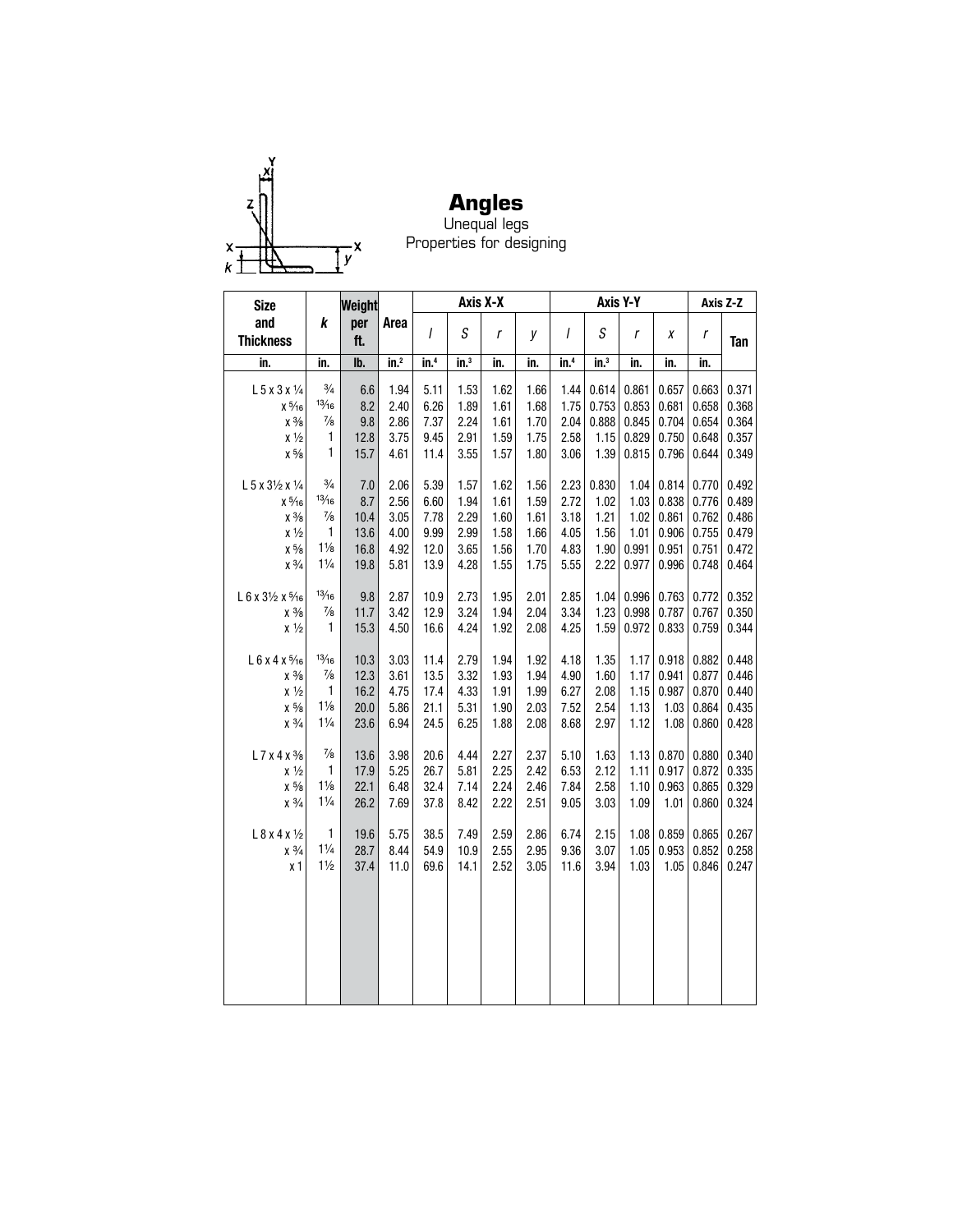

**Angles** Unequal legs Properties for designing

| <b>Size</b>                |                 | Weight       |              |                |                  | Axis X-X     |              |                  |                  | Axis Y-Y     |       | Axis Z-Z |       |
|----------------------------|-----------------|--------------|--------------|----------------|------------------|--------------|--------------|------------------|------------------|--------------|-------|----------|-------|
| and<br><b>Thickness</b>    | k               | per<br>ft.   | Area         | $\overline{I}$ | $\boldsymbol{S}$ | $\mathsf{r}$ | у            | $\overline{I}$   | S                | r            | X     | r        | Tan   |
| in.                        | in.             | lb.          | $in.^2$      | in.4           | $\mathsf{in}^3$  | in.          | in.          | in. <sup>4</sup> | $\mathsf{in.}^3$ | in.          | in.   | in.      |       |
| $L$ 8 x 6 x $\frac{7}{16}$ | 15/16           | 20.2         | 5.93         | 39.2           | 7.07             | 2.57         | 2.45         | 19.3             | 4.23             | 1.80         | 1.45  | 1.31     | 0.560 |
| $x\frac{1}{2}$             | $\mathbf{1}$    | 23.0         | 6.75         | 44.3           | 8.02             | 2.56         | 2.47         | 21.7             | 4.79             | 1.79         | 1.47  | 1.30     | 0.558 |
| $\chi~5\!/_{\!8}$          | $1\frac{1}{8}$  | 28.5         | 8.36         | 54.1           | 9.87             | 2.54         | 2.52         | 26.3             | 5.88             | 1.77         | 1.52  | 1.29     | 0.554 |
| $x \frac{3}{4}$            | $1\frac{1}{4}$  | 33.8         | 9.94         | 63.4           | 11.7             | 2.53         | 2.56         | 30.7             | 6.92             | 1.76         | 1.56  | 1.29     | 0.551 |
| x <sub>1</sub>             | $1\frac{1}{2}$  | 44.2         | 13.0         | 80.8           | 15.1             | 2.49         | 2.65         | 38.8             | 8.92             | 1.73         | 1.65  | 1.28     | 0.543 |
| $L9x4x\frac{5}{8}$         | 1               |              |              | 53.2           | 9.34             | 2.92         |              | 6.92             |                  |              | 0.810 | 0.854    | 0.220 |
| $x\frac{9}{16}$            | $1\frac{1}{16}$ | 21.3<br>23.8 | 6.25<br>7.00 | 59.1           | 10.4             | 2.91         | 3.31<br>3.33 | 7.63             | 2.17<br>2.41     | 1.05<br>1.04 | 0.834 | 0.850    | 0.218 |
| $x\frac{1}{2}$             | $1\frac{1}{8}$  | 26.3         | 7.73         | 64.9           | 11.5             | 2.90         | 3.36         | 8.32             | 2.65             | 1.04         | 0.810 | 0.847    | 0.216 |
|                            |                 |              |              |                |                  |              |              |                  |                  |              |       |          |       |
|                            |                 |              |              |                |                  |              |              |                  |                  |              |       |          |       |
|                            |                 |              |              |                |                  |              |              |                  |                  |              |       |          |       |
|                            |                 |              |              |                |                  |              |              |                  |                  |              |       |          |       |
|                            |                 |              |              |                |                  |              |              |                  |                  |              |       |          |       |
|                            |                 |              |              |                |                  |              |              |                  |                  |              |       |          |       |
|                            |                 |              |              |                |                  |              |              |                  |                  |              |       |          |       |
|                            |                 |              |              |                |                  |              |              |                  |                  |              |       |          |       |
|                            |                 |              |              |                |                  |              |              |                  |                  |              |       |          |       |
|                            |                 |              |              |                |                  |              |              |                  |                  |              |       |          |       |
|                            |                 |              |              |                |                  |              |              |                  |                  |              |       |          |       |
|                            |                 |              |              |                |                  |              |              |                  |                  |              |       |          |       |
|                            |                 |              |              |                |                  |              |              |                  |                  |              |       |          |       |
|                            |                 |              |              |                |                  |              |              |                  |                  |              |       |          |       |
|                            |                 |              |              |                |                  |              |              |                  |                  |              |       |          |       |
|                            |                 |              |              |                |                  |              |              |                  |                  |              |       |          |       |
|                            |                 |              |              |                |                  |              |              |                  |                  |              |       |          |       |
|                            |                 |              |              |                |                  |              |              |                  |                  |              |       |          |       |
|                            |                 |              |              |                |                  |              |              |                  |                  |              |       |          |       |
|                            |                 |              |              |                |                  |              |              |                  |                  |              |       |          |       |
|                            |                 |              |              |                |                  |              |              |                  |                  |              |       |          |       |
|                            |                 |              |              |                |                  |              |              |                  |                  |              |       |          |       |
|                            |                 |              |              |                |                  |              |              |                  |                  |              |       |          |       |
|                            |                 |              |              |                |                  |              |              |                  |                  |              |       |          |       |
|                            |                 |              |              |                |                  |              |              |                  |                  |              |       |          |       |
|                            |                 |              |              |                |                  |              |              |                  |                  |              |       |          |       |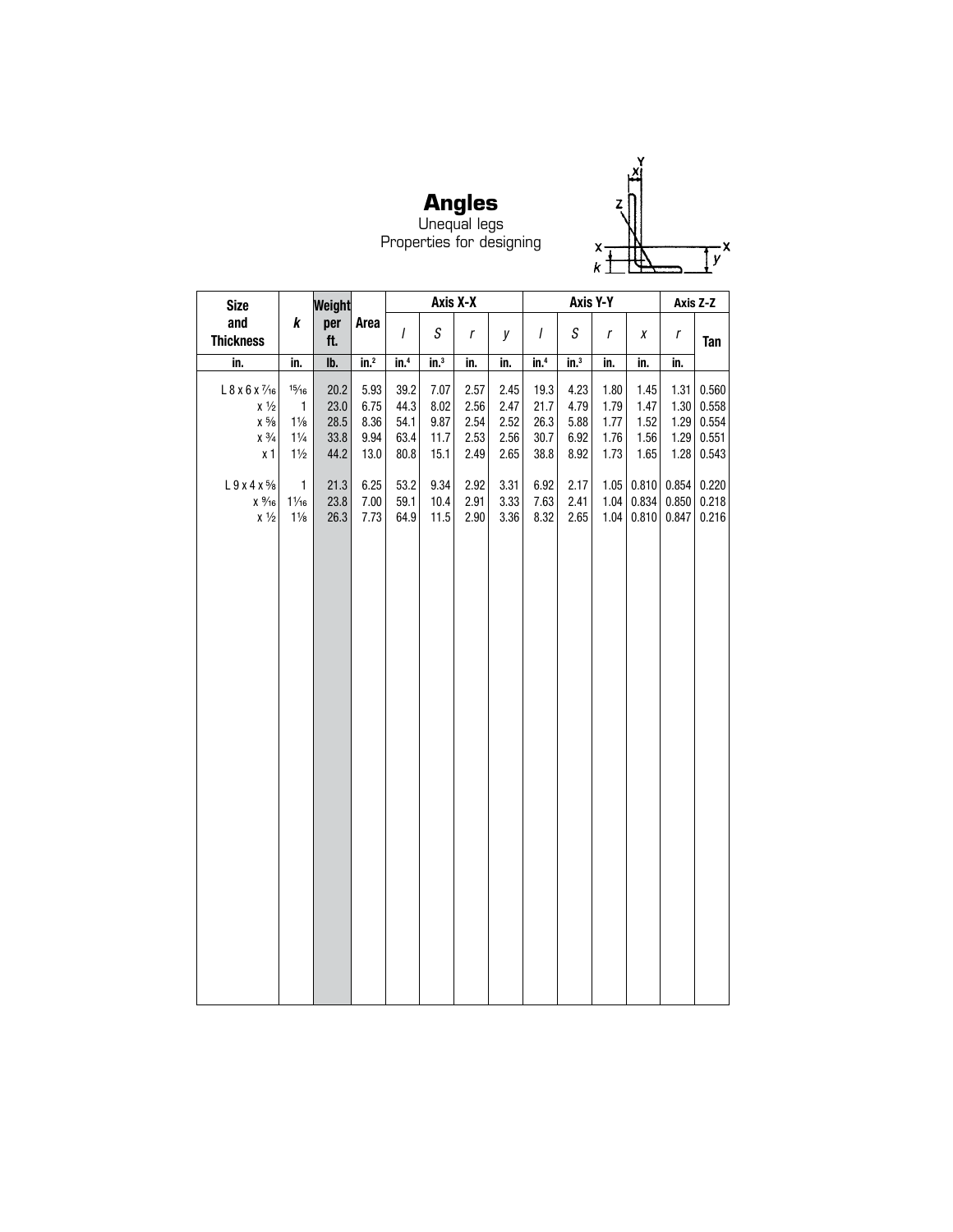Square Tubing TAB (front)

Square Tubing All Sizes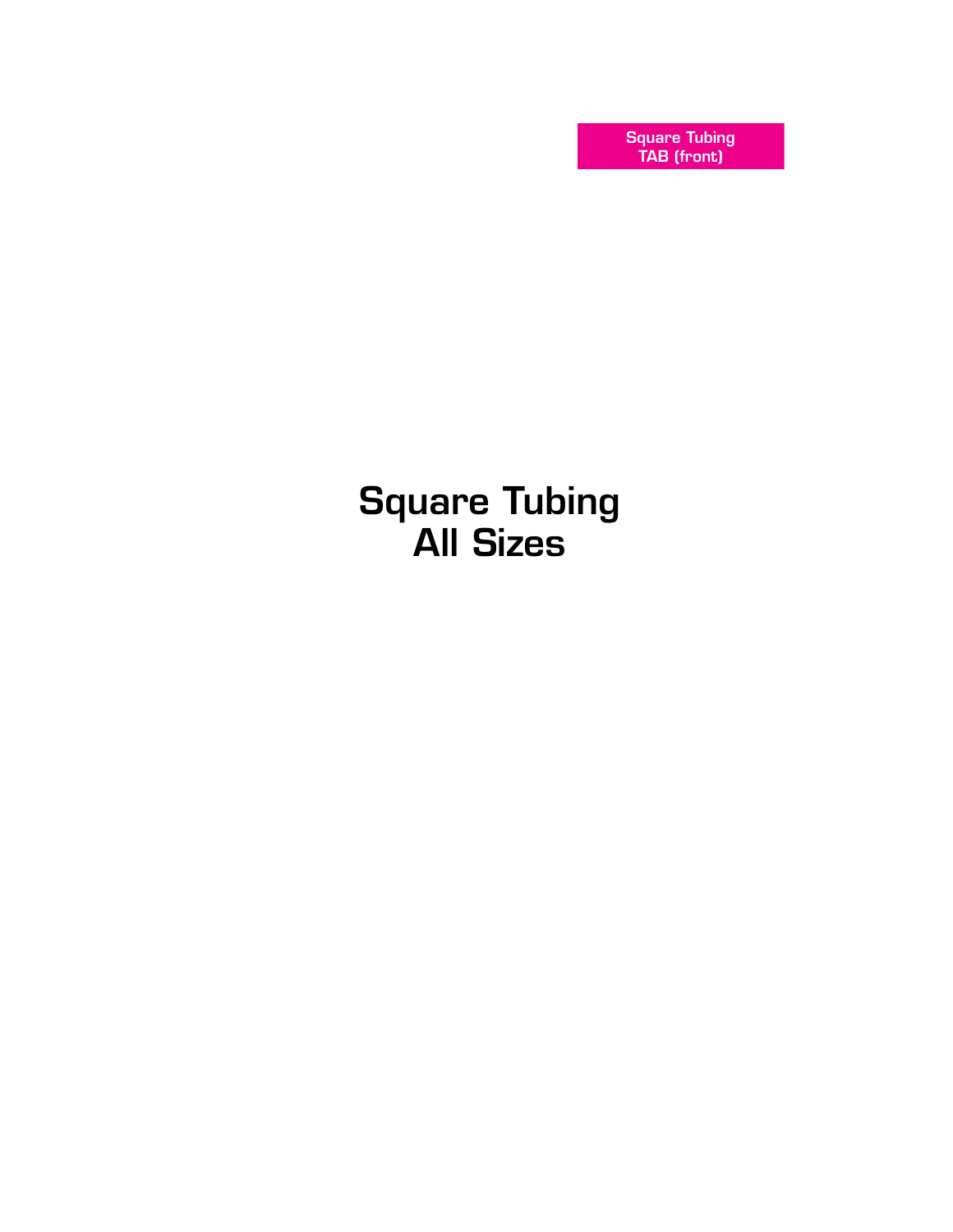Square Tubing TAB (back)

## **Structural Tubing**

## **Square**

| <b>Square</b><br><b>Tube</b>                    | Design<br>Wall<br>Thick-<br>ness, t | <b>Nominal</b><br>wt. | Area<br>A                 | <b>Square</b><br><b>Tube</b>                    | Design<br>Wall<br>Thick-<br>ness, t | <b>Nominal</b><br>wt. | Area<br>A                 |
|-------------------------------------------------|-------------------------------------|-----------------------|---------------------------|-------------------------------------------------|-------------------------------------|-----------------------|---------------------------|
|                                                 | in.                                 | lb./ft.               | $\overline{\text{in.}^2}$ |                                                 | in.                                 | lb./ft.               | $\overline{\text{in.}^2}$ |
| 2x2x1/8                                         | 0.116                               | 3.04                  | 0.840                     | $5x5x\frac{1}{8}$                               | 0.116                               | 8.15                  | 2.23                      |
| $x \frac{3}{16}$                                | 0.174                               | 4.30                  | 1.19                      | $x \frac{3}{16}$                                | 0.174                               | 11.96                 | 3.28                      |
| $x\frac{1}{4}$                                  | 0.233                               | 5.38                  | 1.51                      | $x\frac{1}{4}$                                  | 0.233                               | 15.58                 | 4.30                      |
|                                                 |                                     |                       |                           | $x\frac{5}{16}$                                 | 0.291                               | 19.03                 | 5.26                      |
| 21/4 x 21/4 x 1/8                               | 0.116                               | 3.47                  | 0.956                     | $x\frac{3}{8}$                                  | 0.349                               | 22.30                 | 6.18                      |
| $x \frac{3}{16}$                                | 0.174                               | 4.94                  | 1.37                      | $x\frac{1}{2}$                                  | 0.465                               | 28.30                 | 7.88                      |
| $x\frac{1}{4}$                                  | 0.233                               | 6.23                  | 1.74                      |                                                 |                                     |                       |                           |
|                                                 |                                     |                       |                           | $5\frac{1}{2}$ x $5\frac{1}{2}$ x $\frac{1}{8}$ | 0.116                               | 9.00                  | 2.46                      |
| 21/2 x 21/2 x 1/8                               | 0.116                               | 3.90                  | 1.07                      | $x \frac{3}{16}$                                | 0.174                               | 13.23                 | 3.63                      |
| $x \frac{3}{16}$                                | 0.174                               | 5.57                  | 1.54                      | $x \frac{1}{4}$                                 | 0.233                               | 17.28                 | 4.77                      |
| $\chi~\frac{1}{4}$                              | 0.233                               | 7.08                  | 1.97                      | $x\frac{5}{16}$                                 | 0.291                               | 21.16                 | 5.85                      |
| $x\frac{5}{16}$                                 | 0.291                               | 8.40                  | 2.35                      | $x\frac{3}{8}$                                  | 0.349                               | 24.85                 | 6.88                      |
| $3 \times 3 \times \frac{1}{8}$                 | 0.116                               | 4.75                  | 1.03                      | $6x6x\frac{1}{8}$                               | 0.116                               | 9.85                  | 2.70                      |
| $x \frac{3}{16}$                                | 0.174                               | 6.85                  | 1.89                      | $x \frac{3}{16}$                                | 0.174                               | 14.51                 | 3.98                      |
| $\chi~\frac{1}{4}$                              | 0.233                               | 8.78                  | 2.44                      | $x\frac{1}{4}$                                  | 0.233                               | 18.99                 | 5.24                      |
| $x\frac{5}{16}$                                 | 0.291                               | 10.53                 | 2.94                      | $x\frac{5}{16}$                                 | 0.291                               | 23.29                 | 6.43                      |
| $x\frac{3}{8}$                                  | 0.349                               | 12.09                 | 3.39                      | $x\frac{3}{8}$                                  | 0.349                               | 27.41                 | 7.58                      |
|                                                 |                                     |                       |                           | $x\frac{1}{2}$                                  | 0.465                               | 35.11                 | 9.74                      |
| 31/2 x 31/2x 1/8                                | 0.116                               | 5.60                  | 1.54                      | $x\frac{5}{8}$                                  | 0.581                               | 42.10                 | 11.7                      |
| $x \frac{3}{16}$                                | 0.174                               | 8.13                  | 2.24                      |                                                 |                                     |                       |                           |
| $x \frac{1}{4}$                                 | 0.233                               | 10.48                 | 2.91                      | $7 \times 7 \times \frac{1}{8}$                 | 0.116                               | 11.55                 | 3.16                      |
| $\times$ $^{5}\!\!/\!\!\!$ 16                   | 0.291                               | 12.65                 | 3.52                      | $x \frac{3}{16}$                                | 0.174                               | 17.06                 | 4.67                      |
| $x\frac{3}{8}$                                  | 0.349                               | 14.65                 | 4.09                      | $x \frac{1}{4}$                                 | 0.233                               | 22.39                 | 6.17                      |
|                                                 |                                     |                       |                           | $\times$ $^{5}\!\!/\!\!\!{}_{16}$               | 0.291                               | 27.54                 | 7.59                      |
| $4 \times 4 \times \frac{1}{8}$                 | 0.116                               | 6.45                  | 1.77                      | $x\frac{3}{8}$                                  | 0.349                               | 32.51                 | 8.97                      |
| $x \frac{3}{16}$<br>$x \frac{1}{4}$             | 0.174<br>0.233                      | 9.40<br>12.18         | 2.58<br>3.37              | $x\frac{1}{2}$<br>$\times$ $^{5}\!\!/\!\!s$     | 0.465<br>0.581                      | 41.91<br>50.60        | 11.6<br>14.0              |
| $x\frac{5}{16}$                                 | 0.291                               | 14.78                 | 4.10                      |                                                 |                                     |                       |                           |
| $x\frac{3}{8}$                                  | 0.349                               | 17.20                 | 4.78                      | $8 \times 8 \times \frac{1}{8}$                 | 0.116                               | 13.25                 | 3.62                      |
| $x\frac{1}{2}$                                  | 0.465                               | 21.50                 | 6.02                      | $x \frac{3}{16}$                                | 0.174                               | 19.61                 | 5.37                      |
|                                                 |                                     |                       |                           | $x\frac{1}{4}$                                  | 0.233                               | 25.79                 | 7.10                      |
| $4\frac{1}{2}$ x $4\frac{1}{2}$ x $\frac{1}{8}$ | 0.116                               | 7.30                  | 2.00                      | $x\frac{5}{16}$                                 | 0.291                               | 31.79                 | 8.76                      |
| $x \frac{3}{16}$                                | 0.174                               | 10.68                 | 2.93                      | $x\frac{3}{8}$                                  | 0.349                               | 37.61                 | 10.4                      |
| $\chi~\frac{1}{4}$                              | 0.233                               | 13.88                 | 3.84                      | $x\frac{1}{2}$                                  | 0.465                               | 48.72                 | 13.5                      |
| $x\frac{5}{16}$                                 | 0.291                               | 16.91                 | 4.68                      | $x\frac{5}{8}$                                  | 0.581                               | 59.11                 | 16.4                      |
| $x\frac{3}{8}$                                  | 0.349                               | 19.75                 | 5.48                      |                                                 |                                     |                       |                           |
| $x\frac{1}{2}$                                  | 0.465                               | 24.90                 | 6.95                      |                                                 |                                     |                       |                           |
|                                                 |                                     |                       |                           |                                                 |                                     |                       |                           |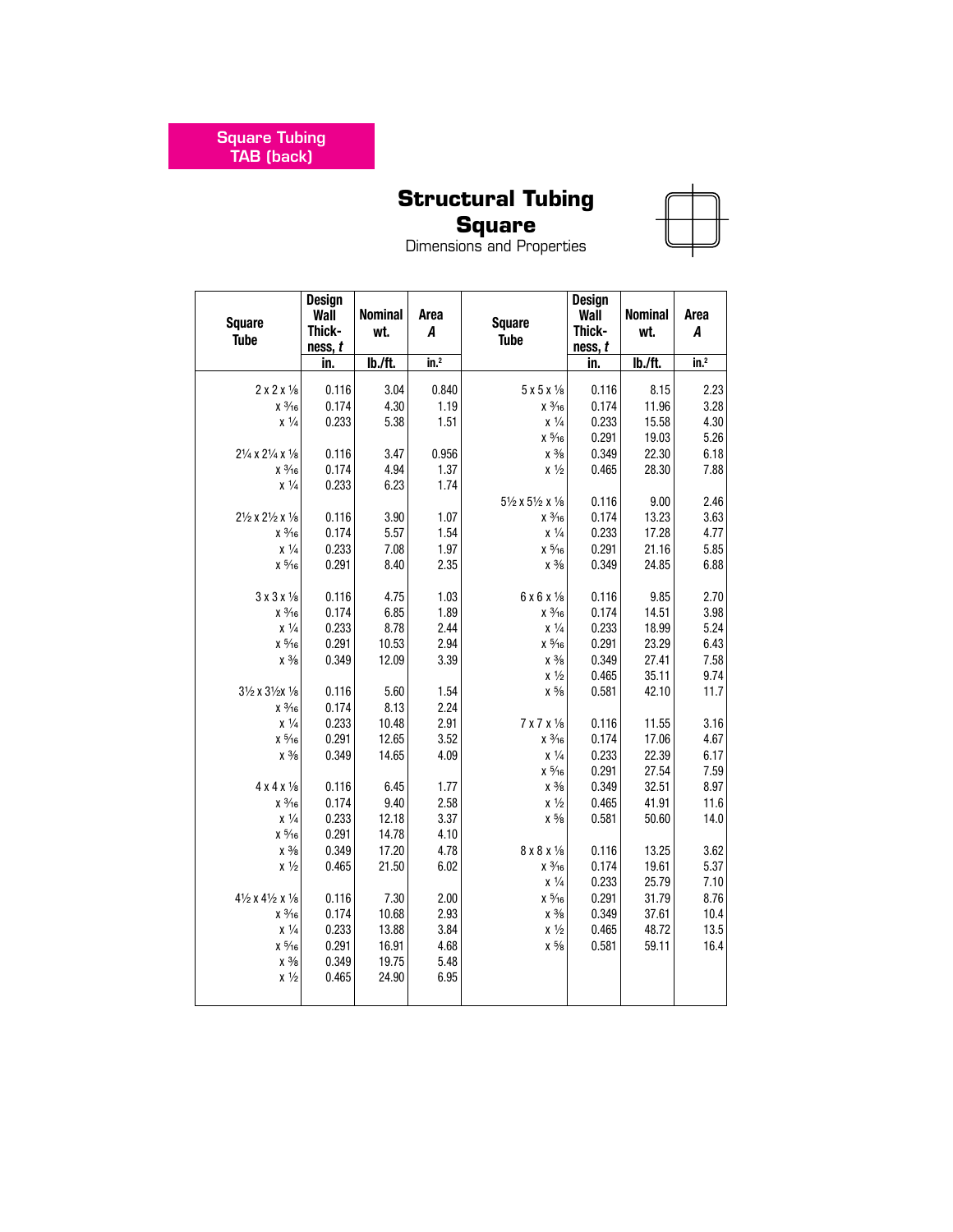

## **Square**

| <b>Square</b><br>Tube              | Design<br>Wall<br>Thick-<br>ness, t | <b>Nominal</b><br>wt. | Area<br>А       | <b>Square</b><br>Tube              | <b>Design</b><br>Wall<br>Thick-<br>ness, t | <b>Nominal</b><br>wt. | Area<br>А        |
|------------------------------------|-------------------------------------|-----------------------|-----------------|------------------------------------|--------------------------------------------|-----------------------|------------------|
|                                    | in.                                 | lb./ft.               | in <sup>2</sup> |                                    | in.                                        | lb./ft.               | in. <sup>2</sup> |
| $9x9x\frac{1}{8}$                  | 0.116                               | 14.95                 | 4.09            | $12 \times 12 \times \frac{3}{16}$ | 0.174                                      | 29.82                 | 8.15             |
| $x \frac{3}{16}$                   | 0.174                               | 22.16                 | 6.06            | $x\frac{1}{4}$                     | 0.233                                      | 39.40                 | 10.8             |
| $x\frac{1}{4}$                     | 0.233                               | 29.19                 | 8.03            | $x\frac{5}{16}$                    | 0.291                                      | 48.81                 | 13.4             |
| $x\frac{5}{16}$                    | 0.291                               | 36.05                 | 9.92            | $x\frac{3}{8}$                     | 0.349                                      | 58.03                 | 16.0             |
| $x\frac{3}{8}$                     | 0.349                               | 42.72                 | 11.8            | $x\frac{1}{2}$                     | 0.465                                      | 75.94                 | 20.9             |
| $x\frac{1}{2}$                     | 0.465                               | 55.53                 | 15.3            | $x\frac{5}{8}$                     | 0.581                                      | 93.14                 | 25.7             |
| $x\frac{5}{8}$                     | 0.581                               | 67.62                 | 18.7            |                                    |                                            |                       |                  |
|                                    |                                     |                       |                 | $14 \times 14 \times \frac{5}{16}$ | 0.291                                      | 57.31                 | 15.7             |
| $10 \times 10 \times \frac{3}{16}$ | 0.174                               | 24.72                 | 6.76            | $x\frac{3}{8}$                     | 0.349                                      | 68.24                 | 18.7             |
| $x\frac{1}{4}$                     | 0.233                               | 32.60                 | 8.96            | $x\frac{1}{2}$                     | 0.456                                      | 89.55                 | 24.6             |
| $x\frac{5}{16}$                    | 0.291                               | 40.30                 | 11.1            | $x\frac{5}{8}$                     | 0.581                                      | 110.00                | 30.3             |
| $x\frac{3}{8}$                     | 0.349                               | 47.82                 | 13.2            |                                    |                                            |                       |                  |
| $x\frac{1}{2}$                     | 0.465                               | 62.33                 | 17.2            | $16 \times 16 \times \frac{5}{16}$ | 0.291                                      | 65.82                 | 18.1             |
| $x\frac{5}{8}$                     | 0.581                               | 76.13                 | 21.0            | $x\frac{3}{8}$                     | 0.349                                      | 78.45                 | 21.5             |
|                                    |                                     |                       |                 | $x\frac{1}{2}$                     | 0.456                                      | 103.00                | 28.3             |
|                                    |                                     |                       |                 | $x\frac{5}{8}$                     | 0.581                                      | 127.00                | 35.0             |
|                                    |                                     |                       |                 |                                    |                                            |                       |                  |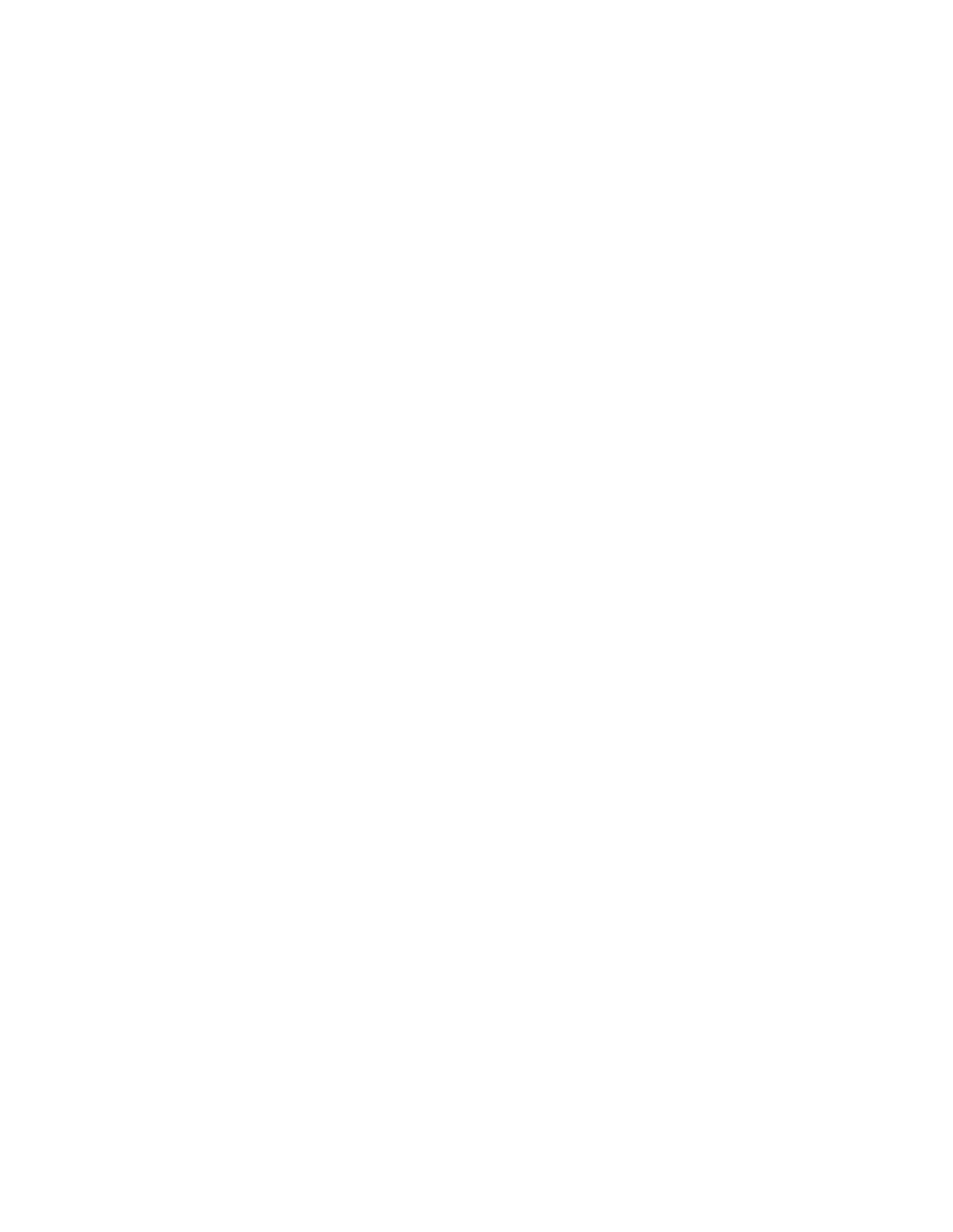Rectangular Tubing TAB (front)

# Rectangular Tubing / Pipe All Sizes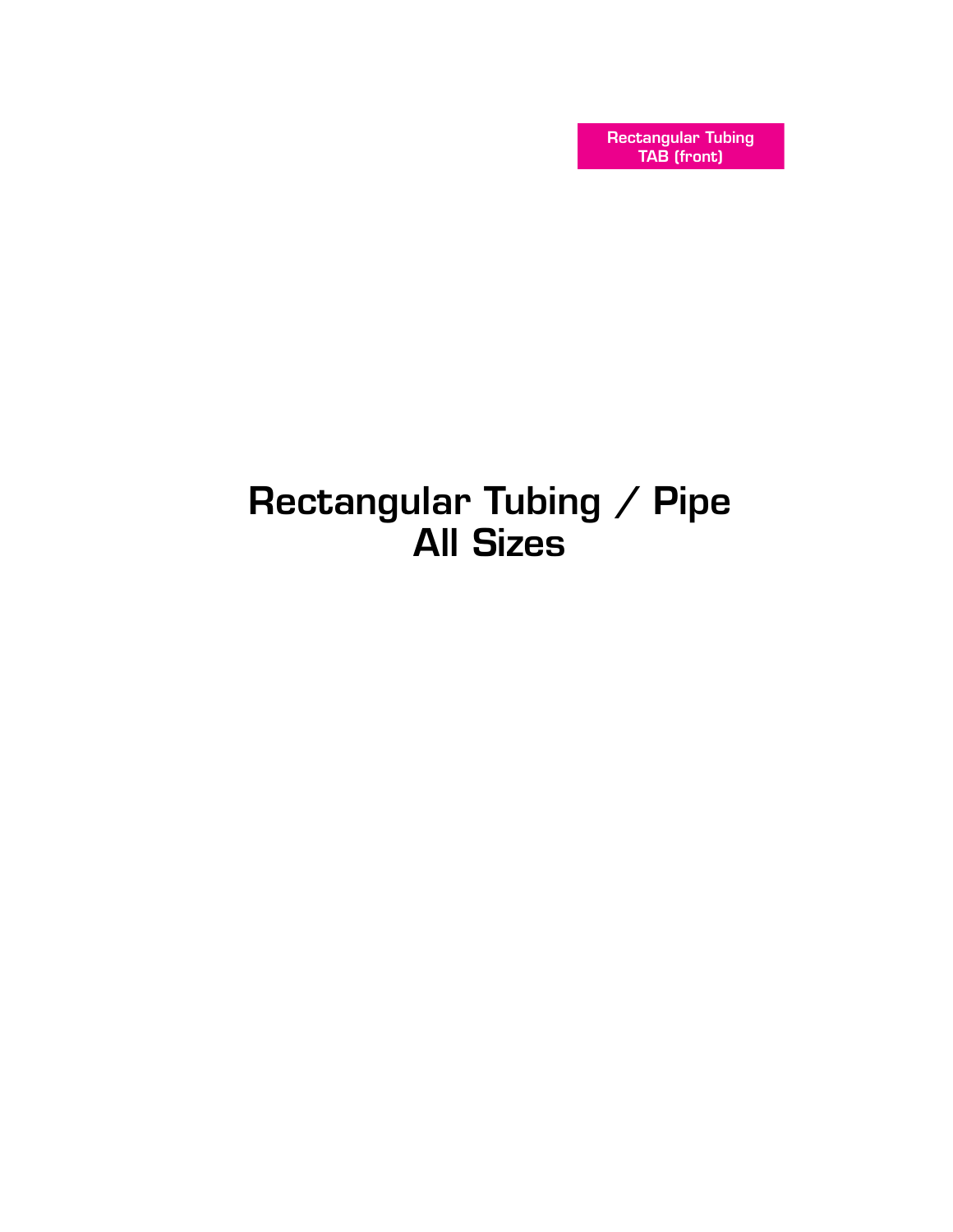## **Rectangular**

| Rectangular<br><b>Tube</b>                 | Design<br>Wall<br>Thick-<br>ness, t | <b>Nominal</b><br>wt. | Area<br>A<br>in. <sup>2</sup> | Rectangular<br><b>Tube</b>                      | Design<br>Wall<br>Thick-<br>ness, t | <b>Nominal</b><br>wt. | Area<br>A        |
|--------------------------------------------|-------------------------------------|-----------------------|-------------------------------|-------------------------------------------------|-------------------------------------|-----------------------|------------------|
|                                            | in.                                 | lb./ft.               |                               |                                                 | in.                                 | lb./ft.               | in. <sup>2</sup> |
| $2 \times 1 \times \frac{1}{8}$            | 0.116                               | 2.19                  | 0.608                         | $3\frac{1}{2}$ x $1\frac{1}{2}$ x $\frac{1}{8}$ | 0.116                               | 3.90                  | 1.07             |
| $x \frac{3}{16}$                           | 0.174                               | 3.03                  | 0.845                         | $x\frac{3}{16}$                                 | 0.174                               | 5.59                  | 1.54             |
|                                            |                                     |                       |                               | $x\frac{1}{4}$                                  | 0.233                               | 7.08                  | 1.97             |
| $2 \times 1\frac{1}{2} \times \frac{1}{8}$ | 0.116                               | 2.62                  | 0.724                         |                                                 |                                     |                       |                  |
| $x\frac{3}{16}$                            | 0.174                               | 3.67                  | 1.02                          | $3\frac{1}{2}$ x 2 x $\frac{1}{8}$              | 0.116                               | 4.32                  | 1.19             |
|                                            |                                     |                       |                               | $x \frac{3}{16}$                                | 0.174                               | 6.23                  | 1.71             |
| $2\frac{1}{4}$ x 2 x $\frac{1}{8}$         | 0.116                               | 3.26                  | 0.898                         | $\chi~\frac{1}{4}$                              | 0.223                               | 7.93                  | 2.21             |
| $\frac{3}{16}$                             | 0.174                               | 4.63                  | 1.28                          |                                                 |                                     |                       |                  |
| $2\frac{1}{2}$ x 1 x $\frac{1}{8}$         | 0.116                               | 2.62                  | 0.724                         | $3\frac{1}{2}$ x $2\frac{1}{2}$ x $\frac{1}{8}$ | 0.116<br>0.174                      | 4.75<br>6.87          | 1.30<br>1.89     |
| $x \frac{3}{16}$                           | 0.174                               | 3.67                  | 1.02                          | $x \frac{3}{16}$<br>$x\frac{1}{4}$              | 0.233                               | 8.78                  | 2.44             |
|                                            |                                     |                       |                               | $x\frac{5}{16}$                                 | 0.291                               | 10.54                 | 2.94             |
| 21/2 x 11/2 x 1/8                          | 0.116                               | 3.04                  | 0.840                         | $x\frac{3}{8}$                                  | 0.349                               | 12.09                 | 3.39             |
| $x\frac{3}{16}$                            | 0.174                               | 4.31                  | 1.19                          |                                                 |                                     |                       |                  |
| $x\frac{1}{4}$                             | 0.233                               | 5.38                  | 1.51                          | 4 x 2 x 1/8                                     | 0.116                               | 4.75                  | 1.30             |
|                                            |                                     |                       |                               | $x \frac{3}{16}$                                | 0.174                               | 6.87                  | 1.89             |
| $2\frac{1}{2}$ x 2 x $\frac{1}{8}$         | 0.116                               | 3.47                  | 0.956                         | $x\frac{1}{4}$                                  | 0.233                               | 8.78                  | 2.44             |
| $x\frac{3}{16}$                            | 0.174                               | 4.95                  | 1.37                          | $x\frac{5}{16}$                                 | 0.291                               | 10.54                 | 2.94             |
| $x\frac{1}{4}$                             | 0.233                               | 6.23                  | 1.74                          | $x\frac{3}{8}$                                  | 0.349                               | 12.09                 | 3.39             |
|                                            |                                     |                       |                               |                                                 |                                     |                       |                  |
| 3x1x1/8                                    | 0.116                               | 3.04                  | 0.840                         | 4 x 3 x 1/8                                     | 0.116                               | 5.60                  | 1.54             |
| $x \frac{3}{16}$                           | 0.174                               | 4.31                  | 1.19                          | $x \frac{3}{16}$                                | 0.174                               | 8.15                  | 2.24             |
|                                            |                                     |                       |                               | $x\frac{1}{4}$                                  | 0.233                               | 10.48                 | 2.91             |
| $3x1\frac{1}{2}x\frac{1}{8}$               | 0.116                               | 3.47<br>4.95          | 0.956                         | $x\frac{5}{16}$                                 | 0.291                               | 12.67                 | 3.52             |
| $x \frac{3}{16}$<br>$x\frac{1}{4}$         | 0.174<br>0.233                      | 6.23                  | 1.37<br>1.74                  | $x\frac{3}{8}$                                  | 0.349                               | 14.65                 | 4.09             |
|                                            |                                     |                       |                               | 5 x 2 x 1/8                                     | 0.116                               | 5.60                  | 1.54             |
| $3x2x\frac{1}{8}$                          | 0.116                               | 3.90                  | 1.07                          | $x \frac{3}{16}$                                | 0.174                               | 8.15                  | 2.24             |
| $x \frac{3}{16}$                           | 0.174                               | 5.59                  | 1.54                          | $x\frac{1}{4}$                                  | 0.233                               | 10.48                 | 2.91             |
| $x\frac{1}{4}$                             | 0.233                               | 7.08                  | 1.97                          | $x\frac{5}{16}$                                 | 0.291                               | 12.67                 | 3.52             |
| $x\frac{5}{16}$                            | 0.291                               | 8.41                  | 2.35                          | $x\frac{3}{8}$                                  | 0.349                               | 14.65                 | 4.09             |
|                                            |                                     |                       |                               |                                                 |                                     |                       |                  |
| $3 \times 2\frac{1}{2} \times \frac{1}{8}$ | 0.116                               | 4.32                  | 1.19                          | $5x3x\frac{1}{8}$                               | 0.116                               | 6.45                  | 1.77             |
| $x \frac{3}{16}$                           | 0.174                               | 6.23                  | 1.71                          | $x \frac{3}{16}$                                | 0.174                               | 9.43                  | 2.58             |
| $x\frac{1}{4}$                             | 0.233                               | 7.93                  | 2.21                          | $x\frac{1}{4}$                                  | 0.233                               | 12.18                 | 3.37             |
| $x\frac{5}{16}$                            | 0.291                               | 9.47                  | 2.64                          | $x\frac{5}{16}$                                 | 0.291                               | 14.80                 | 4.10             |
|                                            |                                     |                       |                               | $x\frac{3}{8}$                                  | 0.349                               | 17.20                 | 4.78             |
|                                            |                                     |                       |                               | $x\frac{1}{2}$                                  | 0.465                               | 21.50                 | 6.02             |
|                                            |                                     |                       |                               |                                                 |                                     |                       |                  |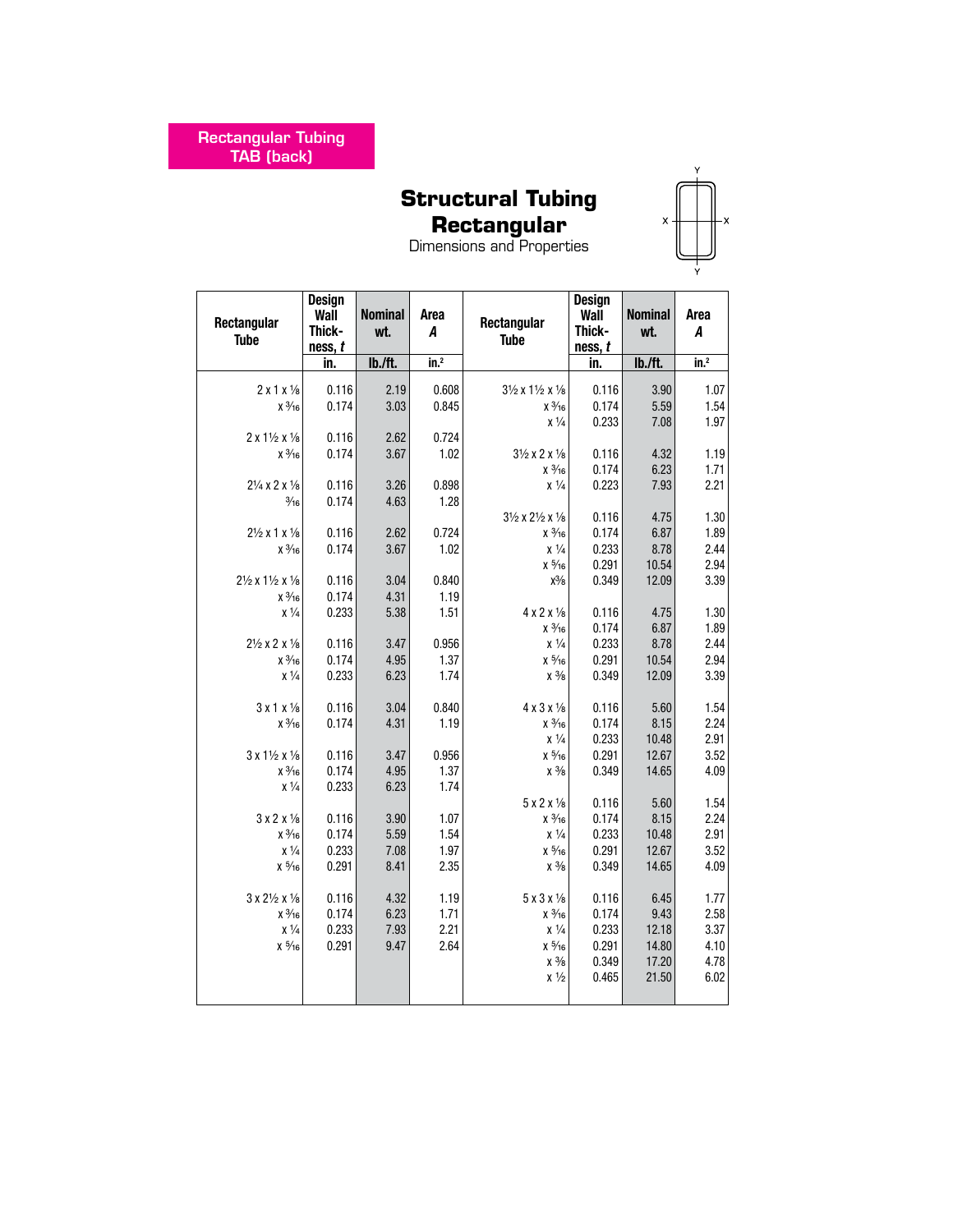

## **Rectangular**

| Rectangular<br><b>Tube</b>            | <b>Design</b><br>Wall<br>Thick-<br>ness, t | <b>Nominal</b><br>wt. | Area<br>A        | Rectangular<br><b>Tube</b> | <b>Design</b><br>Wall<br>Thick-<br>ness, t | <b>Nominal</b><br>wt. | Area<br>A        |
|---------------------------------------|--------------------------------------------|-----------------------|------------------|----------------------------|--------------------------------------------|-----------------------|------------------|
|                                       | in.                                        | lb./ft.               | in. <sup>2</sup> |                            | in.                                        | lb./ft.               | in. <sup>2</sup> |
| $5x4x\frac{1}{8}$                     | 0.116                                      | 7.30                  | 2.00             | 7 x 3 x 1/8                | 0.116                                      | 8.15                  | 2.23             |
| $x \frac{3}{16}$                      | 0.174                                      | 10.70                 | 2.93             | $x \frac{3}{16}$           | 0.174                                      | 11.98                 | 3.28             |
| $x\frac{1}{4}$                        | 0.233                                      | 13.88                 | 3.84             | $x\frac{1}{4}$             | 0.233                                      | 15.58                 | 4.30             |
| $x\frac{5}{16}$                       | 0.291                                      | 16.93                 | 4.68             | $x\frac{5}{16}$            | 0.291                                      | 19.06                 | 5.26             |
| $x\frac{3}{8}$                        | 0.349                                      | 19.75                 | 5.48             | $x\frac{3}{8}$             | 0.349                                      | 22.30                 | 6.18             |
| $x\frac{1}{2}$                        | 0.465                                      | 24.90                 | 6.95             | $x\frac{1}{2}$             | 0.465                                      | 28.30                 | 7.88             |
| 6 x 2 x 1/8                           | 0.116                                      | 6.45                  | 1.77             | 7 x 4 x 1/8                | 0.116                                      | 9.00                  | 2.46             |
| $x \frac{3}{16}$                      | 0.174                                      | 9.43                  | 2.58             | $x \frac{3}{16}$           | 0.174                                      | 13.26                 | 3.63             |
| $x\frac{1}{4}$                        | 0.233                                      | 12.18                 | 3.37             | $x\frac{1}{4}$             | 0.233                                      | 17.28                 | 4.77             |
| $x\frac{5}{16}$                       | 0.291                                      | 14.80                 | 4.10             | $x\frac{5}{16}$            | 0.291                                      | 21.19                 | 5.85             |
| $x\frac{3}{8}$                        | 0.349                                      | 17.20                 | 4.78             | $x\frac{3}{8}$             | 0.349                                      | 24.85                 | 6.88             |
|                                       |                                            |                       |                  | $x\frac{1}{2}$             | 0.465                                      | 31.71                 | 8.81             |
| 6 x 3 x 1/8                           | 0.116                                      | 7.30                  | 2.00             |                            |                                            |                       |                  |
| $x \frac{3}{16}$                      | 0.174                                      | 10.70                 | 2.93             | $7x5x\frac{1}{8}$          | 0.116                                      | 9.85                  | 2.70             |
| $\chi~\frac{1}{4}$                    | 0.233                                      | 13.88                 | 3.84             | $x\frac{3}{16}$            | 0.174                                      | 14.54                 | 3.98             |
| $\times$ $^{5}\!\!/\!\!\!$ 16         | 0.291                                      | 16.93                 | 4.68             | $x\frac{1}{4}$             | 0.233                                      | 18.99                 | 5.24             |
| $x\frac{3}{8}$                        | 0.349                                      | 19.75                 | 5.48             | $x\frac{5}{16}$            | 0.291                                      | 23.32                 | 6.43             |
| $x\frac{1}{2}$                        | 0.465                                      | 24.90                 | 6.95             | $x\frac{3}{8}$             | 0.349                                      | 27.41                 | 7.58             |
|                                       |                                            |                       |                  | $x\frac{1}{2}$             | 0.465                                      | 35.11                 | 9.74             |
| $6x4x\frac{1}{8}$<br>$x \frac{3}{16}$ | 0.116<br>0.174                             | 8.15<br>11.98         | 2.23<br>3.28     | 8 x 2 x 1/8                | 0.116                                      | 8.15                  | 2.23             |
| $x\frac{1}{4}$                        | 0.233                                      | 15.58                 | 4.30             | $x \frac{3}{16}$           | 0.174                                      | 11.98                 | 3.28             |
| $x\frac{5}{16}$                       | 0.291                                      | 19.06                 | 5.26             | $x\frac{1}{4}$             | 0.233                                      | 15.58                 | 4.30             |
| $x\frac{3}{8}$                        | 0.349                                      | 22.30                 | 6.18             | $x\frac{5}{16}$            | 0.291                                      | 19.06                 | 5.26             |
| $x\frac{1}{2}$                        | 0.465                                      | 28.30                 | 7.88             | $x\frac{3}{8}$             | 0.349                                      | 22.30                 | 6.18             |
|                                       |                                            |                       |                  |                            |                                            |                       |                  |
| $6x5x\frac{1}{8}$                     | 0.116                                      | 9.00                  | 2.46             | 8 x 3 x 1/8                | 0.116                                      | 9.00                  | 2.46             |
| $x \frac{3}{16}$                      | 0.174                                      | 13.26                 | 3.63             | $x \frac{3}{16}$           | 0.174                                      | 13.26                 | 3.63             |
| $x\frac{1}{4}$                        | 0.233                                      | 17.28                 | 4.77             | $x\frac{1}{4}$             | 0.233                                      | 17.28                 | 4.77             |
| $x\frac{5}{16}$                       | 0.291                                      | 21.19                 | 5.85             | $x\frac{5}{16}$            | 0.291                                      | 21.19                 | 5.85             |
| $x\frac{3}{8}$                        | 0.349                                      | 24.85                 | 6.88             | $x\frac{3}{8}$             | 0.349                                      | 24.85                 | 6.88             |
| $x\frac{1}{2}$                        | 0.465                                      | 31.71                 | 8.81             | $x\frac{1}{2}$             | 0.465                                      | 31.71                 | 8.81             |
| 7 x 2 x 1/8                           | 0.116                                      | 7.30                  | 2.00             |                            |                                            |                       |                  |
| $x \frac{3}{16}$                      | 0.174                                      | 10.70                 | 2.93             |                            |                                            |                       |                  |
| $x\frac{1}{4}$                        | 0.233                                      | 13.88                 | 3.84             |                            |                                            |                       |                  |
|                                       |                                            |                       |                  |                            |                                            |                       |                  |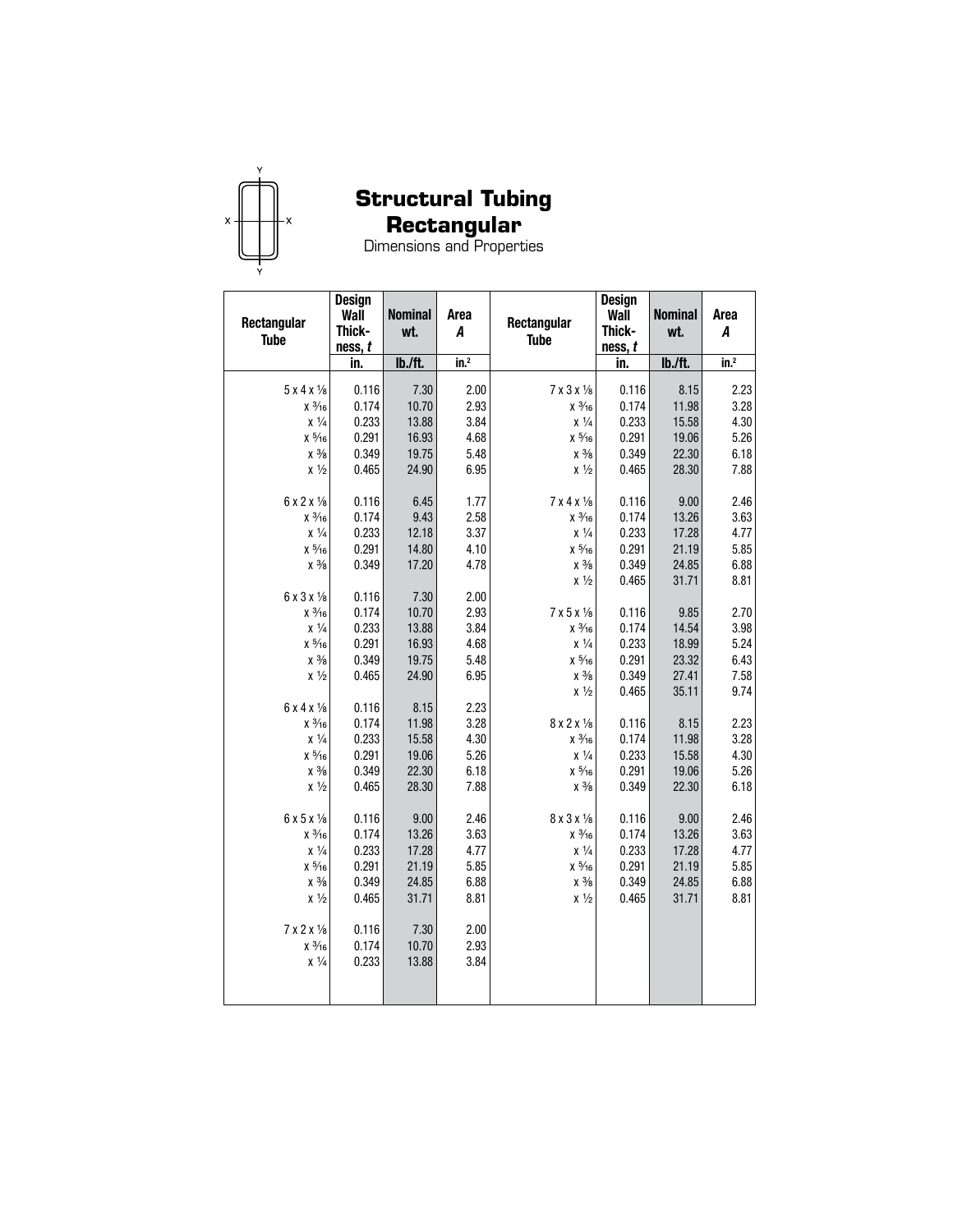## **Rectangular**

|   |   | Ÿ |   |
|---|---|---|---|
|   |   |   |   |
| X |   |   | x |
|   | Ý |   |   |
|   |   |   |   |

| Rectangular<br><b>Tube</b>                       | Design<br>Wall<br>Thick-<br>ness, t | <b>Nominal</b><br>wt. | Area<br>A       | Rectangular<br><b>Tube</b>            | Design<br>Wall<br>Thick-<br>ness, t | <b>Nominal</b><br>wt. | Area<br>Α    |
|--------------------------------------------------|-------------------------------------|-----------------------|-----------------|---------------------------------------|-------------------------------------|-----------------------|--------------|
|                                                  | in.                                 | lb./ft.               | $\mathsf{in}^2$ |                                       | in.                                 | lb./ft.               | $in.^2$      |
| $8x4x\frac{1}{8}$                                | 0.116                               | 9.85                  | 2.70            | $10 \times 2 \times \frac{1}{8}$      | 0.116                               | 9.85                  | 2.70         |
| $x \frac{3}{16}$                                 | 0.174                               | 14.54                 | 3.98            | $x\frac{3}{16}$                       | 0.174                               | 14.54                 | 3.98         |
| $x\frac{1}{4}$                                   | 0.233                               | 18.99                 | 5.24            | $x\frac{1}{4}$                        | 0.233                               | 18.99                 | 5.24         |
| $x\frac{5}{16}$                                  | 0.291                               | 23.32                 | 6.43            | $x\frac{5}{16}$                       | 0.291                               | 23.32                 | 6.43         |
| $x\frac{3}{8}$                                   | 0.349                               | 27.41                 | 7.58            | $\chi~3\!/\!s$                        | 0.349                               | 27.41                 | 7.58         |
| $x\frac{1}{2}$                                   | 0.465                               | 35.11                 | 9.74            |                                       |                                     |                       |              |
| $\times$ $^{5}\!\!/\!\!s$                        | 0.581                               | 42.10                 | 11.7            | $10 \times 3 \times \frac{1}{8}$      | 0.116                               | 10.70                 | 2.93         |
|                                                  |                                     |                       |                 | $x \frac{3}{16}$                      | 0.174                               | 15.82                 | 4.32         |
| 8 x 6 x 3/16                                     | 0.174                               | 17.10                 | 4.67            | $\chi~\frac{1}{4}$                    | 0.233                               | 20.69                 | 5.70         |
| $x\frac{1}{4}$                                   | 0.233                               | 22.39                 | 6.17            | $x\frac{5}{16}$                       | 0.291                               | 25.45                 | 7.01         |
| $x\frac{5}{16}$                                  | 0.291                               | 27.58                 | 7.59            | $\chi$ $^{3}\!\!/\!\!s$               | 0.349                               | 29.96                 | 8.27         |
| $x\frac{3}{8}$                                   | 0.349                               | 32.51                 | 8.97            |                                       |                                     |                       |              |
| $x\frac{1}{2}$                                   | 0.465                               | 41.91                 | 11.6            | $10 \times 4 \times \frac{1}{8}$      | 0.116                               | 11.55                 | 3.16         |
| $\times$ $^{5}\!\!/\!\!{}_{8}$                   | 0.581                               | 50.60                 | 14.0            | $x\frac{3}{16}$<br>$\chi~\frac{1}{4}$ | 0.174<br>0.233                      | 17.10<br>22.39        | 4.67<br>6.17 |
| $9x3x\frac{3}{16}$                               | 0.174                               | 14.54                 | 3.98            | $x\frac{5}{16}$                       | 0.291                               | 27.58                 | 7.59         |
| $x\frac{1}{4}$                                   | 0.233                               | 18.99                 | 5.24            | $x\frac{3}{8}$                        | 0.349                               | 32.51                 | 8.97         |
| $x\frac{5}{16}$                                  | 0.291                               | 23.32                 | 6.43            | $x\frac{1}{2}$                        | 0.465                               | 41.91                 | 11.6         |
| $x\frac{3}{8}$                                   | 0.349                               | 27.41                 | 7.58            | $\chi~5\!/_{\!8}$                     | 0.581                               | 50.60                 | 14.0         |
| $x\frac{1}{2}$                                   | 0.465                               | 35.11                 | 9.74            |                                       |                                     |                       |              |
|                                                  |                                     |                       |                 | $10 \times 5 \times \frac{3}{16}$     | 0.174                               | 18.38                 | 5.02         |
| $9x5x\frac{3}{16}$                               | 0.174                               | 17.10                 | 4.67            | X 1/4                                 | 0.233                               | 24.09                 | 6.63         |
| $\chi~\frac{1}{4}$                               | 0.233                               | 22.39                 | 6.17            | $\times$ $^{5}\!\!/\!\!\!{}_{16}$     | 0.291                               | 29.71                 | 8.17         |
| $x\frac{5}{16}$                                  | 0.291                               | 27.58                 | 7.59            | $x\frac{3}{8}$                        | 0.349                               | 35.06                 | 9.67         |
| $x\frac{3}{8}$                                   | 0.349                               | 32.51                 | 8.97            |                                       |                                     |                       |              |
| $x\frac{1}{2}$                                   | 0.465                               | 41.91                 | 11.6            | $10 \times 6 \times \frac{3}{16}$     | 0.174                               | 19.66                 | 5.37         |
| $\times$ $^{5}\!\!/\!\!s$                        | 0.581                               | 50.60                 | 14.0            | $x\frac{1}{4}$                        | 0.233                               | 25.79                 | 7.10         |
|                                                  |                                     |                       |                 | $x\frac{5}{16}$                       | 0.291                               | 31.84                 | 8.76         |
| $9x7x\frac{3}{16}$                               | 0.174                               | 19.66                 | 5.37            | $x\frac{3}{8}$                        | 0.349                               | 37.61                 | 10.4         |
| $x\frac{1}{4}$                                   | 0.233                               | 25.79                 | 7.10            | $x\frac{1}{2}$                        | 0.465                               | 48.72                 | 13.5         |
| $x\frac{5}{16}$                                  | 0.291                               | 31.84                 | 8.76            | $x\frac{5}{8}$                        | 0.581                               | 59.11                 | 16.4         |
| $x\frac{3}{8}$                                   | 0.349                               | 37.61                 | 10.4            |                                       |                                     |                       |              |
| $x\frac{1}{2}$<br>$\times$ $^{5}\!\!/\!\!{}_{8}$ | 0.465<br>0.581                      | 48.72<br>59.11        | 13.5<br>16.4    |                                       |                                     |                       |              |
|                                                  |                                     |                       |                 |                                       |                                     |                       |              |
|                                                  |                                     |                       |                 |                                       |                                     |                       |              |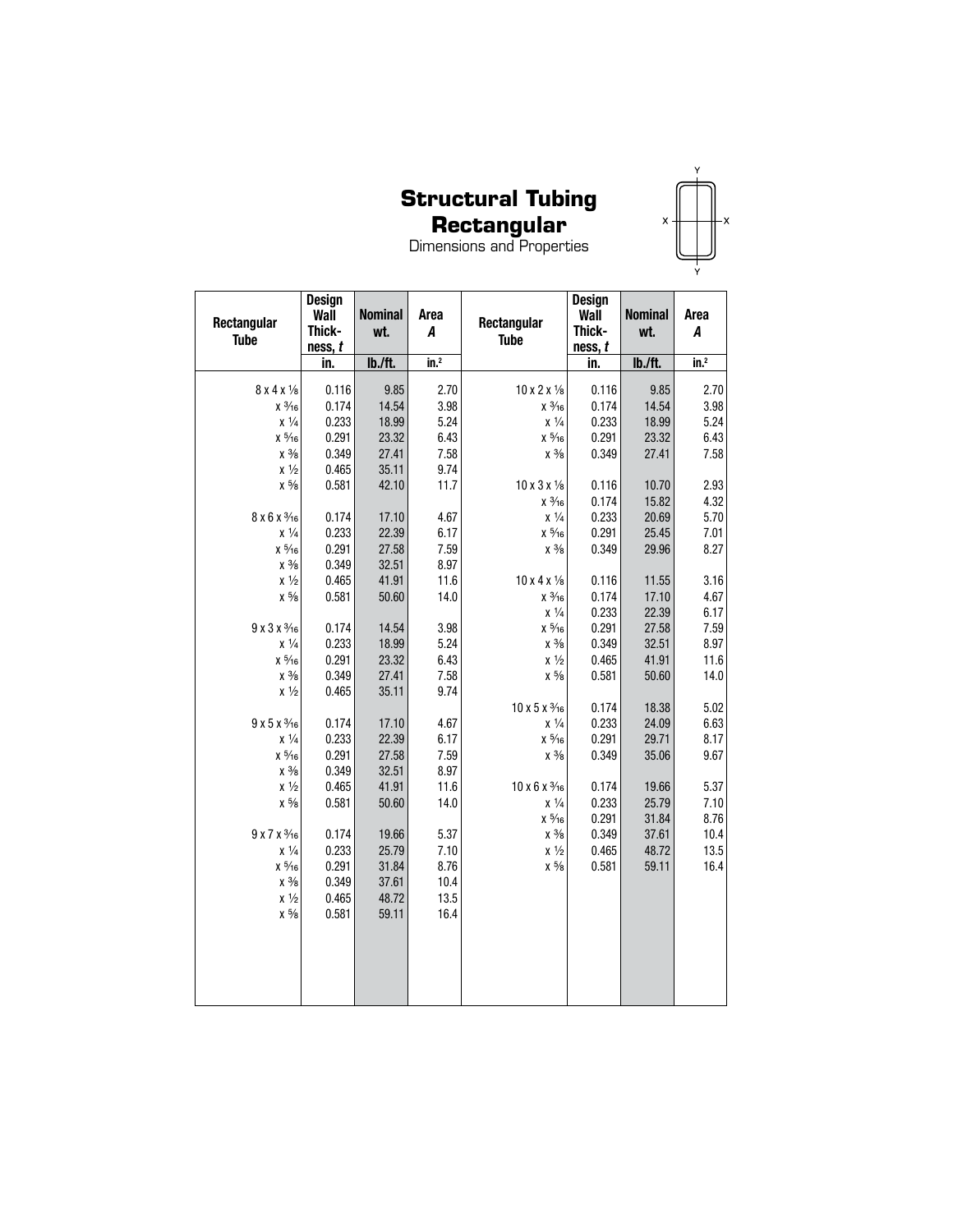

## **Rectangular**

| Rectangular<br><b>Tube</b>                 | <b>Design</b><br>Wall<br>Thick-<br>ness, t | <b>Nominal</b><br>wt. | Area<br>A        | <b>Design</b><br>Wall<br>Rectangular<br>Thick-<br><b>Tube</b><br>ness, t |                | <b>Nominal</b><br>wt. | Area<br>A        |
|--------------------------------------------|--------------------------------------------|-----------------------|------------------|--------------------------------------------------------------------------|----------------|-----------------------|------------------|
|                                            | in.                                        | lb./ft.               | in. <sup>2</sup> |                                                                          | in.            | lb./ft.               | in. <sup>2</sup> |
|                                            |                                            |                       |                  |                                                                          |                |                       |                  |
| $10 \times 8 \times \frac{3}{16}$<br>X 1/4 | 0.174<br>0.233                             | 22.22<br>29.19        | 6.06<br>8.03     | $12 \times 10 \times \frac{1}{4}$<br>$x\frac{5}{16}$                     | 0.233<br>0.291 | 36.00<br>44.62        | 9.90<br>12.2     |
| $x\frac{5}{16}$                            | 0.291                                      | 36.10                 | 9.92             | $x\frac{3}{8}$                                                           | 0.349          | 52.93                 | 14.6             |
| $x\frac{3}{8}$                             | 0.349                                      | 42.72                 | 11.8             | $x\frac{1}{2}$                                                           | 0.465          | 69.14                 | 19.0             |
| $x\frac{1}{2}$                             | 0.465                                      | 55.53                 | 15.3             |                                                                          |                |                       |                  |
| $x\frac{5}{8}$                             | 0.581                                      | 67.62                 | 18.7             | 14 x 4 x 3/16                                                            | 0.174          | 22.12                 | 6.06             |
|                                            |                                            |                       |                  | $x\frac{1}{4}$                                                           | 0.233          | 29.25                 | 8.03             |
| 12 x 2 x 3/16                              | 0.174                                      | 17.10                 | 4.67             | $\times$ $^{5}\!\!/\!\!\!\!\!\!\!$ 16                                    | 0.291          | 36.09                 | 9.92             |
| $x\frac{1}{4}$                             | 0.233                                      | 22.39                 | 6.17             | $x\frac{3}{8}$                                                           | 0.349          | 42.75                 | 11.8             |
| $x\frac{5}{16}$                            | 0.291                                      | 27.58                 | 7.59             | $x\frac{1}{2}$                                                           | 0.465          | 55.53                 | 15.3             |
|                                            |                                            |                       |                  | $x\frac{5}{8}$                                                           | 0.581          | 67.59                 | 18.7             |
| 12 x 3 x 3/16                              | 0.174                                      | 18.38                 | 5.02             |                                                                          |                |                       |                  |
| $x\frac{1}{4}$                             | 0.233                                      | 24.09                 | 6.63             | 14 x 6 x 3/16                                                            | 0.174          | 24.66                 | 6.76             |
| $\times$ $^{5}\!\!/\!\!\!{}_{16}$          | 0.291                                      | 29.71                 | 8.17             | $x\frac{1}{4}$                                                           | 0.233          | 32.66                 | 8.96             |
|                                            |                                            |                       |                  | $x\frac{5}{16}$                                                          | 0.291          | 40.35                 | 11.1             |
| 12 x 4 x 3/16                              | 0.174                                      | 19.66                 | 5.37             | $x\frac{3}{8}$                                                           | 0.349          | 47.86                 | 13.2             |
| $x\frac{1}{4}$                             | 0.233                                      | 25.79                 | 7.10             | $x\frac{1}{2}$                                                           | 0.465          | 62.33                 | 17.2             |
| $x\frac{5}{16}$                            | 0.291                                      | 31.84                 | 8.76             | $\times$ $^{5}\!\!/\!\!s$                                                | 0.581          | 76.09                 | 21.0             |
| $x\frac{3}{8}$                             | 0.349                                      | 37.61                 | 10.4             |                                                                          |                |                       |                  |
| $x\frac{1}{2}$                             | 0.465                                      | 48.72                 | 13.5             | 14 x 10 x 1/4                                                            | 0.233          | 39.48                 | 10.8             |
| $x\frac{5}{8}$                             | 0.581                                      | 59.11                 | 16.4             | $x\frac{5}{16}$                                                          | 0.291          | 48.87                 | 13.4             |
|                                            |                                            |                       |                  | $x\frac{3}{8}$                                                           | 0.349          | 58.07                 | 16.0             |
| 12 x 6 x 3/16                              | 0.174                                      | 22.22                 | 6.06             | $x\frac{1}{2}$                                                           | 0.465          | 75.94                 | 20.9             |
| $x\frac{1}{4}$                             | 0.233                                      | 29.19                 | 8.03             | $x\frac{5}{8}$                                                           | 0.581          | 93.10                 | 25.7             |
| $x\frac{5}{16}$                            | 0.291                                      | 36.10                 | 9.92             |                                                                          |                |                       |                  |
| $x\frac{3}{8}$                             | 0.349                                      | 42.72                 | 11.8             | $16 \times 4 \times \frac{3}{16}$                                        | 0.174          | 24.66                 | 6.76             |
| $x\frac{1}{2}$                             | 0.465                                      | 55.53                 | 15.3             | $x\frac{1}{4}$                                                           | 0.233          | 32.66                 | 8.96             |
| $\times$ $^{5}\!\!/\!\!s$                  | 0.581                                      | 67.62                 | 18.7             | $\times$ $^{5}\!\!/\!\!\!$ 16                                            | 0.291          | 40.35                 | 11.1             |
|                                            |                                            |                       |                  | $x\frac{3}{8}$                                                           | 0.349          | 47.86                 | 13.2             |
| 12 x 8 x 3/16                              | 0.174                                      | 24.78                 | 6.76             | $x\frac{1}{2}$                                                           | 0.465          | 62.33                 | 17.2             |
| $x\frac{1}{4}$                             | 0.233                                      | 32.60                 | 8.96             | $x\frac{5}{8}$                                                           | 0.581          | 76.09                 | 21.0             |
| $x\frac{5}{16}$                            | 0.291                                      | 40.36                 | 11.1             |                                                                          |                |                       |                  |
| $x\frac{3}{8}$                             | 0.349                                      | 47.82                 | 13.2             | 16 x 8 x 1/4                                                             | 0.233          | 39.48                 | 10.8             |
| $x\frac{1}{2}$                             | 0.465                                      | 62.33                 | 17.2             | $x\frac{5}{16}$                                                          | 0.291          | 48.87                 | 13.4             |
| $\times$ $^{5}\!\!/\!\!s$                  | 0.581                                      | 76.13                 | 21.0             | $x\frac{3}{8}$                                                           | 0.349          | 58.07                 | 16.0             |
|                                            |                                            |                       |                  | $x\frac{1}{2}$                                                           | 0.465          | 75.94                 | 20.9             |
|                                            |                                            |                       |                  | $x\frac{5}{8}$                                                           | 0.581          | 93.10                 | 25.7             |
|                                            |                                            |                       |                  |                                                                          |                |                       |                  |
|                                            |                                            |                       |                  |                                                                          |                |                       |                  |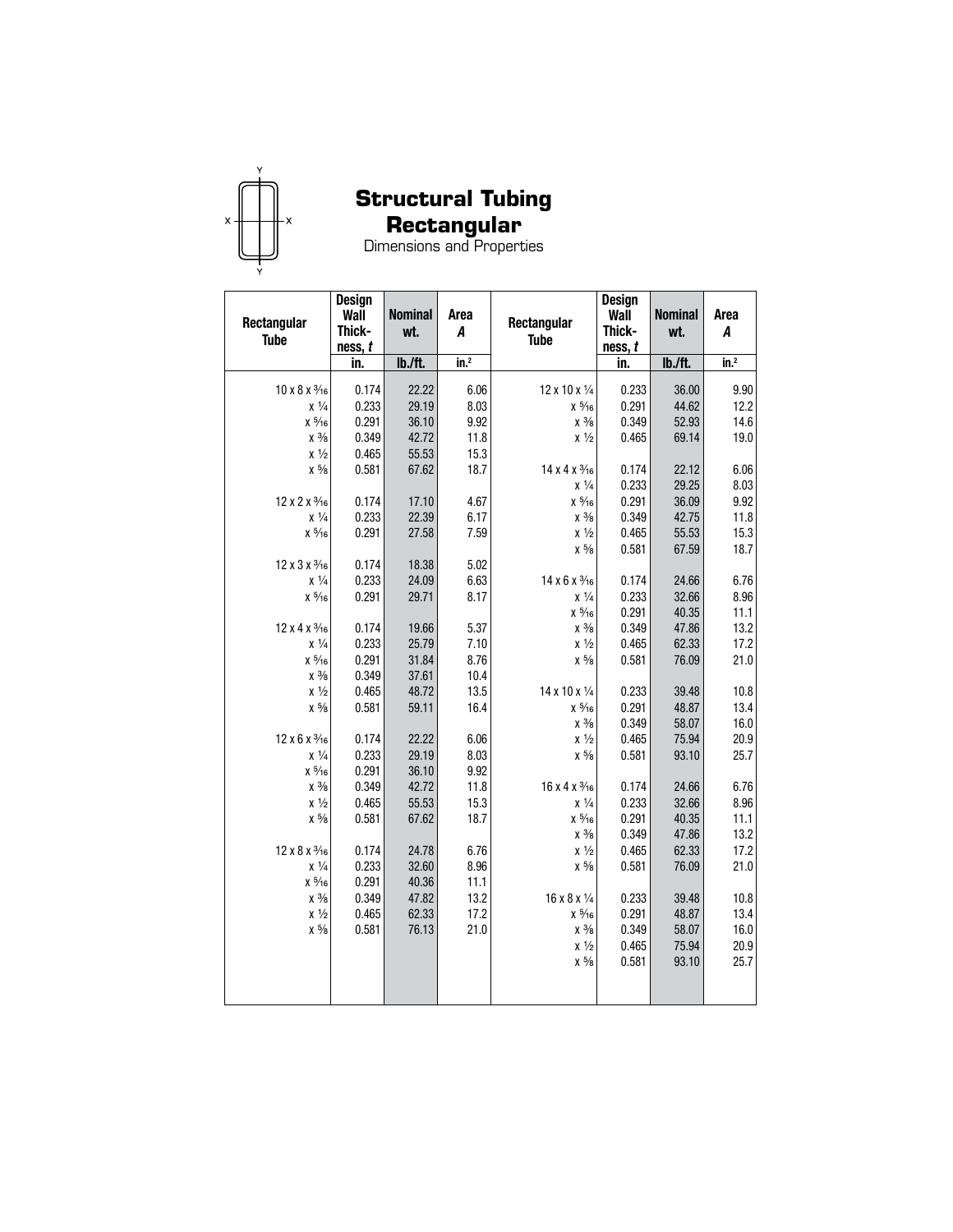# X

**Rectangular** Dimensions and Properties

| Rectangular<br><b>Tube</b>         | Design<br>Wall<br>Thick-<br>ness, t | <b>Nominal</b><br>wt. | Area<br>A        | Rectangular<br><b>Tube</b>         |       | <b>Nominal</b><br>wt. | Area<br>A       |
|------------------------------------|-------------------------------------|-----------------------|------------------|------------------------------------|-------|-----------------------|-----------------|
|                                    | in.                                 | lb./ft.               | in. <sup>2</sup> |                                    | in.   | lb./ft.               | in <sup>2</sup> |
| $16 \times 12 \times \frac{5}{16}$ | 0.291                               | 57.38                 | 15.7             | $20 \times 8 \times \frac{5}{16}$  | 0.291 | 57.31                 | 15.7            |
| $x\frac{3}{8}$                     | 0.349                               | 68.29                 | 18.7             | $x\frac{3}{8}$                     | 0.349 | 68.29                 | 18.7            |
| $x\frac{1}{2}$                     | 0.465                               | 89.55                 | 24.6             | $x\frac{1}{2}$                     | 0.465 | 89.55                 | 24.6            |
| $x\frac{5}{8}$                     | 0.581                               | 110.00                | 30.3             | $x\frac{5}{8}$                     | 0.581 | 110.00                | 30.3            |
|                                    |                                     |                       |                  |                                    |       |                       |                 |
| $18 \times 6 \times \frac{1}{4}$   | 0.233                               | 39.48                 | 10.8             | $20 \times 12 \times \frac{5}{16}$ | 0.291 | 65.82                 | 18.1            |
| $x\frac{5}{16}$                    | 0.291                               | 48.87                 | 13.4             | $x\frac{3}{8}$                     | 0.349 | 78.45                 | 21.5            |
| $x\frac{3}{8}$                     | 0.349                               | 58.07                 | 16.0             | $x\frac{1}{2}$                     | 0.465 | 103.00                | 28.3            |
| $x\frac{1}{2}$                     | 0.465                               | 75.94                 | 20.9             | $x\frac{5}{8}$                     | 0.581 | 127.00                | 35.0            |
| $x\frac{5}{8}$                     | 0.581                               | 93.10                 | 25.7             |                                    |       |                       |                 |
|                                    |                                     |                       |                  |                                    |       |                       |                 |
| $20 \times 4 \times \frac{1}{4}$   | 0.233                               | 39.48                 | 10.8             |                                    |       |                       |                 |
| $x\frac{5}{16}$                    | 0.291                               | 48.87                 | 13.4             |                                    |       |                       |                 |
| $x\frac{3}{8}$                     | 0.349                               | 58.07                 | 16.0             |                                    |       |                       |                 |
| $x\frac{1}{2}$                     | 0.465                               | 75.94                 | 20.9             |                                    |       |                       |                 |
|                                    |                                     |                       |                  |                                    |       |                       |                 |
|                                    |                                     |                       |                  |                                    |       |                       |                 |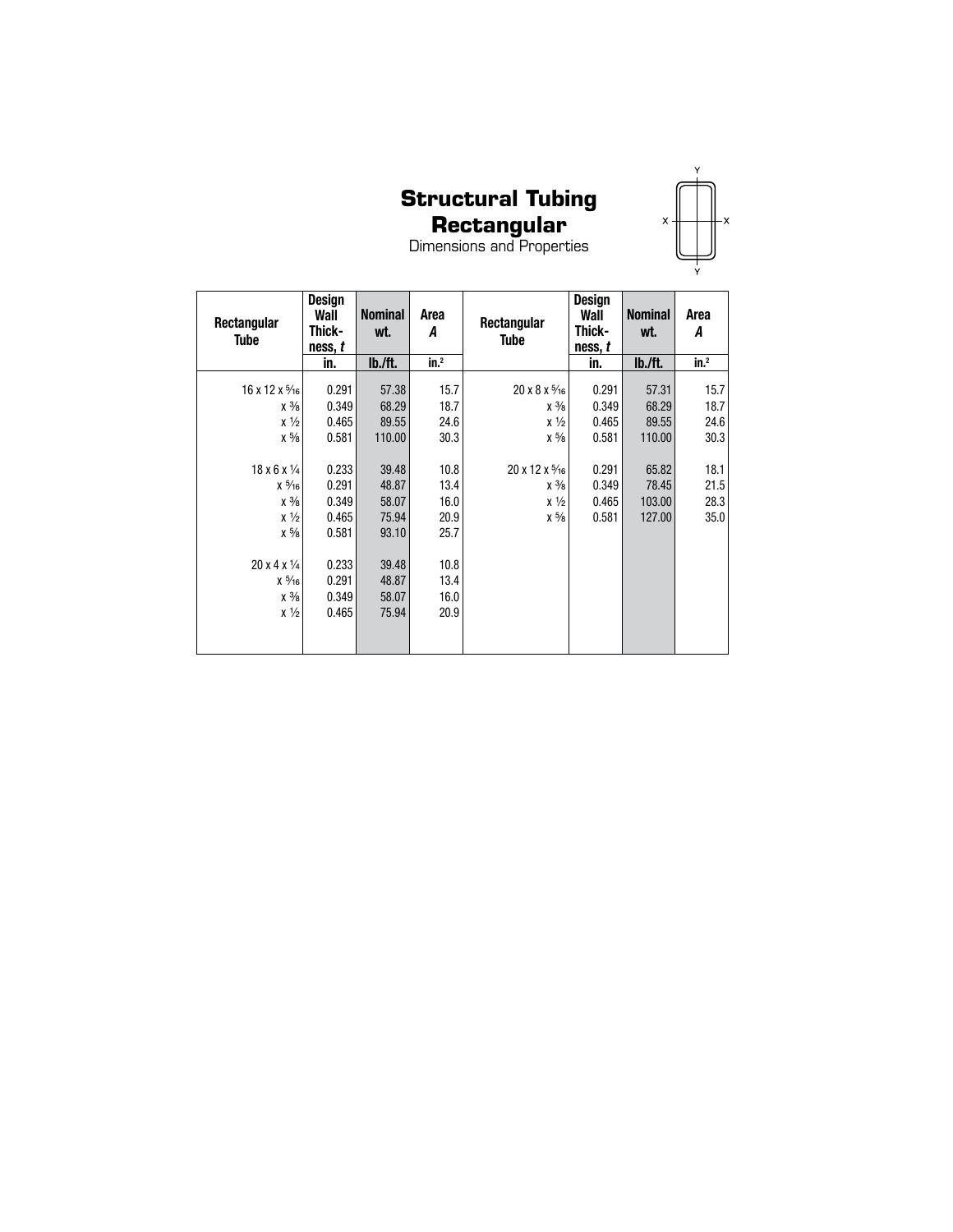

|                                          | <b>Dimensions</b>                 |                                         |                                                                                                                                                                                                                     | Weight                                  | <b>Properties</b>     |                                  |                       |              |                        |  |  |
|------------------------------------------|-----------------------------------|-----------------------------------------|---------------------------------------------------------------------------------------------------------------------------------------------------------------------------------------------------------------------|-----------------------------------------|-----------------------|----------------------------------|-----------------------|--------------|------------------------|--|--|
| <b>Nominal</b><br><b>Diameter</b><br>in. | <b>Outside</b><br>Diameter<br>in. | <b>Inside</b><br><b>Diameter</b><br>in. | Wall<br><b>Thickness</b><br>in.                                                                                                                                                                                     | per ft.<br>lbs.<br>Plain<br><b>Ends</b> | А<br>in. <sup>2</sup> | $\mathsf{I}$<br>in. <sup>4</sup> | S<br>$\mathsf{in.}^3$ | r<br>in.     | <b>Schedule</b><br>No. |  |  |
|                                          |                                   |                                         |                                                                                                                                                                                                                     |                                         | Standard Weight       |                                  |                       |              |                        |  |  |
| $\frac{1}{2}$                            | .840                              | .622                                    | .85                                                                                                                                                                                                                 | .250                                    | .017                  | .041                             | .041                  | .261         | 40                     |  |  |
| $\frac{3}{4}$                            | 1.050                             | .824                                    | 1.13                                                                                                                                                                                                                | .333                                    | .037                  | .071                             | .071                  | .334         | 40                     |  |  |
| 1                                        | 1.315                             | 1.049                                   | 1.68                                                                                                                                                                                                                | .494                                    | .087                  | .133                             | .133                  | .421         | 40                     |  |  |
| $1\frac{1}{4}$                           | 1.660                             | 1.380                                   | 2.27                                                                                                                                                                                                                | .669                                    | .195                  | .235                             | .235                  | .540         | 40                     |  |  |
| $1\frac{1}{2}$                           | 1.900                             | 1.610                                   | 2.72                                                                                                                                                                                                                | .799                                    | .310                  | .326                             | .326                  | .623         | 40                     |  |  |
| 2                                        | 2.375                             | 2.067                                   | 3.65                                                                                                                                                                                                                | 1.07                                    | .666                  | .561                             | .561                  | .787         | 40                     |  |  |
| $2\frac{1}{2}$                           | 2.875                             | 2.469                                   | 5.79                                                                                                                                                                                                                | 1.70                                    | 1.53                  | 1.06                             | 1.06                  | .947         | 40                     |  |  |
| 3                                        | 3.500                             | 3.068                                   | 7.58                                                                                                                                                                                                                | 2.23                                    | 3.02                  | 1.72                             | 1.72                  | 1.16         | 40                     |  |  |
| $3\frac{1}{2}$                           | 4.000                             | 3.548                                   | 9.11                                                                                                                                                                                                                | 2.68                                    | 4.79                  | 2.39                             | 2.39                  | 1.34         | 40                     |  |  |
| 4                                        | 4.500                             | 4.026                                   | 10.79                                                                                                                                                                                                               | 3.17                                    | 7.23                  | 3.21                             | 3.21                  | 1.51         | 40                     |  |  |
| 5                                        | 5.563                             | 5.047                                   | 14.62                                                                                                                                                                                                               | 4.30                                    | 15.2                  | 5.45                             | 5.45                  | 1.88         | 40                     |  |  |
| 6<br>8                                   | 6.625                             | 6.065                                   | 18.97                                                                                                                                                                                                               | 5.58                                    | 28.1                  | 8.50                             | 8.50                  | 2.25         | 40                     |  |  |
| 10                                       | 8.625                             | 7.981                                   | 28.55                                                                                                                                                                                                               | 8.40                                    | 72.5                  | 16.8                             | 16.8<br>29.9          | 2.94         | 40                     |  |  |
| 12                                       | 10.750<br>12.750                  | 10.020<br>12.000                        | 40.48<br>49.56                                                                                                                                                                                                      | 11.9<br>14.6                            | 161<br>279            | 29.9<br>43.8                     | 43.8                  | 3.67<br>4.38 | 40                     |  |  |
| Extra Strong                             |                                   |                                         |                                                                                                                                                                                                                     |                                         |                       |                                  |                       |              |                        |  |  |
| $\frac{1}{2}$                            |                                   |                                         |                                                                                                                                                                                                                     |                                         |                       |                                  |                       |              |                        |  |  |
| $\frac{3}{4}$                            | .840<br>1.050                     | .546<br>.742                            | .147<br>.154                                                                                                                                                                                                        | 1.09<br>1.47                            | .320<br>.433          | .020<br>.045                     | .048<br>.085          | .250<br>.321 | 80<br>80               |  |  |
| 1                                        | 1.315                             | .957                                    | .179                                                                                                                                                                                                                | 2.17                                    | .639                  | .106                             | .161                  | .407         | 80                     |  |  |
| $1\frac{1}{4}$                           | 1.660                             | 1.278                                   | .191                                                                                                                                                                                                                | 3.00                                    | .881                  | .242                             | .291                  | .524         | 80                     |  |  |
| $1\frac{1}{2}$                           | 1.900                             | 1.500                                   | .200                                                                                                                                                                                                                | 3.63                                    | 1.07                  | .391                             | .412                  | .605         | 80                     |  |  |
| 2                                        | 2.375                             | 1.939                                   | .218                                                                                                                                                                                                                | 5.02                                    | 1.48                  | .868                             | .731                  | .766         | 80                     |  |  |
| $2\frac{1}{2}$                           | 2.875                             | 2.323                                   | .276                                                                                                                                                                                                                | 7.66                                    | 2.25                  | 1.92                             | 1.34                  | .924         | 80                     |  |  |
| 3                                        | 3.500                             | 2.900                                   | .300                                                                                                                                                                                                                | 10.25                                   | 3.02                  | 3.89                             | 2.23                  | 1.14         | 80                     |  |  |
| $3\frac{1}{2}$                           | 4.000                             | 3.364                                   | .318                                                                                                                                                                                                                | 12.50                                   | 3.68                  | 6.28                             | 3.14                  | 1.31         | 80                     |  |  |
| 4                                        | 4.500                             | 3.826                                   | .337                                                                                                                                                                                                                | 14.98                                   | 4.41                  | 9.61                             | 4.27                  | 1.48         | 80                     |  |  |
| 5                                        | 5.563                             | 4.813                                   | .375                                                                                                                                                                                                                | 20.78                                   | 6.11                  | 20.7                             | 7.43                  | 1.84         | 80                     |  |  |
| 6                                        | 6.625                             | 5.761                                   | .432                                                                                                                                                                                                                | 28.57                                   | 8.40                  | 40.5                             | 12.2                  | 2.19         | 80                     |  |  |
| 8                                        | 8.625                             | 7.625                                   | .500                                                                                                                                                                                                                | 43.39                                   | 12.8                  | 106                              | 24.5                  | 2.88         | 80                     |  |  |
| 10                                       | 10.750                            | 9.750                                   | .500                                                                                                                                                                                                                | 54.74                                   | 16.1                  | 212                              | 39.4                  | 3.63         | 60                     |  |  |
| 12                                       | 12.750                            | 11.750                                  | .500                                                                                                                                                                                                                | 65.42                                   | 19.2                  | 362                              | 56.7                  | 4.33         |                        |  |  |
|                                          |                                   |                                         |                                                                                                                                                                                                                     |                                         | Double-Extra Strong   |                                  |                       |              |                        |  |  |
| 2                                        | 2.375                             | 1.503                                   | .436                                                                                                                                                                                                                | 9.03                                    | 2.66                  | 1.31                             | 1.10                  | .703         |                        |  |  |
| $2\frac{1}{2}$                           | 2.875                             | 1.771                                   | .552                                                                                                                                                                                                                | 13.69                                   | 4.03                  | 2.87                             | 2.00                  | .844         |                        |  |  |
| 3                                        | 3.500                             | 2.300                                   | .600                                                                                                                                                                                                                | 18.58                                   | 5.47                  | 5.99                             | 3.42                  | 1.05         |                        |  |  |
| 4                                        | 4.500                             | 3.152                                   | .674                                                                                                                                                                                                                | 27.54                                   | 8.10                  | 15.3                             | 6.79                  | 1.37         |                        |  |  |
| 5                                        | 5.563                             | 4.063                                   | .750                                                                                                                                                                                                                | 38.55                                   | 11.3                  | 33.6                             | 12.1                  | 1.72         |                        |  |  |
| 6                                        | 6.625                             | 4.897                                   | .864                                                                                                                                                                                                                | 53.16                                   | 15.6                  | 66.3                             | 20.0                  | 2.06         |                        |  |  |
| 8                                        | 8.625                             | 6.875                                   | .875                                                                                                                                                                                                                | 72.42                                   | 21.3                  | 162                              | 37.6                  | 2.76         |                        |  |  |
|                                          |                                   |                                         | The listed sections are available in conformance with ASTM Specification A53 Grade B or A501. Other sections are<br>made to these specifications. Consult with pipe manufacturers or distributors for availability. |                                         |                       |                                  |                       |              |                        |  |  |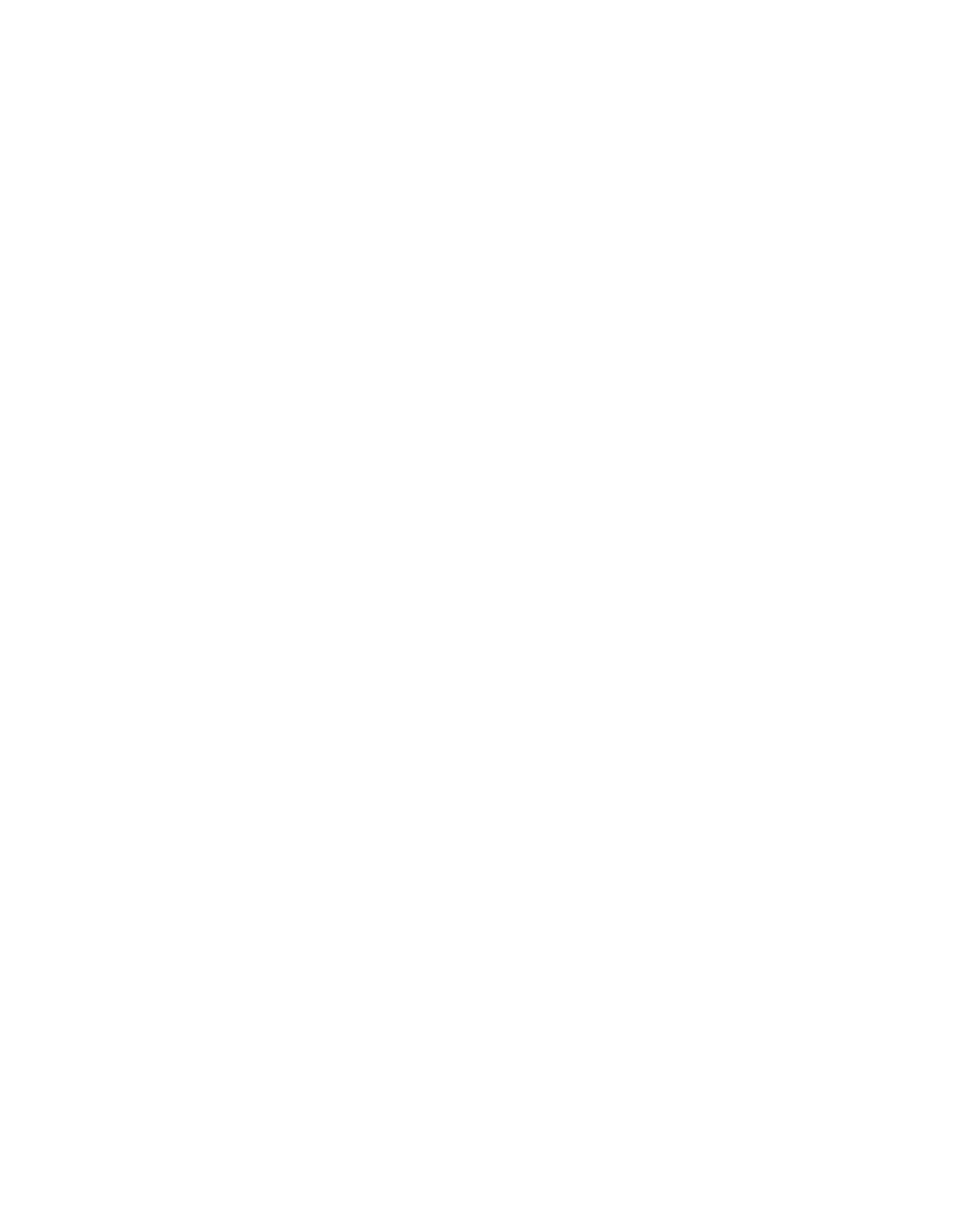PLATE TAB (front)

# Universal Mill Plate & Plate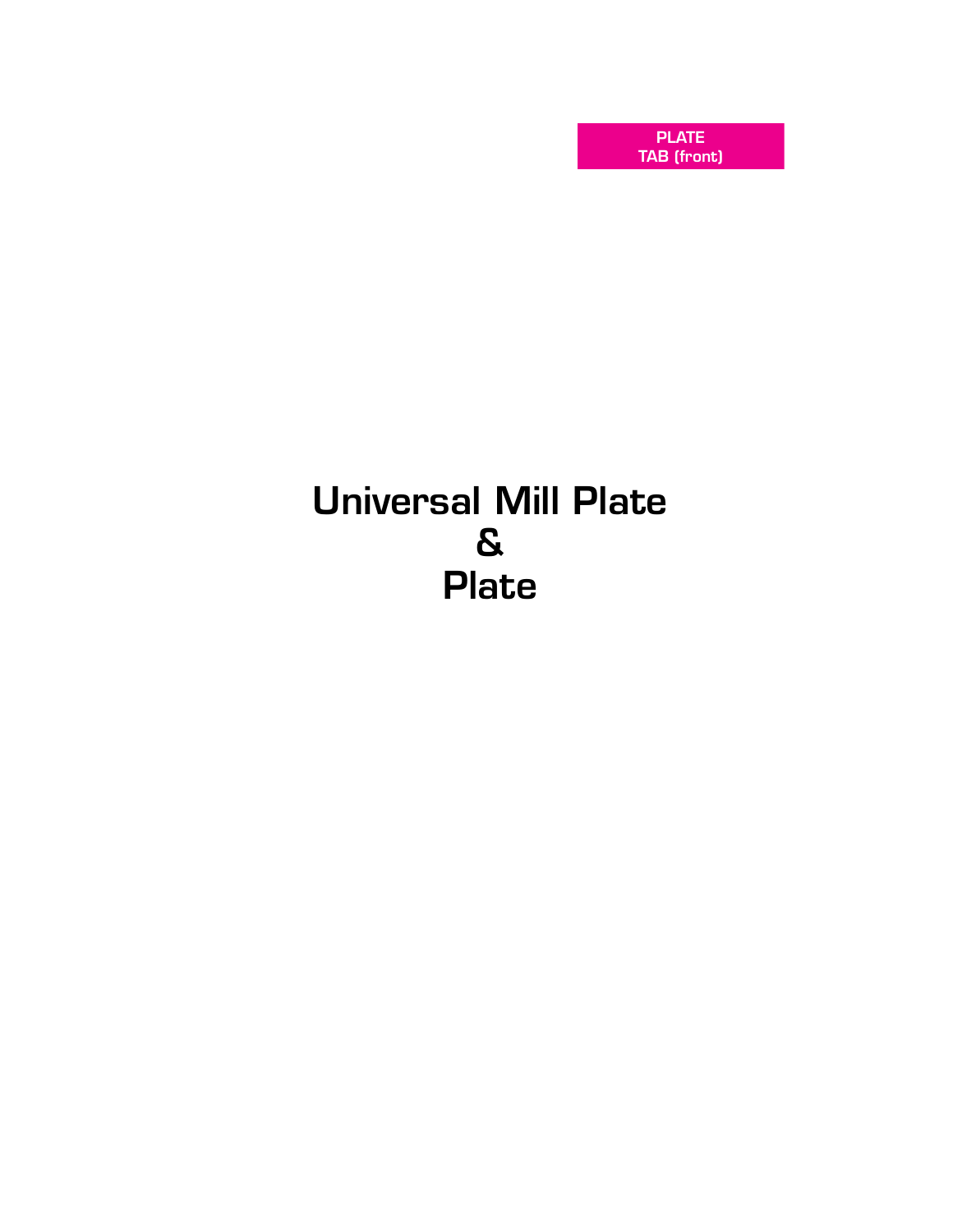|                         | <b>Universal Mill Plate</b> |        |                        |                    |        |                     |                    |         |  |  |  |  |  |
|-------------------------|-----------------------------|--------|------------------------|--------------------|--------|---------------------|--------------------|---------|--|--|--|--|--|
| <b>Weight in Pounds</b> |                             |        |                        |                    |        |                     |                    |         |  |  |  |  |  |
| <b>Size</b>             | Per<br><b>Foot</b>          | 20'    | <b>Size</b>            | Per<br><b>Foot</b> | 20'    | <b>Size</b>         | Per<br><b>Foot</b> | 20'     |  |  |  |  |  |
| $\frac{1}{4}x9$         | 7.66                        | 153.14 | $\frac{1}{2}x9$        | 15.31              | 306.29 | 1x9                 | 30.63              | 612.58  |  |  |  |  |  |
| x 10                    | 8.51                        | 170.16 | x 10                   | 17.02              | 340.32 | x 10                | 34.03              | 680.64  |  |  |  |  |  |
| x 12                    | 10.21                       | 204.19 | x 12                   | 20.42              | 408.38 | x 12                | 40.84              | 816.77  |  |  |  |  |  |
|                         |                             |        |                        |                    |        |                     |                    |         |  |  |  |  |  |
| $\frac{5}{16}$ X 9      | 9.57                        | 191.43 | $\frac{5}{8}$ x 9      | 19.14              | 382.86 | $1\frac{1}{4}$ x 10 | 42.54              | 850.80  |  |  |  |  |  |
| x <sub>10</sub>         | 10.64                       | 212.70 | x 10                   | 21.27              | 425.40 | x 12                | 51.05              | 1020.96 |  |  |  |  |  |
| x 12                    | 12.76                       | 255.24 | x 12                   | 25.52              | 510.48 |                     |                    |         |  |  |  |  |  |
|                         |                             |        |                        |                    |        | $1\frac{1}{2}$ x 10 | 51.05              | 1020.96 |  |  |  |  |  |
| $\frac{3}{8}$ x 9       | 11.49                       | 229.72 | $\frac{3}{4} \times 9$ | 22.97              | 459.43 | x 12                | 61.26              | 1255.15 |  |  |  |  |  |
| x 10                    | 2.76                        | 255.24 | x 10                   | 25.52              | 510.48 |                     |                    |         |  |  |  |  |  |
| x 12                    | 15.31                       | 306.29 | x 12                   | 30.63              | 612.57 |                     |                    |         |  |  |  |  |  |

## **Universal Mill Plate & Plate**

|      | <b>Plate</b>    |                     |     |                  |                     |  |  |  |  |  |  |  |  |
|------|-----------------|---------------------|-----|------------------|---------------------|--|--|--|--|--|--|--|--|
|      | <b>Size</b>     | Weight<br>Per Plate |     | <b>Size</b>      | Weight<br>Per Plate |  |  |  |  |  |  |  |  |
| 3/16 | 7.66# / Sq. Ft. |                     | 1/4 | 10.21# / Sq. Ft. |                     |  |  |  |  |  |  |  |  |
|      | 48 x 96         | 245.05              |     | 48 x 96          | 326.71              |  |  |  |  |  |  |  |  |
|      | x 120           | 306.32              |     | x 120            | 408.38              |  |  |  |  |  |  |  |  |
|      | x 144           | 367.58              |     | x 144            | 490.06              |  |  |  |  |  |  |  |  |
|      | x 240           | 612.63              |     | x 240            | 816.77              |  |  |  |  |  |  |  |  |
|      | 60 x 96         | 306.32              |     | 60 x 96          | 408.38              |  |  |  |  |  |  |  |  |
|      | x 120           | 382.90              |     | x 120            | 510.48              |  |  |  |  |  |  |  |  |
|      | x 144           | 459.47              |     | x 144            | 612.58              |  |  |  |  |  |  |  |  |
|      | x 240           | 765.79              |     | x 240            | 1020.96             |  |  |  |  |  |  |  |  |
|      | x 360           | 1148.69             |     | x 360            | 1531.44             |  |  |  |  |  |  |  |  |
|      | 72 x 96         | 367.58              |     | 72 x 96          | 490.06              |  |  |  |  |  |  |  |  |
|      | x 120           | 459.47              |     | x 120            | 612.58              |  |  |  |  |  |  |  |  |
|      | x 144           | 551.37              |     | x 144            | 735.09              |  |  |  |  |  |  |  |  |
|      | x 240           | 918.95              |     | x 240            | 1225.15             |  |  |  |  |  |  |  |  |
|      | x 360           | 1378.42             |     | x 360            | 1837.73             |  |  |  |  |  |  |  |  |
|      | 84 x 96         | 428.84              |     | 84 x 96          | 571.74              |  |  |  |  |  |  |  |  |
|      | x 120           | 536.05              |     | x 120            | 714.67              |  |  |  |  |  |  |  |  |
|      | x 144           | 643.26              |     | x 144            | 857.61              |  |  |  |  |  |  |  |  |
|      | x 240           | 1072.11             |     | x 240            | 1429.34             |  |  |  |  |  |  |  |  |
|      | x 360           | 1608.16             |     | x 360            | 2144.02             |  |  |  |  |  |  |  |  |
|      | 96 x 120        | 612.63              |     | 96 x 120         | 816.77              |  |  |  |  |  |  |  |  |
|      | x 144           | 735.16              |     | x 144            | 980.12              |  |  |  |  |  |  |  |  |
|      | x 240           | 1225.26             |     | x 240            | 1633.54             |  |  |  |  |  |  |  |  |
|      | x 360           | 1837.90             |     | x 360            | 2450.30             |  |  |  |  |  |  |  |  |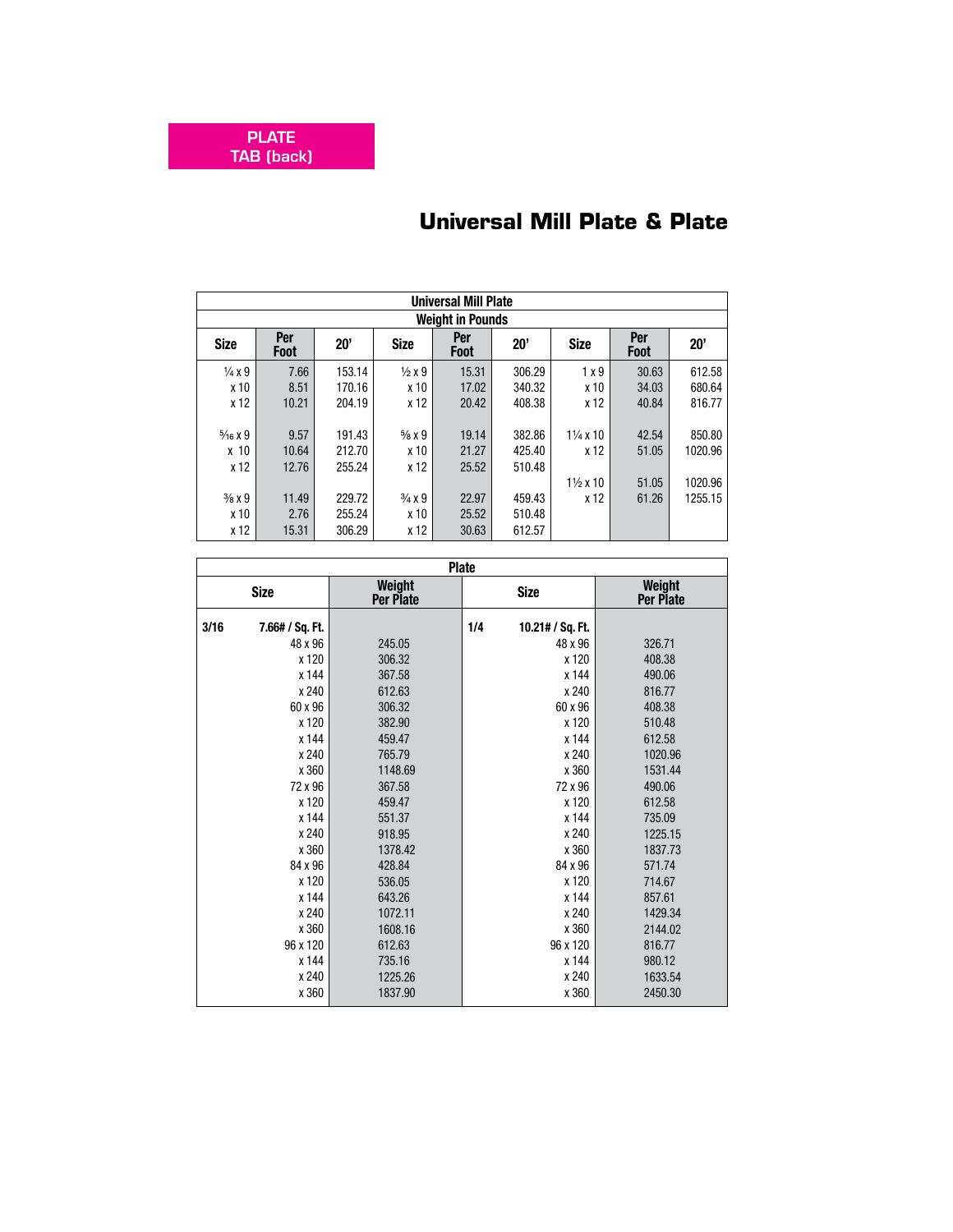|      | <b>Plate</b>    |                     |      |                  |                    |  |  |  |  |  |  |  |  |
|------|-----------------|---------------------|------|------------------|--------------------|--|--|--|--|--|--|--|--|
|      | <b>Size</b>     | Weight<br>Per Plate |      | <b>Size</b>      | Weight<br>Per Foot |  |  |  |  |  |  |  |  |
| 1/4  | 10.21# / Sq. Ft |                     | 3/8  | 15.31# / Sq. Ft. |                    |  |  |  |  |  |  |  |  |
|      | 96 x 480        | 3267.07             |      | 48 x 96          | 490.06             |  |  |  |  |  |  |  |  |
|      | 120 x 240       | 2041.92             |      | x 120            | 612.58             |  |  |  |  |  |  |  |  |
|      | x 360           | 3062.88             |      | x 144            | 735.09             |  |  |  |  |  |  |  |  |
|      | x 480           | 4083.84             |      | x 240            | 1225.15            |  |  |  |  |  |  |  |  |
|      |                 |                     |      | 60 x 96          | 612.58             |  |  |  |  |  |  |  |  |
| 5/16 | 12.76# / Sq. Ft |                     |      | x 120            | 765.72             |  |  |  |  |  |  |  |  |
|      | 48 x 96         | 408.41              |      | x 144            | 918.86             |  |  |  |  |  |  |  |  |
|      | x 120           | 510.51              |      | x 240            | 1531.44            |  |  |  |  |  |  |  |  |
|      | x 144           | 612.61              |      | x 360            | 2297.16            |  |  |  |  |  |  |  |  |
|      | x 240           | 1021.02             |      | 72 x 96          | 735.09             |  |  |  |  |  |  |  |  |
|      | 60 x 96         | 510.51              |      | x 120            | 918.86             |  |  |  |  |  |  |  |  |
|      | x 120           | 638.14              |      | x 144            | 1102.64            |  |  |  |  |  |  |  |  |
|      | x 144           | 765.76              |      | x 240            | 1837.73            |  |  |  |  |  |  |  |  |
|      | x 240           | 1276.27             |      | x 360            | 2756.59            |  |  |  |  |  |  |  |  |
|      | x 360           | 1914.41             |      | 84 x 96          | 857.61             |  |  |  |  |  |  |  |  |
|      | 72 x 96         | 612.61              |      | x 120            | 1072.01            |  |  |  |  |  |  |  |  |
|      | x 120           | 765.76              |      | x 144            | 1286.41            |  |  |  |  |  |  |  |  |
|      | x 144           | 918.92              |      | x 240            | 2144.02            |  |  |  |  |  |  |  |  |
|      | x 240           | 1531.53             |      | x 360            | 3216.02            |  |  |  |  |  |  |  |  |
|      | x 360           | 2297.29             |      | 96 x 120         | 1225.15            |  |  |  |  |  |  |  |  |
|      | 84 x 96         | 714.71              |      | x 144            | 1470.18            |  |  |  |  |  |  |  |  |
|      | x 120           | 893.39              |      | x 240            | 2450.30            |  |  |  |  |  |  |  |  |
|      | x 144           | 1072.07             |      | x 360            | 3675.46            |  |  |  |  |  |  |  |  |
|      | x 240           | 1786.78             |      | x 480            | 4900.61            |  |  |  |  |  |  |  |  |
|      | x 360           | 2680.17             |      | 120 x 240        | 3062.88            |  |  |  |  |  |  |  |  |
|      | 96 x 120        | 1021.02             |      | x 360            | 4594.32            |  |  |  |  |  |  |  |  |
|      | x 144           | 1225.22             |      | x 480            | 6125.76            |  |  |  |  |  |  |  |  |
|      | x 240           | 2042.04             |      |                  |                    |  |  |  |  |  |  |  |  |
|      | x 360           | 3063.05             | 7/16 | 17.87# / Sq. Ft. |                    |  |  |  |  |  |  |  |  |
|      | x 480           | 4084.08             |      |                  |                    |  |  |  |  |  |  |  |  |
|      | 120 x 240       | 2552.24             |      |                  |                    |  |  |  |  |  |  |  |  |
|      | x 360           | 3828.82             |      |                  |                    |  |  |  |  |  |  |  |  |
|      | x 480           | 5104.48             |      |                  |                    |  |  |  |  |  |  |  |  |
|      |                 |                     |      |                  |                    |  |  |  |  |  |  |  |  |
|      |                 |                     |      |                  |                    |  |  |  |  |  |  |  |  |
|      |                 |                     |      |                  |                    |  |  |  |  |  |  |  |  |
|      |                 |                     |      |                  |                    |  |  |  |  |  |  |  |  |
|      |                 |                     |      |                  |                    |  |  |  |  |  |  |  |  |
|      |                 |                     |      |                  |                    |  |  |  |  |  |  |  |  |
|      |                 |                     |      |                  |                    |  |  |  |  |  |  |  |  |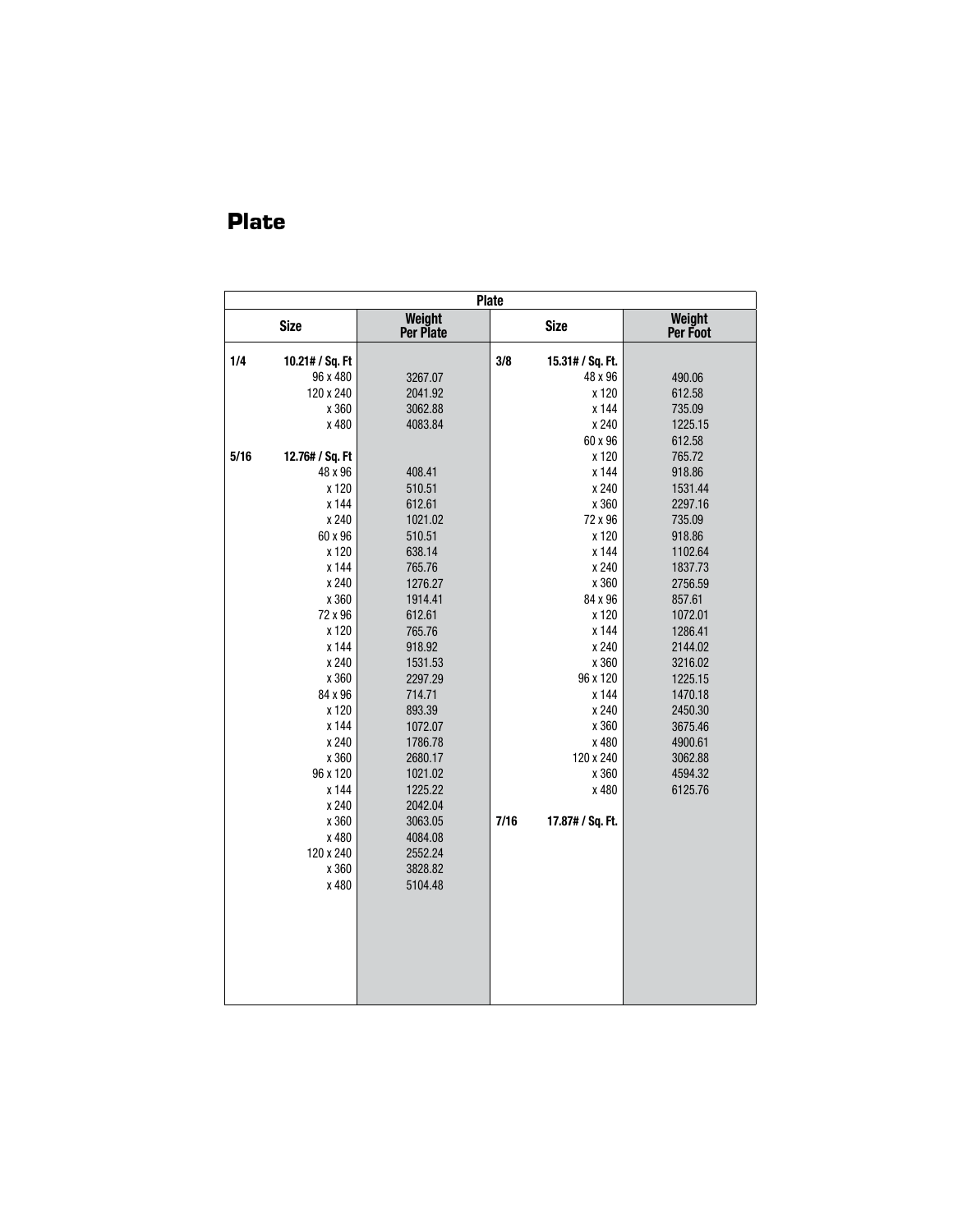|      | <b>Plate</b>     |                     |       |                  |                     |  |  |  |  |  |  |  |
|------|------------------|---------------------|-------|------------------|---------------------|--|--|--|--|--|--|--|
|      | <b>Size</b>      | Weight<br>Per Plate |       | <b>Size</b>      | Weight<br>Per Plate |  |  |  |  |  |  |  |
| 1/2  | 20.42# / Sq. Ft  |                     | 5/8   | 25.52# / Sq. Ft. |                     |  |  |  |  |  |  |  |
|      | 48 x 96          | 653.41              |       | 96 x 120         | 2041.92             |  |  |  |  |  |  |  |
|      | x 120            | 816.77              |       | x 240            | 4083.84             |  |  |  |  |  |  |  |
|      | x 144            | 980.12              |       | x 360            | 6125.76             |  |  |  |  |  |  |  |
|      | x 240            | 1633.54             |       |                  |                     |  |  |  |  |  |  |  |
|      | 60 x 96          | 816.77              | 11/16 | 28.08# / Sq. Ft. |                     |  |  |  |  |  |  |  |
|      | x 120            | 1020.96             |       |                  |                     |  |  |  |  |  |  |  |
|      | x 144            | 1225.15             | 3/4   | 30.63# / Sq. Ft. |                     |  |  |  |  |  |  |  |
|      | x 240            | 2041.92             |       | 48 x 96          | 980.12              |  |  |  |  |  |  |  |
|      | x 360            | 3062.88             |       | x 120            | 1225.15             |  |  |  |  |  |  |  |
|      | 72 x 96          | 980.12              |       | x 144            | 1470.18             |  |  |  |  |  |  |  |
|      | x 120            | 1225.15             |       | x 240            | 2450.30             |  |  |  |  |  |  |  |
|      | x 144            | 1470.18             |       | 60 x 96          | 1225.15             |  |  |  |  |  |  |  |
|      | x 240            | 2450.30             |       | x 120            | 1513.44             |  |  |  |  |  |  |  |
|      | x 360            | 3675.46             |       | x 144            | 1837.73             |  |  |  |  |  |  |  |
|      | 84 x 96          | 1143.48             |       | x 240            | 3062.88             |  |  |  |  |  |  |  |
|      | x 120            | 1429.34             |       | x 360            | 4594.32             |  |  |  |  |  |  |  |
|      | x 144            | 1715.21             |       | 72 x 96          | 1470.18             |  |  |  |  |  |  |  |
|      | x 240            | 2858.69             |       | x 120            | 1837.73             |  |  |  |  |  |  |  |
|      | x 360            | 4288.03             |       | x 144            | 2205.27             |  |  |  |  |  |  |  |
|      | 96 x 120         | 1633.54             |       | x 240            | 3675.46             |  |  |  |  |  |  |  |
|      | x 144            | 1960.25             |       | x 360            | 5513.18             |  |  |  |  |  |  |  |
|      | x 240            | 3267.07             |       | 84 x 96          | 1715.22             |  |  |  |  |  |  |  |
|      | x 360            | 4900.61             |       | x 120            | 2144.02             |  |  |  |  |  |  |  |
|      | x 480            | 6534.14             |       | x 144            | 2572.82             |  |  |  |  |  |  |  |
|      | 120 x 240        | 4083.84             |       | x 240            | 4288.03             |  |  |  |  |  |  |  |
|      | x 360            | 6125.76             |       | x 360            | 6432.05             |  |  |  |  |  |  |  |
|      | x 480            | 8167.68             |       | 96 x 120         | 2450.31             |  |  |  |  |  |  |  |
|      |                  |                     |       | x 144            | 2940.36             |  |  |  |  |  |  |  |
| 9/16 | 22.97# / Sq. Ft. |                     |       | x 240            | 4900.61             |  |  |  |  |  |  |  |
|      |                  |                     |       | x 360            | 7350.91             |  |  |  |  |  |  |  |
| 5/8  | 25.52# / Sq. Ft. |                     |       | x 480            | 9801.22             |  |  |  |  |  |  |  |
|      | 48 x 96          | 816.77              |       | 120 x 240        | 6125.76             |  |  |  |  |  |  |  |
|      | x 120            | 1020.96             |       | x 360            | 9188.64             |  |  |  |  |  |  |  |
|      | 60 x 120         | 1276.20             |       | x 480            | 12251.52            |  |  |  |  |  |  |  |
|      | x 240            | 2552.40             |       |                  |                     |  |  |  |  |  |  |  |
|      | 72 x 120         | 1531.44             |       |                  |                     |  |  |  |  |  |  |  |
|      | x 240            | 3062.88             |       |                  |                     |  |  |  |  |  |  |  |
|      | 84 x 120         | 1786.68             |       |                  |                     |  |  |  |  |  |  |  |
|      | x 240            | 3573.36             |       |                  |                     |  |  |  |  |  |  |  |
|      |                  |                     |       |                  |                     |  |  |  |  |  |  |  |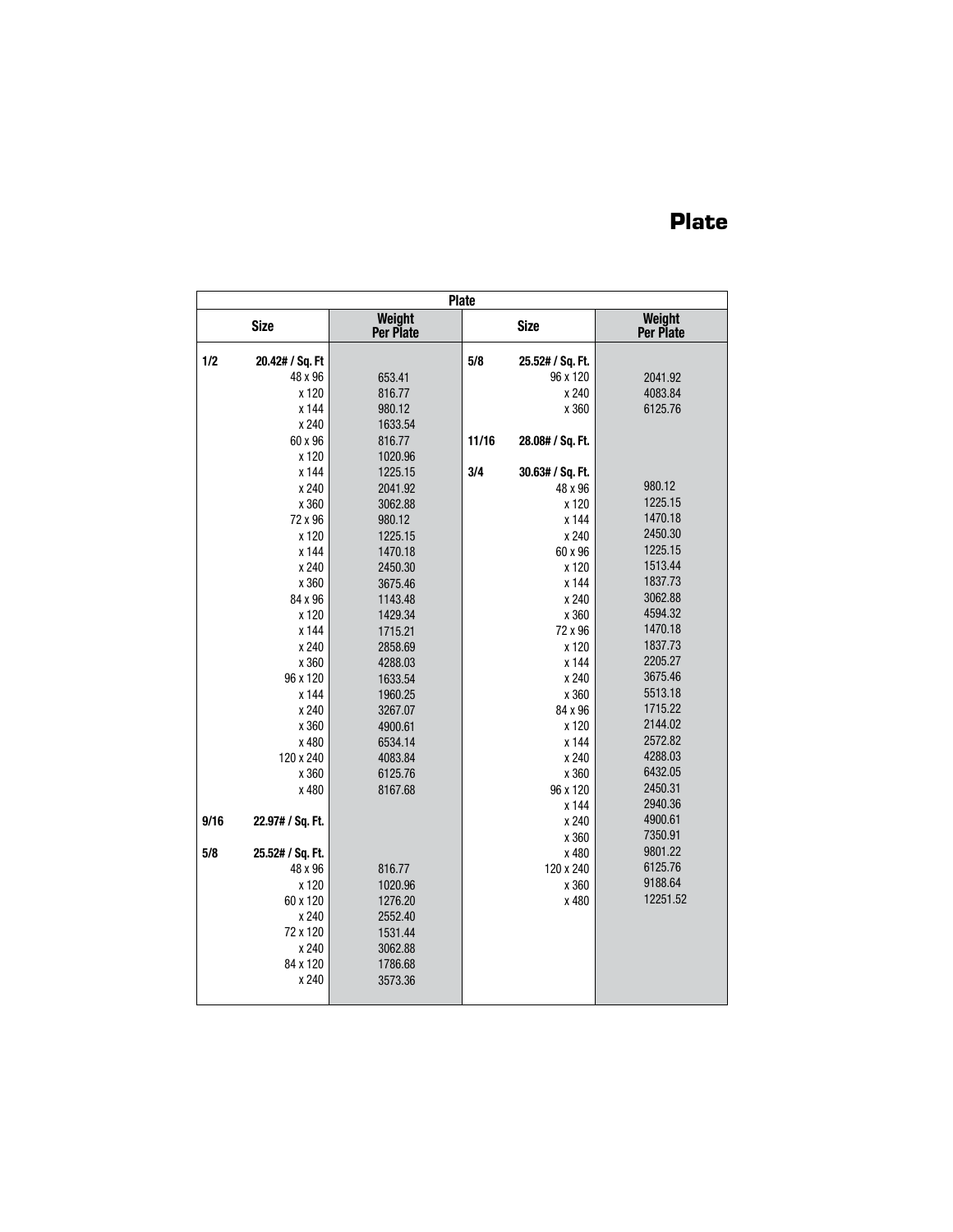|       | <b>Plate</b>     |                     |              |                  |                     |  |  |  |  |  |  |  |  |
|-------|------------------|---------------------|--------------|------------------|---------------------|--|--|--|--|--|--|--|--|
|       | <b>Size</b>      | Weight<br>Per Plate |              | <b>Size</b>      | Weight<br>Per Plate |  |  |  |  |  |  |  |  |
| 13/16 | 33.18# / Sq. Ft. |                     | $\mathbf{1}$ | 40.84# / Sq. Ft. |                     |  |  |  |  |  |  |  |  |
|       |                  |                     |              | 84 x 96          | 2286.95             |  |  |  |  |  |  |  |  |
| 7/8   | 35.73# / Sq. Ft. |                     |              | x 120            | 2858.69             |  |  |  |  |  |  |  |  |
|       | 48 x 96          | 1143.48             |              | x 144            | 3430.43             |  |  |  |  |  |  |  |  |
|       | x 120            | 1429.35             |              | x 240            | 5717.38             |  |  |  |  |  |  |  |  |
|       | x 144            | 1715.21             |              | x 340            | 8576.06             |  |  |  |  |  |  |  |  |
|       | x 240            | 2858.69             |              | 96 x 120         | 3267.07             |  |  |  |  |  |  |  |  |
|       | 60 x 96          | 1429.34             |              | x 144            | 3920.49             |  |  |  |  |  |  |  |  |
|       | x 120            | 1786.68             |              | x 240            | 6534.14             |  |  |  |  |  |  |  |  |
|       | x 144            | 2144.02             |              | x 360            | 9804.22             |  |  |  |  |  |  |  |  |
|       | x 240            | 3573.36             |              | x 480            | 13068.29            |  |  |  |  |  |  |  |  |
|       | 72 x 120         | 2144.02             |              | 120 x 240        | 8167.68             |  |  |  |  |  |  |  |  |
|       | x 240            | 4288.03             |              | x 360            | 12251.52            |  |  |  |  |  |  |  |  |
|       | 84 x 120         | 2501.35             |              | x 480            | 16335.36            |  |  |  |  |  |  |  |  |
|       | x 240            | 5002.70             |              |                  |                     |  |  |  |  |  |  |  |  |
|       | 96 x 120         | 2858.69             | 11/8         | 45.94# / Sq. Ft. |                     |  |  |  |  |  |  |  |  |
|       | x 240            | 5717.38             |              |                  |                     |  |  |  |  |  |  |  |  |
|       | x 360            | 8576.06             | 11/4         | 51.05# / Sq. Ft. |                     |  |  |  |  |  |  |  |  |
|       |                  |                     |              | 48 x 96          | 1633.53             |  |  |  |  |  |  |  |  |
| 15/16 | 38.29# / Sq. Ft. |                     |              | x 120            | 2041.92             |  |  |  |  |  |  |  |  |
|       |                  |                     |              | 60 x 120         | 2552.40             |  |  |  |  |  |  |  |  |
| 1     | 40.84# / Sq. Ft. |                     |              | x 240            | 5104.80             |  |  |  |  |  |  |  |  |
|       | 48 x 96          | 1306.83             |              | 72 x 120         | 3062.88             |  |  |  |  |  |  |  |  |
|       | x 120            | 1633.54             |              | x 240            | 6125.76             |  |  |  |  |  |  |  |  |
|       | x 144            | 1960.24             |              | 84 x 120         | 3573.36             |  |  |  |  |  |  |  |  |
|       | x 240            | 3267.08             |              | x 240            | 7146.72             |  |  |  |  |  |  |  |  |
|       | 60 x 96          | 1633.54             |              | 96 x 120         | 4083.44             |  |  |  |  |  |  |  |  |
|       | x 120            | 2041.92             |              | x 240            | 8167.68             |  |  |  |  |  |  |  |  |
|       | x 144            | 2450.30             |              | x 360            | 12251.52            |  |  |  |  |  |  |  |  |
|       | x 240            | 4083.84             |              |                  |                     |  |  |  |  |  |  |  |  |
|       | x 360            | 6125.76             | 13/16        | 48.50# / Sq. Ft. |                     |  |  |  |  |  |  |  |  |
|       | 72 x 96          | 1960.24             |              |                  |                     |  |  |  |  |  |  |  |  |
|       | x 120            | 2450.30             | 13/8         | 56.15# / Sq. Ft. |                     |  |  |  |  |  |  |  |  |
|       | x 144            | 2940.36             |              |                  |                     |  |  |  |  |  |  |  |  |
|       | x 240            | 4900.61             |              |                  |                     |  |  |  |  |  |  |  |  |
|       | x 360            | 7350.91             |              |                  |                     |  |  |  |  |  |  |  |  |
|       |                  |                     |              |                  |                     |  |  |  |  |  |  |  |  |
|       |                  |                     |              |                  |                     |  |  |  |  |  |  |  |  |
|       |                  |                     |              |                  |                     |  |  |  |  |  |  |  |  |
|       |                  |                     |              |                  |                     |  |  |  |  |  |  |  |  |
|       |                  |                     |              |                  |                     |  |  |  |  |  |  |  |  |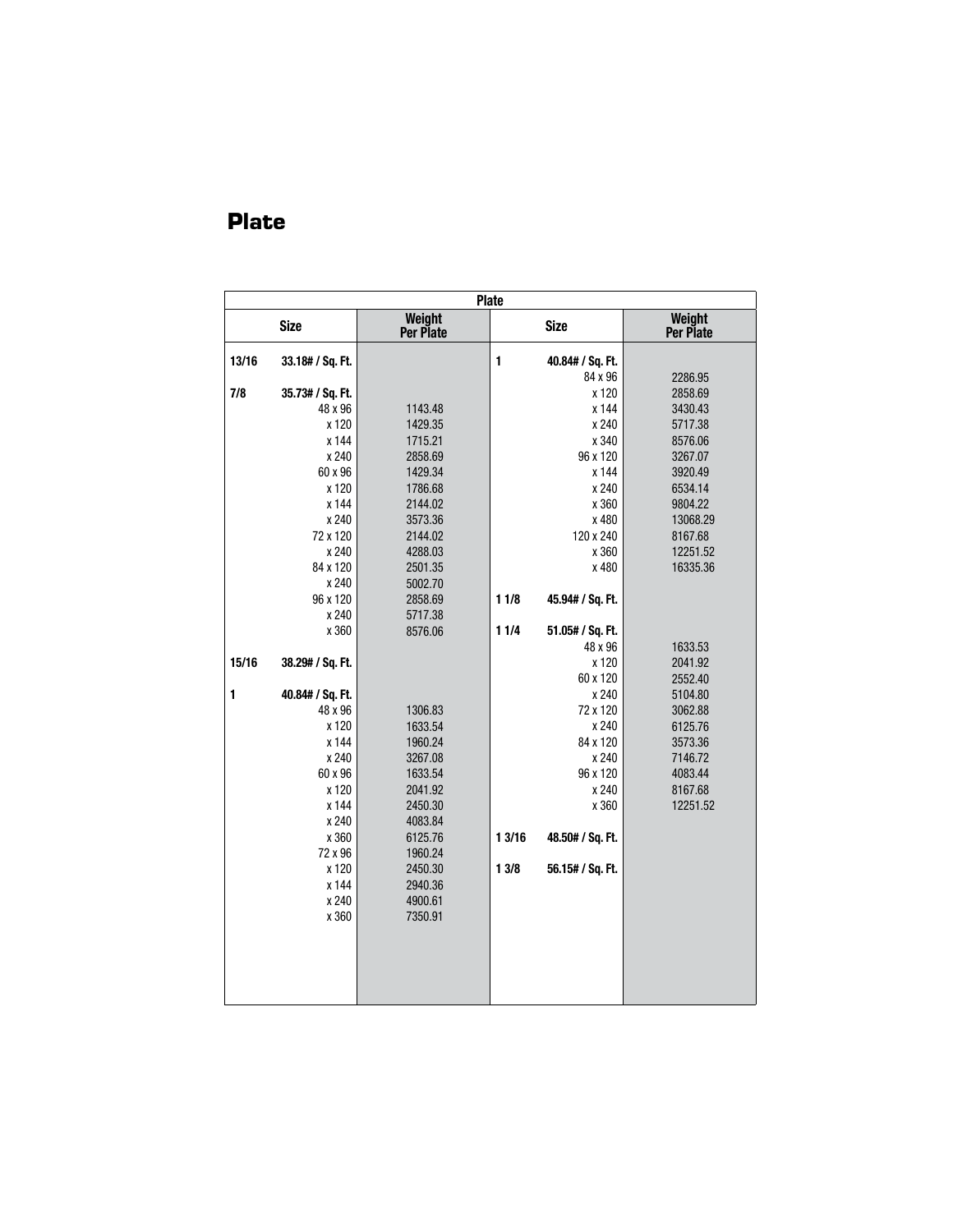|       | <b>Plate</b>     |                     |         |                  |                     |  |  |  |  |  |  |  |
|-------|------------------|---------------------|---------|------------------|---------------------|--|--|--|--|--|--|--|
|       | <b>Size</b>      | Weight<br>Per Plate |         | <b>Size</b>      | Weight<br>Per Plate |  |  |  |  |  |  |  |
| 11/2  | 61.26# / Sq. Ft. |                     | 17/8    | 76.57# / Sq. Ft. |                     |  |  |  |  |  |  |  |
|       | 48 x 96          | 1960.24             |         |                  |                     |  |  |  |  |  |  |  |
|       | x 120            | 2450.30             | $\bf 2$ | 81.68# / Sq. Ft. |                     |  |  |  |  |  |  |  |
|       | 60 x 120         | 3062.88             |         | 48 x 96          | 2613.66             |  |  |  |  |  |  |  |
|       | x 240            | 6125.76             |         | x 120            | 3267.07             |  |  |  |  |  |  |  |
|       | 72 x 120         | 3675.45             |         | 60 x 120         | 4083.84             |  |  |  |  |  |  |  |
|       | x 240            | 7350.91             |         | x 240            | 8167.68             |  |  |  |  |  |  |  |
|       | 84 x 120         | 4288.03             |         | 72 x 120         | 4900.61             |  |  |  |  |  |  |  |
|       | x 240            | 8576.06             |         | x 240            | 9801.61             |  |  |  |  |  |  |  |
|       | 96 x 120         | 4900.60             |         | 84 x 120         | 5717.37             |  |  |  |  |  |  |  |
|       | x 240            | 9801.22             |         | x 240            | 11434.75            |  |  |  |  |  |  |  |
|       | x 360            | 14701.80            |         | 96 x 120         | 6534.14             |  |  |  |  |  |  |  |
|       |                  |                     |         | x 240            | 13068.29            |  |  |  |  |  |  |  |
| 15/8  | 66.36# / Sq. Ft. |                     |         | x 360            | 19602.43            |  |  |  |  |  |  |  |
| 1 3/4 | 71.47# / Sq. Ft. |                     |         |                  |                     |  |  |  |  |  |  |  |
|       | 48 x 96          | 2286.95             |         |                  |                     |  |  |  |  |  |  |  |
|       | x 120            | 2858.68             |         |                  |                     |  |  |  |  |  |  |  |
|       | 60 x 120         | 3573.36             |         |                  |                     |  |  |  |  |  |  |  |
|       | x 240            | 7146.72             |         |                  |                     |  |  |  |  |  |  |  |
|       | 72 x 120         | 4288.03             |         |                  |                     |  |  |  |  |  |  |  |
|       | x 240            | 8576.06             |         |                  |                     |  |  |  |  |  |  |  |
|       | 84 x 120         | 5002.70             |         |                  |                     |  |  |  |  |  |  |  |
|       | x 240            | 10005.41            |         |                  |                     |  |  |  |  |  |  |  |
|       | 96 x 120         | 5717.37             |         |                  |                     |  |  |  |  |  |  |  |
|       | x 240            | 11434.75            |         |                  |                     |  |  |  |  |  |  |  |
|       | x 360            | 17152.13            |         |                  |                     |  |  |  |  |  |  |  |
|       |                  |                     |         |                  |                     |  |  |  |  |  |  |  |
|       |                  |                     |         |                  |                     |  |  |  |  |  |  |  |
|       |                  |                     |         |                  |                     |  |  |  |  |  |  |  |
|       |                  |                     |         |                  |                     |  |  |  |  |  |  |  |
|       |                  |                     |         |                  |                     |  |  |  |  |  |  |  |
|       |                  |                     |         |                  |                     |  |  |  |  |  |  |  |
|       |                  |                     |         |                  |                     |  |  |  |  |  |  |  |
|       |                  |                     |         |                  |                     |  |  |  |  |  |  |  |
|       |                  |                     |         |                  |                     |  |  |  |  |  |  |  |
|       |                  |                     |         |                  |                     |  |  |  |  |  |  |  |
|       |                  |                     |         |                  |                     |  |  |  |  |  |  |  |
|       |                  |                     |         |                  |                     |  |  |  |  |  |  |  |
|       |                  |                     |         |                  |                     |  |  |  |  |  |  |  |
|       |                  |                     |         |                  |                     |  |  |  |  |  |  |  |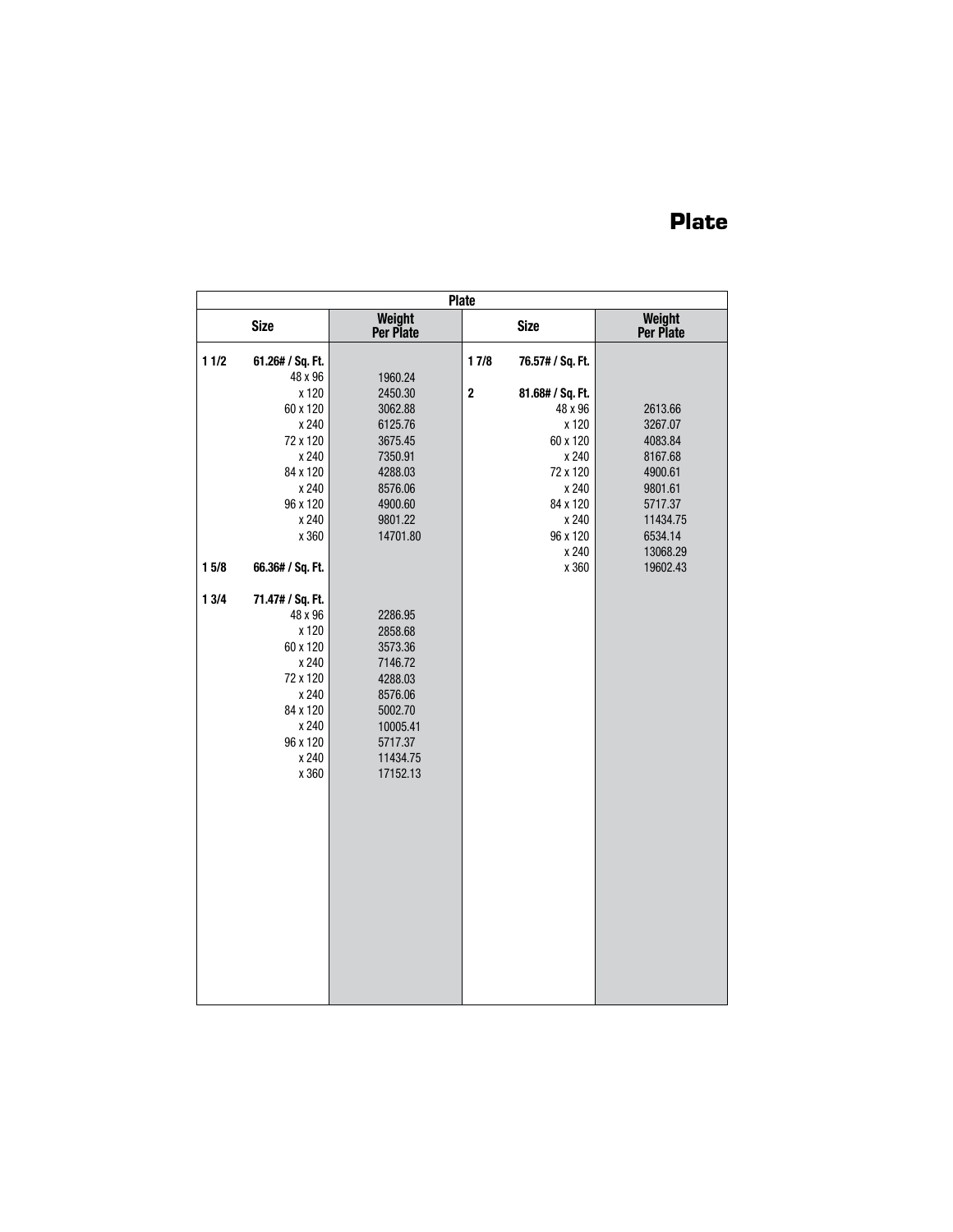Strip, Flat, round... TAB (front)

**Strip** Flat Bar Round Bar Square Bar Rebar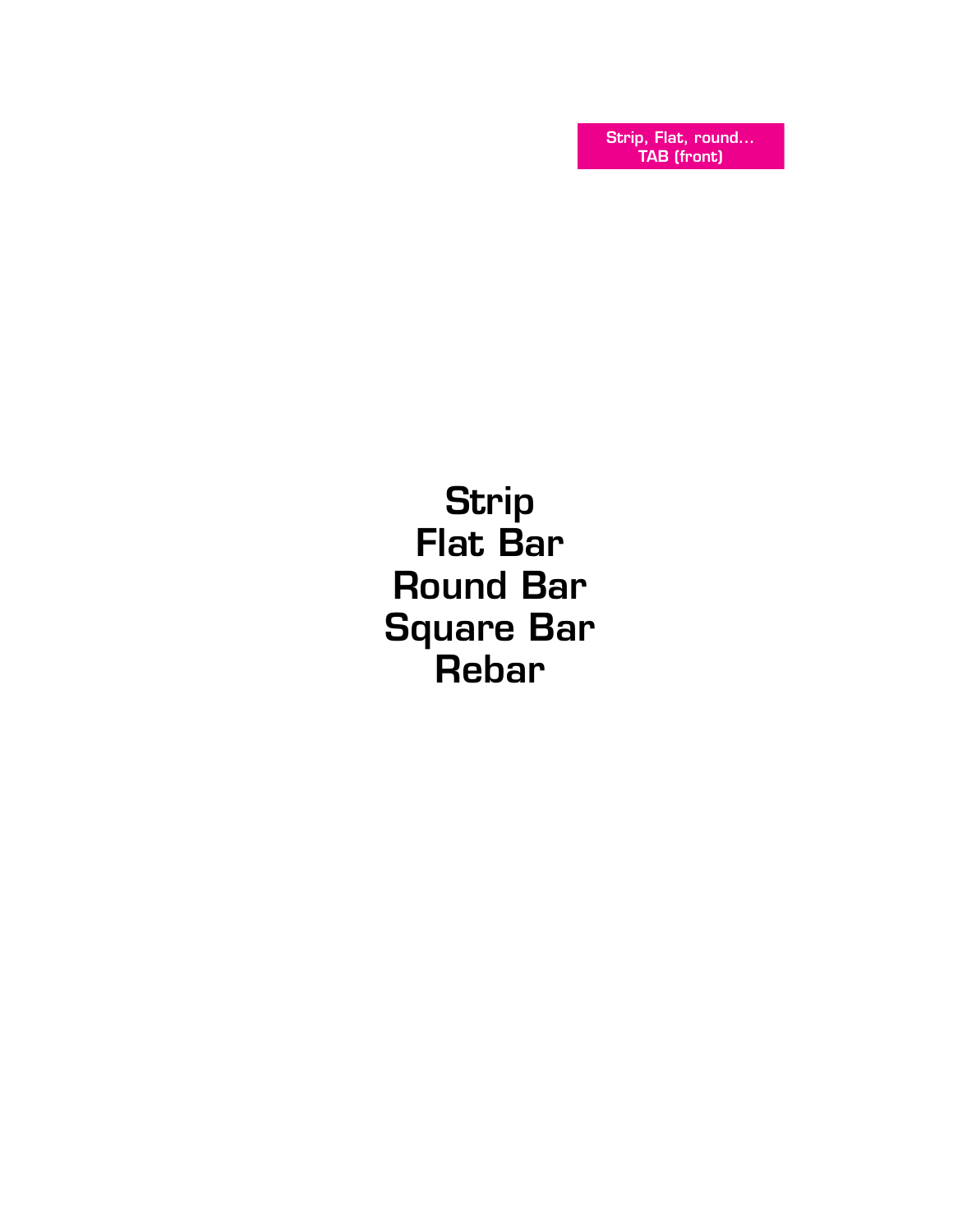## **Hot Rolled Strip & Hot Rolled Flat Bar**

|                               | <b>Hot Rolled Strip</b> |        |                                     |             |        |                   | <b>Hot Rolled Flat Bar</b> |                         |                         |             |         |
|-------------------------------|-------------------------|--------|-------------------------------------|-------------|--------|-------------------|----------------------------|-------------------------|-------------------------|-------------|---------|
|                               |                         |        | <b>Weight in Pounds</b>             |             |        |                   |                            | <b>Weight in Pounds</b> |                         |             |         |
| <b>Size</b>                   | Per<br>Foot             | 20'    | <b>Size</b>                         | Per<br>Foot | 20'    | <b>Size</b>       | Per<br>Foot                | 20'                     | <b>Size</b>             | Per<br>Foot | 20'     |
| $\frac{1}{8}$ X $\frac{1}{2}$ | 0.213                   |        | 4.26 $\frac{3}{16}$ X $\frac{1}{2}$ | 0.319       | 6.38   | $\frac{7}{8}$ x 6 | 17.85                      | 357.00                  | $1\frac{1}{2}x2$        | 10.20       | 204.00  |
| $\chi~5\!/_{\!8}$             | 0.266                   | 5.32   | $\times$ $^{5}\!\!/\!\!{}_{8}$      | 0.398       | 7.96   | x7                | 20.83                      | 416.60                  | $x 2\frac{1}{2}$        | 12.75       | 255.00  |
| $\chi$ $3\!/\!$               | 0.319                   | 6.38   | $x\frac{3}{4}$                      | 0.478       | 9.56   | x 8               | 23.80                      | 470.00                  | x <sub>3</sub>          | 15.30       | 306.00  |
| $\chi$ $\frac{7}{8}$          | 0.372                   | 7.44   | $x\frac{7}{8}$                      | 0.558       | 11.16  |                   |                            |                         | x 4                     | 20.40       | 408.00  |
| x <sub>1</sub>                | 0.425                   | 8.50   | $\times$ 1                          | 0.638       | 12.76  | $1x1\frac{1}{2}$  | 5.10                       | 102.00                  | x <sub>5</sub>          | 25.50       | 510.00  |
| $x 1\frac{1}{4}$              | 0.531                   | 10.62  | $x 1\frac{1}{4}$                    | 0.797       | 15.94  | $\times 2$        | 6.80                       | 136.00                  | х6                      | 30.60       | 612.00  |
| $x 1\frac{1}{2}$              | 0.638                   | 12.76  | $x 1\frac{1}{2}$                    | 0.956       | 19.12  | $x 2\frac{1}{2}$  | 8.50                       | 170.00                  | x7                      | 35.70       | 714.00  |
| $x 1\frac{3}{4}$              | 0.744                   | 14.88  | $x 1\frac{3}{4}$                    | 1.120       | 22.40  | $\times\,3$       | 10.20                      | 204.00                  | x 8                     | 40.80       | 816.00  |
| x <sub>2</sub>                | 0.850                   | 17.00  | x 2                                 | 1.280       | 25.60  | $x 3\frac{1}{2}$  | 11.90                      | 238.00                  |                         |             |         |
| $x 2\frac{1}{4}$              | 0.956                   | 19.12  | $x 2\frac{1}{4}$                    | 1.430       | 28.60  | x 4               | 13.60                      | 272.00                  | $1\frac{3}{4}x4$        | 23.80       | 476.00  |
| $x 2\frac{1}{2}$              | 1.063                   | 21.26  | $x 2\frac{1}{2}$                    | 1.594       | 31.88  | $x 4\frac{1}{2}$  | 15.30                      | 306.00                  | $x 4\frac{1}{2}$        | 26.77       | 535.40  |
| $\times$ 23/4                 | 1.169                   | 23.38  | $x 2\frac{3}{4}$                    | 1.753       | 35.06  | $\times 5$        | 17.00                      | 340.00                  | $\times$ 5              | 29.75       | 595.00  |
| $x_3$                         | 1.275                   | 25.50  | х3                                  | 1.913       | 38.26  | x 6               | 20.40                      | 408.00                  | x 6                     | 35.70       | 714.00  |
| $x 3\frac{1}{2}$              | 1.488                   | 29.76  | $x 3\frac{1}{2}$                    | 2.230       | 44.60  | x 7               | 23.80                      | 476.00                  | x 7                     | 41.65       | 833.00  |
| x <sub>4</sub>                | 1.700                   | 34.00  | x <sub>4</sub>                      | 2.550       | 51.00  | x 8               | 27.20                      | 544.00                  | x 8                     | 47.60       | 952.00  |
| $x 4\frac{1}{2}$              | 1.913                   | 38.26  | x <sub>5</sub>                      | 3.188       | 63.76  |                   |                            |                         |                         |             |         |
| x <sub>5</sub>                | 2.125                   | 42.50  | 6                                   | 3.825       | 76.50  | $1\frac{1}{8}x2$  | 7.65                       | 153.00                  | $2 \times 2\frac{1}{2}$ | 17.00       | 340.00  |
| x 6                           | 2.550                   | 51.00  | x7                                  | 4.463       | 89.25  | $x 2\frac{1}{2}$  | 9.56                       | 191.20                  | х3                      | 20.40       | 408.00  |
| x7                            | 2.975                   | 59.50  | x 8                                 | 5.100       | 102.00 | x 3               | 11.48                      | 229.60                  | x <sub>4</sub>          | 27.20       | 544.00  |
| x8                            | 3.400                   | 68.00  | x 10                                | 6.375       | 127.50 | x 4               | 15.30                      | 306.00                  | x <sub>5</sub>          | 34.00       | 680.00  |
| x 10                          | 4.250                   | 85.00  | x 12                                | 7.650       | 153.00 | x <sub>5</sub>    | 19.13                      | 382.00                  | x 6                     | 40.80       | 816.00  |
| x 12                          | 5.100                   | 102.00 |                                     |             |        | x 6               | 22.95                      | 459.00                  | $\times 7$              | 47.60       | 952.00  |
| x 16                          | 6.800                   | 136.00 |                                     |             |        |                   |                            |                         | x 8                     | 54.40       | 1088.00 |
|                               |                         |        |                                     |             |        | $1\frac{1}{4}x2$  | 8.50                       | 170.00                  |                         |             |         |
|                               |                         |        |                                     |             |        | $x 2\frac{1}{2}$  | 10.63                      | 212.50                  |                         |             |         |
|                               |                         |        |                                     |             |        | x3                | 12.75                      | 255.00                  |                         |             |         |
|                               |                         |        |                                     |             |        | x 4               | 17.00                      | 340.00                  |                         |             |         |
|                               |                         |        |                                     |             |        | x 5               | 21.25                      | 425.00                  |                         |             |         |
|                               |                         |        |                                     |             |        | x 6<br>x 7        | 25.50<br>29.75             | 510.00<br>595.00        |                         |             |         |
|                               |                         |        |                                     |             |        |                   |                            |                         |                         |             |         |
|                               |                         |        |                                     |             |        | x 8               | 34.00                      | 680.00                  |                         |             |         |
|                               |                         |        |                                     |             |        |                   |                            |                         |                         |             |         |
|                               |                         |        |                                     |             |        |                   |                            |                         |                         |             |         |
|                               |                         |        |                                     |             |        |                   |                            |                         |                         |             |         |
|                               |                         |        |                                     |             |        |                   |                            |                         |                         |             |         |
|                               |                         |        |                                     |             |        |                   |                            |                         |                         |             |         |
|                               |                         |        |                                     |             |        |                   |                            |                         |                         |             |         |
|                               |                         |        |                                     |             |        |                   |                            |                         |                         |             |         |
|                               |                         |        |                                     |             |        |                   |                            |                         |                         |             |         |
|                               |                         |        |                                     |             |        |                   |                            |                         |                         |             |         |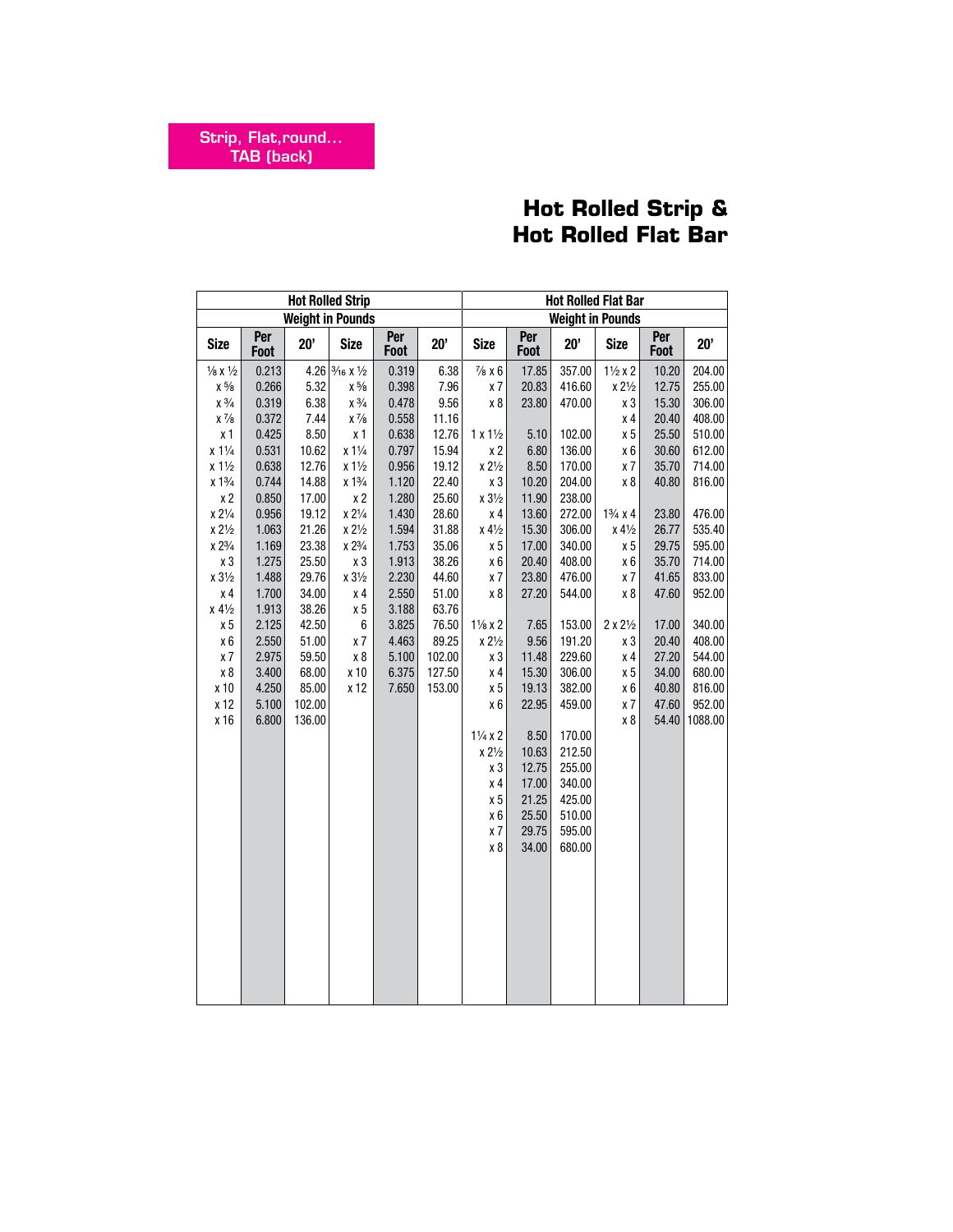|  | <b>Hot Rolled Round Bar &amp;</b> |  |
|--|-----------------------------------|--|
|  | <b>Hot Rolled Square Bar</b>      |  |
|  |                                   |  |

|                                 |                 |        |                | <b>Hot Rolled Round Bar</b>         |         |                 |                        |         |
|---------------------------------|-----------------|--------|----------------|-------------------------------------|---------|-----------------|------------------------|---------|
|                                 |                 |        |                | <b>Theoretical Weight in Pounds</b> |         |                 |                        |         |
| <b>Size</b>                     | Per Foot<br>(1) | 20'    | Size           | Per<br><b>Foot (1)</b>              | 20'     | <b>Size</b>     | Per<br><b>Foot (1)</b> | 20'     |
| $\frac{1}{4}$<br>$\frac{5}{16}$ | 0.167           | 3.34   | $2\frac{1}{8}$ | 12.060                              | 241.20  | $5\frac{3}{4}$  | 88.29                  | 1765.80 |
| $\frac{3}{8}$                   | 0.261           | 5.22   | $2\frac{1}{4}$ | 13.520                              | 270.40  | 6               | 96.13                  | 1922.60 |
|                                 | 0.376           | 7.52   | $2\frac{3}{8}$ | 15.060                              | 301.20  | $6\frac{1}{4}$  | 104.31                 | 2086.20 |
| $\frac{7}{16}$                  | 0.511           | 10.22  | $2\frac{1}{2}$ | 16.690                              | 333.80  | $6\frac{1}{2}$  | 112.82                 | 2256.40 |
| $\frac{1}{2}$                   | 0.668           | 13.36  | $2\frac{5}{8}$ | 18.400                              | 368.00  | $6\frac{3}{4}$  | 121.67                 | 2433.40 |
| $\frac{9}{16}$                  | 0.845           | 16.90  | $2\frac{3}{4}$ | 20.190                              | 403.80  | 7               | 130.85                 | 2617.00 |
| $\frac{5}{8}$                   | 1.043           | 20.86  | 3              | 24.030                              | 480.60  | $7\frac{1}{4}$  | 140.36                 | 2807.20 |
| $\frac{3}{4}$                   | 1.500           | 30.00  | $3\frac{1}{4}$ | 28.210                              | 564.20  | $7\frac{1}{2}$  | 150.21                 | 3004.20 |
| $\frac{7}{8}$                   | 2.040           | 40.80  | $3\frac{1}{2}$ | 32.170                              | 654.20  | $7\frac{3}{4}$  | 160.40                 | 3208.00 |
| $1\frac{1}{8}$                  | 2.670           | 53.40  | $3\frac{5}{8}$ | 35.090                              | 701.80  | 8               | 170.90                 | 3418.00 |
|                                 | 3.380           | 67.60  | $3\frac{3}{4}$ | 37.550                              | 751.00  | $8\frac{1}{4}$  | 181.75                 | 3635.00 |
| $1\frac{1}{4}$                  | 4.170           | 83.40  | 4              | 42.73                               | 854.60  | $8\frac{1}{2}$  | 192.93                 | 3858.60 |
| $1\frac{3}{8}$                  | 5.050           | 101.00 | $4\frac{1}{4}$ | 48.23                               | 964.60  | 9               | 216.30                 | 4326.00 |
| $1\frac{1}{2}$                  | 6.010           | 120.20 | $4\frac{1}{2}$ | 54.08                               | 1081.60 | $9\frac{1}{2}$  | 241.00                 | 4820.00 |
| $1\frac{5}{8}$                  | 7.050           | 141.00 | $4\frac{3}{4}$ | 60.25                               | 1205.00 | 10              | 267.04                 | 5340.80 |
| $1\frac{3}{4}$                  | 8.180           | 163.60 | 5              | 66.76                               | 1335.20 | $10\frac{1}{2}$ | 294.40                 | 5888.00 |
| $1\frac{7}{8}$                  | 9.390           | 187.80 | $5\frac{1}{4}$ | 73.60                               | 1472.00 | 12              | 384.53                 | 7690.60 |
| $\overline{c}$                  | 10.680          | 213.60 | $5\frac{1}{2}$ | 80.78                               | 1615.60 |                 |                        |         |

|                |                    |       |                | <b>Hot Rolled Square Bar</b> |        |                |                    |         |
|----------------|--------------------|-------|----------------|------------------------------|--------|----------------|--------------------|---------|
|                |                    |       |                | <b>Weight in Pounds</b>      |        |                |                    |         |
| <b>Size</b>    | Per<br><b>Foot</b> | 20'   | <b>Size</b>    | Per<br><b>Foot</b>           | 20'    | <b>Size</b>    | Per<br><b>Foot</b> | 20'     |
| $\frac{1}{4}$  | 0.213              | 4.26  | $1\frac{1}{8}$ | 4.300                        | 86.00  | $2^{5}/8$      | 23.430             | 468.60  |
| $\frac{5}{16}$ | 0.332              | 6.64  | $1\frac{1}{4}$ | 5.310                        | 106.20 | $2^{3}/_{4}$   | 25.710             | 514.20  |
| $\frac{3}{8}$  | 0.478              | 9.56  | $1\frac{3}{8}$ | 6.430                        | 128.60 | 3              | 30.600             | 612.00  |
| $\frac{7}{16}$ | 0.651              | 13.02 | $1\frac{1}{2}$ | 7.650                        | 153.00 | $3\frac{1}{4}$ | 35.910             | 718.20  |
| $\frac{1}{2}$  | 0.850              | 17.00 | $1\frac{5}{8}$ | 8.980                        | 179.60 | $3\frac{1}{2}$ | 41.650             | 833.00  |
| $\frac{9}{16}$ | 1.080              | 21.60 | $1\frac{3}{4}$ | 10.410                       | 208.20 | 4              | 54.400             | 1088.00 |
| $\frac{5}{8}$  | 1.330              | 26.60 | $1\frac{7}{8}$ | 11.950                       | 239.00 | $4\frac{1}{2}$ | 68.850             | 1377.00 |
| $\frac{3}{4}$  | 1.910              | 38.20 | 2              | 13.600                       | 272.00 | 5              | 85,000             | 1700.00 |
| $\frac{7}{8}$  | 2.600              | 52.00 | $2\frac{1}{4}$ | 17.210                       | 344.20 | 6              | 122.400            | 2448.00 |
|                | 3.400              | 68.00 | $2\frac{1}{2}$ | 21.250                       | 425.00 |                |                    |         |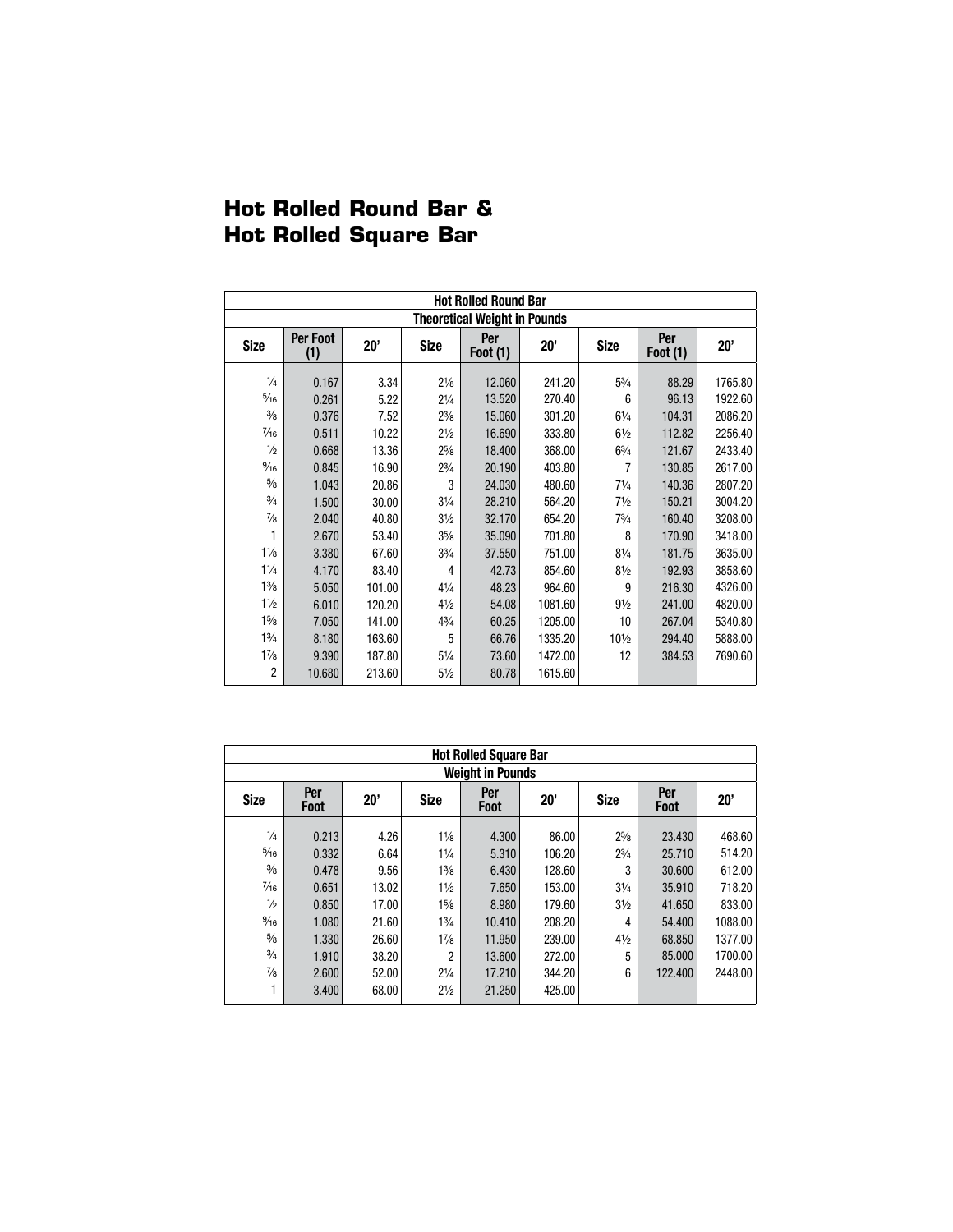## **Rebar**

|                                       |                                  | Rebar                                    |                                           |                                   |
|---------------------------------------|----------------------------------|------------------------------------------|-------------------------------------------|-----------------------------------|
| <b>Bar Size</b><br><b>Designation</b> | <b>Weight Pounds</b><br>Per Foot | <b>Nominal Diameter</b><br><b>Inches</b> | <b>Cross Sectional</b><br>Area-Sq. Inches | <b>Perimeter</b><br><b>Inches</b> |
| #3                                    | 0.375                            | 0.376                                    | 0.11                                      | 1.178                             |
| #4                                    | 0.668                            | 0.500                                    | 0.20                                      | 1.571                             |
| #5                                    | 1.043                            | 0.625                                    | 0.31                                      | 1.963                             |
| #6                                    | 1.502                            | 0.750                                    | 0.44                                      | 2.356                             |
| #7                                    | 2.044                            | 0.875                                    | 0.60                                      | 2.749                             |
| #8                                    | 2.670                            | 1.000                                    | 0.79                                      | 3.142                             |
| #9                                    | 3.400                            | 1.128                                    | 1.00                                      | 3.544                             |
| #10                                   | 4.303                            | 1.270                                    | 1.27                                      | 3.990                             |
| #11                                   | 5.313                            | 1.410                                    | 1.56                                      | 4.430                             |
| #14                                   | 7.650                            | 1.693                                    | 2.25                                      | 5.320                             |
| #18                                   | 13.600                           | 2.257                                    | 4.00                                      | 7.090                             |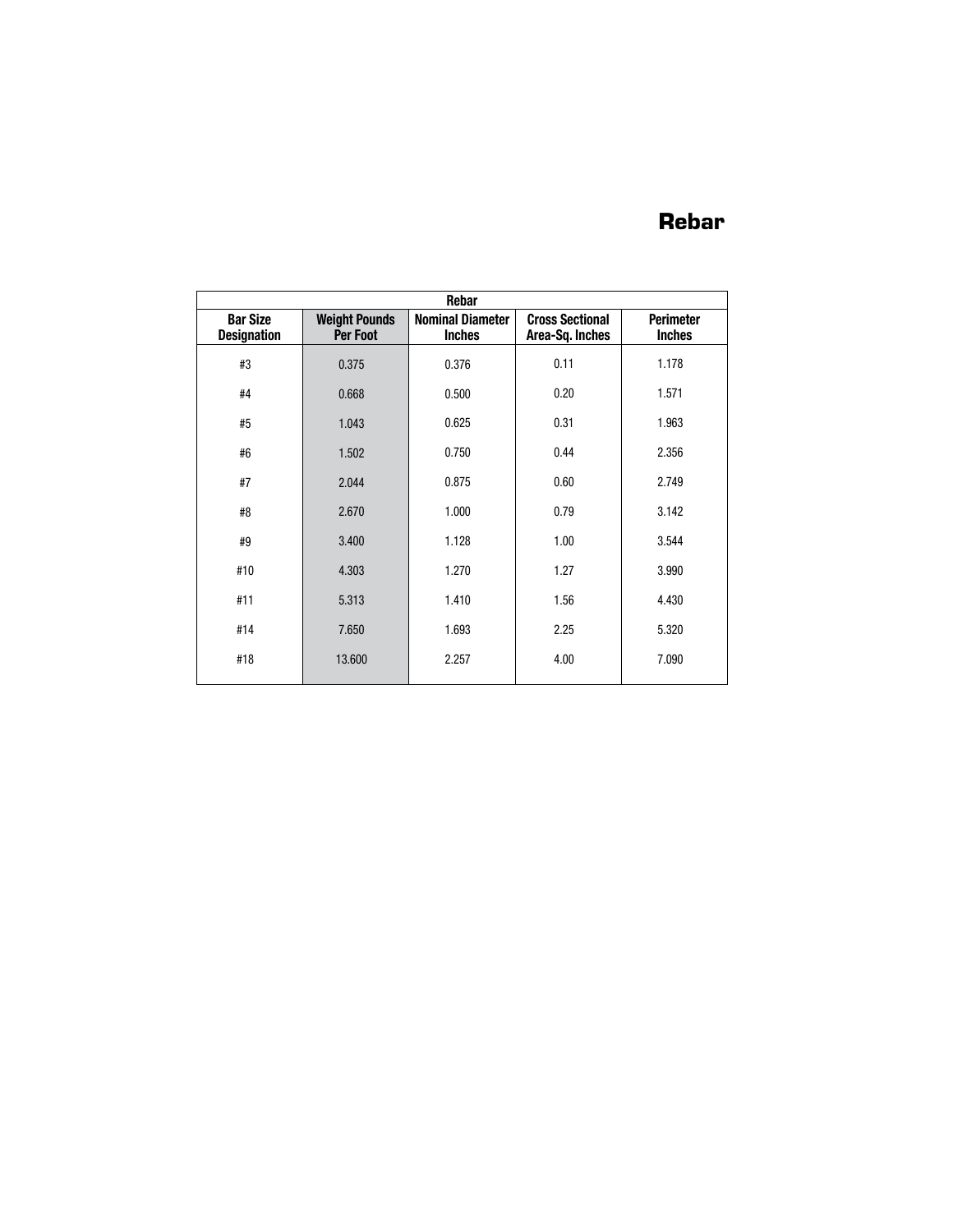Information Table TAB (front)

Information **Tables**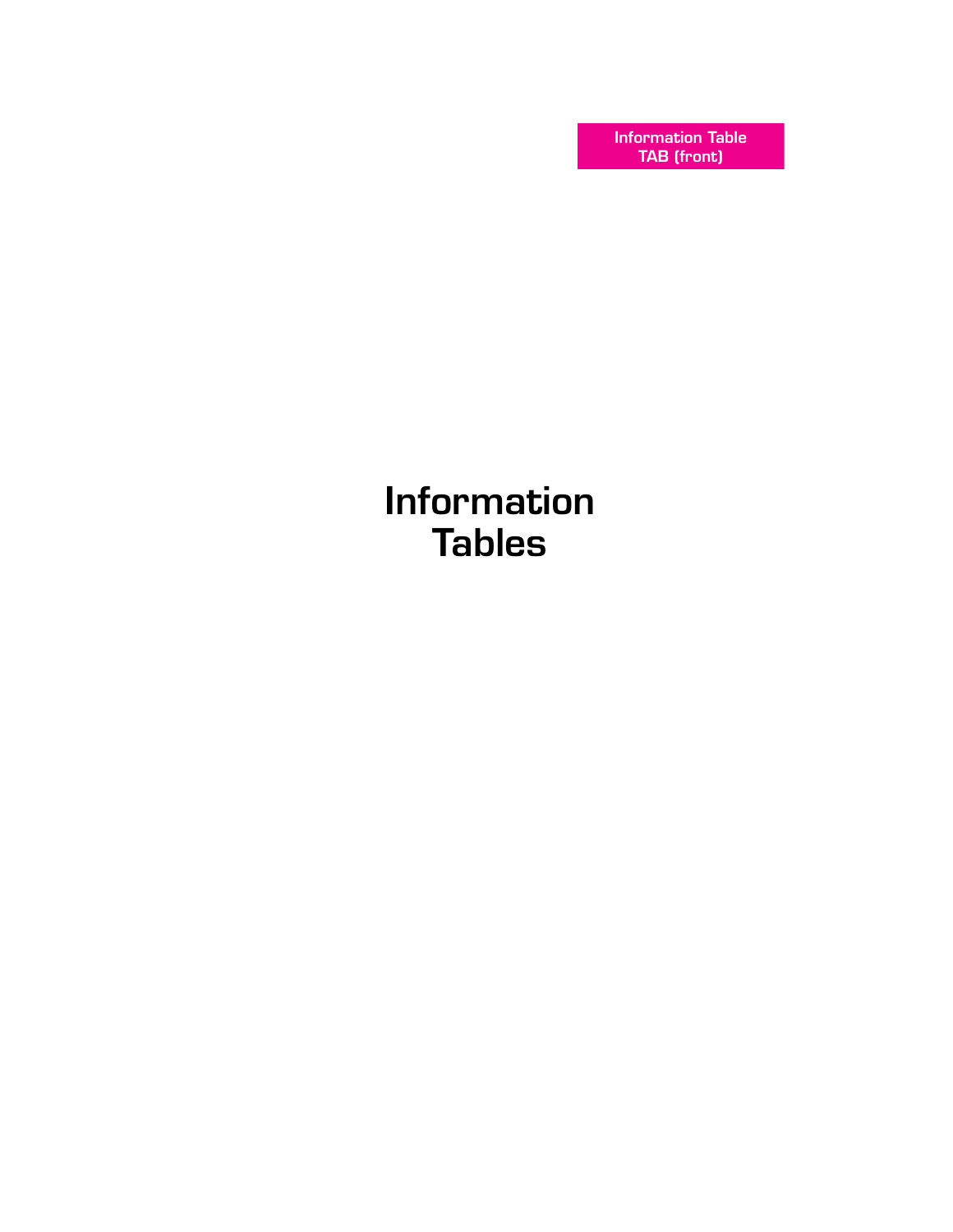## Useful Information

Surface if frustum of cone or pyramid = sum of circumference of both ends  $x \frac{1}{2}$  slant height plus area of both ends.

Content of frustum of cone or pyramid  $=$  multiply area of two ends and get square root. Add the 2 areas and  $x \frac{1}{4}$  altitude.

Doubling the diameter of a pipe increases it capacity four times.

A gallon of water (U.S. standard) weighs 81/3 lbs. and contains 231 cubic inches.

A cubic foot of water contains  $7\frac{1}{2}$  gallons, 1728 cubic inches, and weighs 62 $\frac{1}{2}$  lbs.

To find the pressure in pounds per square inch of a column of water, multiply the height of the column in feet by 0.434.

Steam rising from water at its boiling point (212° F) has a pressure equal to the atmosphere (14.7 lbs. to the square inch)

A standard horse power: the evaporation of 30 lbs. of water per hour from a feed water temperature of 100° F into steam at 70 lbs. gauge pressure.

To find capacity of tanks any size, given dimensions of cylinder in inches, to find its capacity in U.S. gallons: square the diameter, multiply by the length and by 0.0034.

To ascertain heating surface in tubular boilers, multiply  $\frac{2}{3}$  the circumference of the boiler by length of boiler in inches and add to it the area of all the tubes.

To find circumference of a circle , multiply diameter by 3.1416.

To find diameter of a circle, multiply circumference by 0.31831.

To find area of a circle, multiply square of diameter by 0.7854

Area of a rectangle  $=$  length multiplied by breadth. Doubling the diameter of a circle increases its area four times.

To find area of triangle, multiply base by  $1/2$  perpendicular height.

Area of ellipse = product both diameter  $x$  0.7854.

Area of parallelogram  $=$  base x altitude.

To find side of an inscribed square, multiply diameter by 0.7071 or multiply circumference by 0.2251 or divide circumference by 4.4428

Side of a inscribed cube  $=$  radius of sphere x 1.1547

To find side of an equal square, multiply diameter by 0.8862.

Square. A side multiplied by 1.4142 equals diameter of its circumscribing circle

A side multiplied by 4.443 equals circumference of its circumscribing circle.

A side multiplied by 1.128 equal diameter of an equal circle

A side multiplied by 3.547 equals circumference of an equal circle

To find cubic inches in a ball, multiply cube of diameter by 0.5236.

To find cubic contents of a cone, multiply area of base by  $\frac{1}{4}$  the altitude.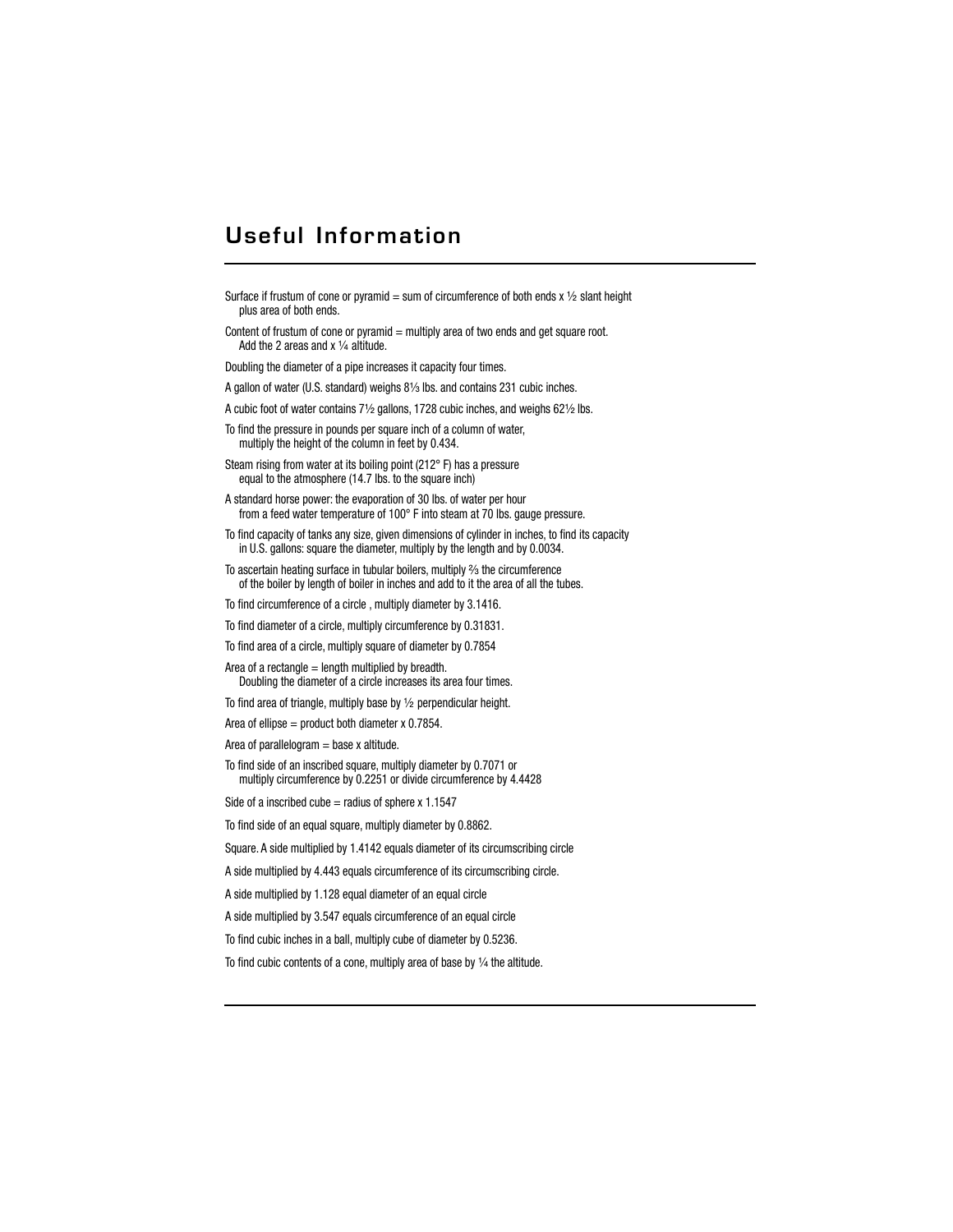## Useful Information

#### **TEMPERATURE CONVERSION**

A Fahrenheit degree is smaller than a Celsius (Centigrade degree, one Fahrenheit degree being 5% of a Celsius degree.

To convert Fahrenheit degrees into Celsius, subtract 32, multiply by 5, and divide by 9.

To convert Celsius into Fahrenheit, multiply 9, divide by 5, and add 32.

The freezing point of water is 32° F, 0° C. The boiling point is 212° F, 100° C.

#### **WEIGHTS AND MEASURES**

#### AVOIRDUPOIS WEIGHT

| 2.000 pounds  1 short ton |  |
|---------------------------|--|
| 2,240 pounds  1 long ton  |  |
|                           |  |

#### TROY WEIGHT

| Used for weighing gold, silver and |  |
|------------------------------------|--|
| jewels                             |  |

#### CUBIC MEASURE

| 1.728 cubic inches 1 cubic foot              |  |
|----------------------------------------------|--|
|                                              |  |
| 128 cubic feet 1 cord (wood)                 |  |
| 40 cubic feet 1 ton (shipping)               |  |
| 2,150.42 cubic in1 standard bu.              |  |
| 231 cubic in. 1 U.S. standard gallon         |  |
| 1 cubic ft.  about $\frac{4}{5}$ of a bushel |  |

|                  | <b>DRY MEASURE</b> |
|------------------|--------------------|
|                  |                    |
| 8 quarts  1 peck |                    |
|                  |                    |
|                  |                    |

|  | <b>LIQUID MEASURE</b> |
|--|-----------------------|
|--|-----------------------|

| 311/2 gallons  1 barrel |  |
|-------------------------|--|

| IMPERIAL LIQUID MEASURE          |
|----------------------------------|
| 1 U.S. gal.  0.833 Imperial gal. |
| 1 U.S. gal.  3.785 liters        |
| 1 Imperial gal.  1.201 U.S. gal. |
| 1 Imperial gal.  4.546 liters    |
| 1 liter  0.264 U.S. gal.         |
| 1 liter  0.220 Imperial gal.     |

## LONG MEASURE

| 51/2 yards  1 rod                             |
|-----------------------------------------------|
|                                               |
|                                               |
| 40 rods  1 furlong<br>8 furlongs  1 sta. mile |
|                                               |

#### MARINER'S MEASURE

| 120 fathoms  1 cable length            |  |
|----------------------------------------|--|
| 71/ <sub>3</sub> cable lengths  1 mile |  |
| 5.280 feet  1 statue mile              |  |
| 6,080.2 feet  1 nautical mile          |  |

#### SQUARE MILE

| 144 sq. inches  1 sq.ft.   |
|----------------------------|
| 9 sq. ft.  1 sq. yard      |
| 301/4 sq. yards  1 sq. rod |
| 40 sq. rods  1 rood        |
|                            |
| 640 acres  1 sq.mile       |